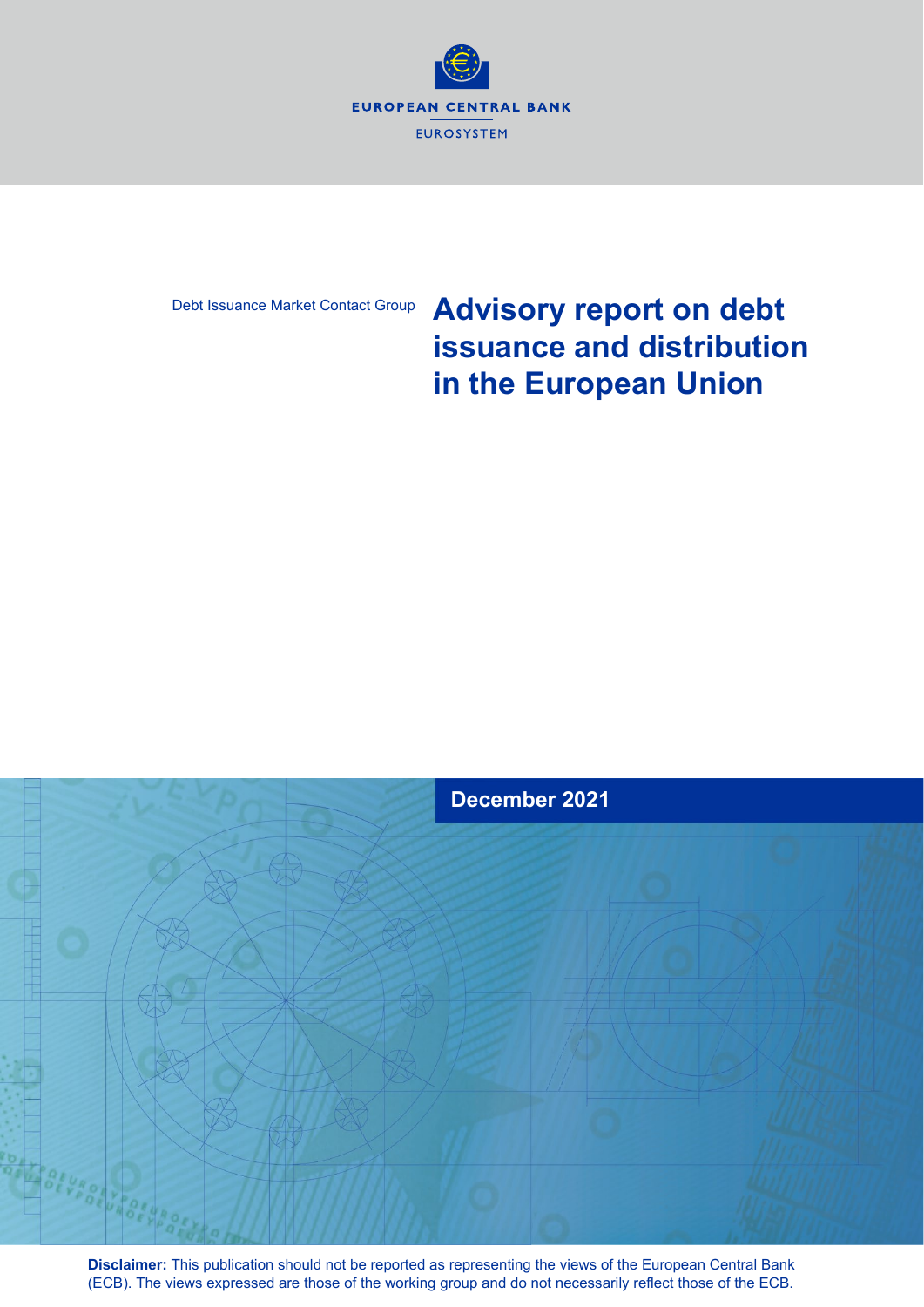# <span id="page-1-0"></span>**Contents**

| <b>Contents</b> |         |                                                                                        | 1                       |
|-----------------|---------|----------------------------------------------------------------------------------------|-------------------------|
|                 |         | <b>Executive summary</b>                                                               | $\overline{\mathbf{2}}$ |
| 1               |         | <b>Introduction</b>                                                                    | 8                       |
| $\mathbf 2$     |         | Pillar 1: What are the issues with European debt issuance?                             | 11                      |
|                 | 2.1     | <b>Introduction</b>                                                                    | 11                      |
|                 |         | Box 1 High-level description of the existing debt issuance and<br>distribution process | $12 \overline{ }$       |
|                 | $2.2\,$ | <b>DIMCG</b> fact-finding exercise                                                     | 13                      |
| 3               |         | <b>Pillar 2: Harmonisation</b>                                                         | 19                      |
|                 | 3.1     | The context of the DIMCG's work on harmonisation                                       | 19                      |
|                 | 3.2     | Why harmonise?                                                                         | 20                      |
|                 | 3.3     | Areas of harmonisation in debt issuance                                                | 21                      |
|                 | 3.4     | Technological innovation and harmonisation of debt issuance                            | 41                      |
|                 | 3.5     | Governance of harmonisation work on debt issuance                                      | 42                      |
| 4               |         | <b>Pillar 3: Existing initiatives</b>                                                  | 46                      |
|                 | 4.1     | <b>Introduction</b>                                                                    | 46                      |
|                 | 4.2     | High-level analysis of the existing landscape                                          | 46                      |
|                 | 4.3     | Single versus multiple platforms                                                       | 50                      |
| <b>Annexes</b>  |         |                                                                                        | 53                      |
|                 | A       | <b>DIMCG terms of reference</b>                                                        | 53                      |
|                 | B       | List of DIMCG participants                                                             | 55                      |
|                 | С       | Detailed process-related findings for the syndication and auction<br>models            | 57                      |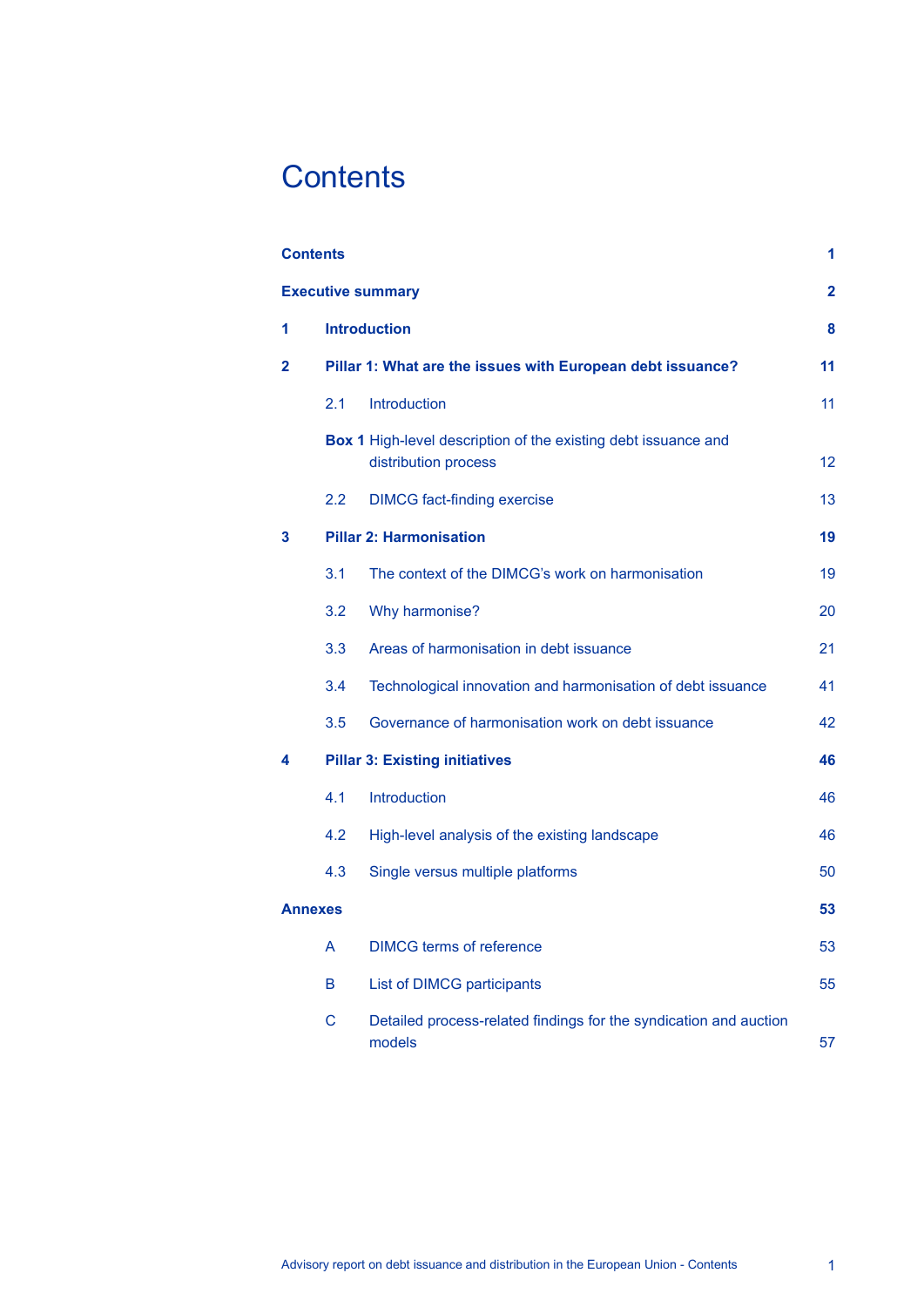# <span id="page-2-0"></span>Executive summary

**Disclaimer: This advisory report has been prepared by the Debt Issuance Market Contact Group (DIMCG) and it does not prejudge the final policy choices and decisions that the ECB decision-making bodies or other EU institutions may take. The views reflected in this report are the views of the DIMCG members. They do not constitute the views of their respective organisations, nor do they provide an indication of the decisions that such organisations may take in the future**

In the field of financial market infrastructures, the Eurosystem has always supported the European Union (EU) financial market by providing a European framework conducive to financial integration and the smooth functioning of payment systems. This is in line with the Eurosystem's mandate, in particular on promoting the smooth operation of payment systems and supporting the general economic policy objectives of the EU. In order to provide this support, the Eurosystem has established the [TARGET Services](https://www.ecb.europa.eu/paym/target/html/index.en.html) (for payments, securities settlement and – from November 2023 – collateral management) and has underpinned these services with [harmonisation initiatives,](https://www.ecb.europa.eu/paym/groups/ami/html/index.en.html) namely the [TARGET2-Securities \(T2S\) harmonisation](https://www.ecb.europa.eu/paym/intro/publications/pdf/ecb.eleventh_t2sharmonisationprogressreport.en.pdf)  [agenda](https://www.ecb.europa.eu/paym/intro/publications/pdf/ecb.eleventh_t2sharmonisationprogressreport.en.pdf) and the [Single Collateral Management Rulebook for Europe \(SCoRE\).](https://www.ecb.europa.eu/paym/integration/collateral/html/index.en.html)

In this context, the European Central Bank (ECB) launched a market consultation in 2019 seeking the views of the market on a potential initiative in the area of debt issuance at EU level. The mixed results yielded by the consultation prompted the ECB Governing Council to seek the opinions of debt issuance market stakeholders. To this end, it created the Debt Issuance Market Contact Group (DIMCG) in the second quarter of 2020. With this advisory report, the DIMCG is fulfilling its temporary mandate to identify issues that are preventing further improvements in efficiency and integration in the area of debt issuance and initial distribution.

The report is structured according to three pillars of work. Pillar 1 is aimed at identifying the potential risks, costs and inefficiencies of the current landscape. Pillar 2, which builds on the findings of the previous pillar, identifies potential ways of harmonising pre-issuance and initial distribution. Pillar 3 explores how ongoing initiatives may contribute to improving the overall efficiency of issuance in Europe. The key findings of the report can be summarised as follows.

### **Pillar 1 – Identifying the current risks, costs and inefficiencies of the debt issuance process in the EU**

Using the issuance of a plain vanilla debt instrument by an international issuer with a European perspective as an initial case study, and drawing on the findings from an internal survey, the DIMCG identified several inefficiencies in the pan-European debt issuance process that might be addressed by exploring the benefits of further harmonisation work.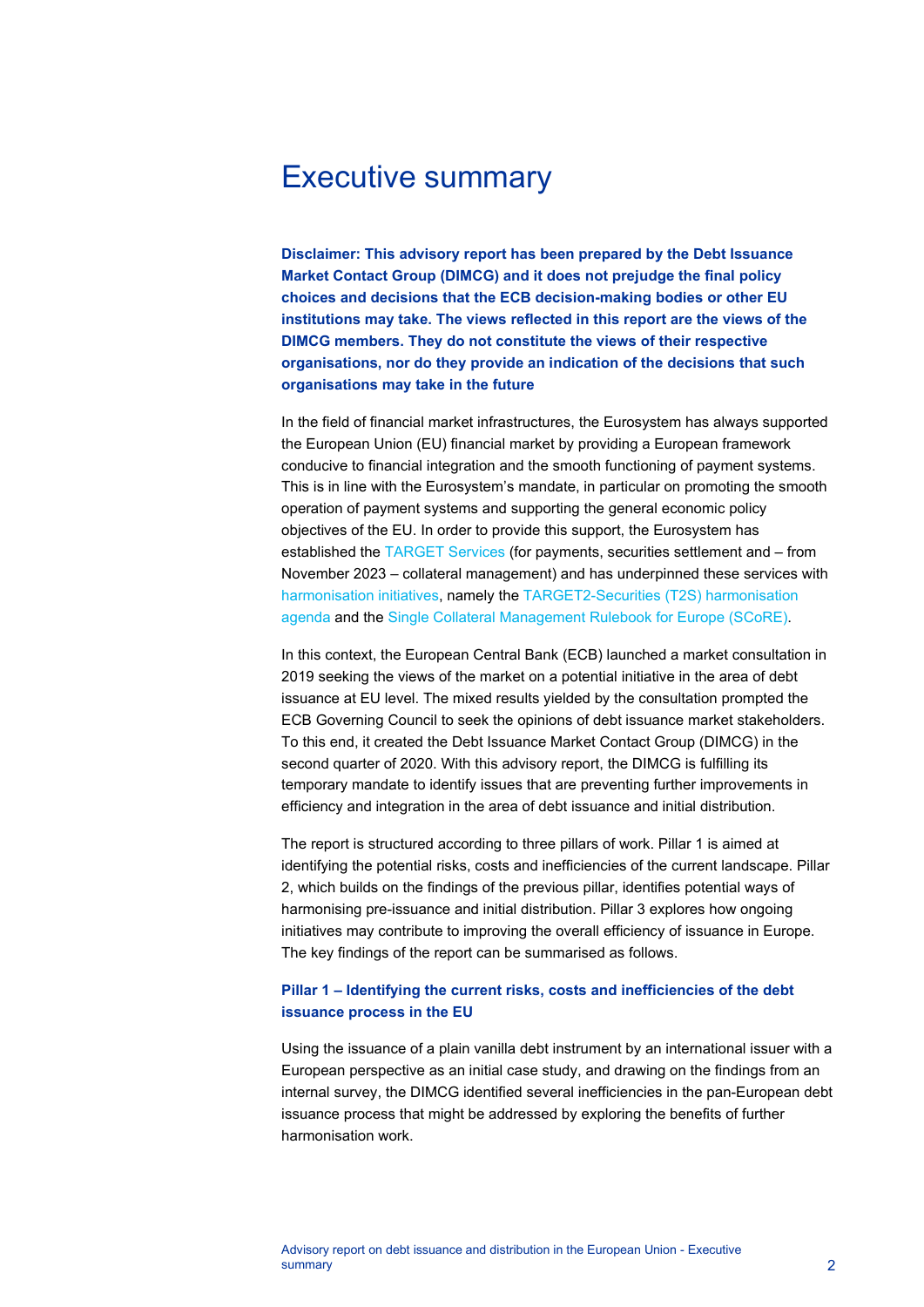In the syndication model, risks usually relate to documentation errors, manual interventions, ambiguity in investor identification during the book building phase, potential misallocation and risks related to the duration of the allocation process, as well as to the multiplicity of tools and the absence of straight-through processing. Although the likelihood of these risks materialising was considered to be low, the DIMCG concluded that if the risks were to materialise, this could have a significant financial, operational and reputational impact. By comparison, the auction issuance model, which in practice is available only to frequent issuers with a sufficiently large market footprint, is simpler and more automated although structurally less flexible, and as such it tends to involve fewer sources of potential operational risk. While the bond market functions smoothly and effectively, and the overall cost of issuance via syndication is considered moderate, DIMCG participants identified ways to further improve the overall efficiency of the process. Such efficiency gains could be achieved by standardising and harmonising the processes along the transaction chain. In particular, there is a wide consensus within the DIMCG on possible improvements at the pre-trade and trade-related issuance stages, which tend to be less standardised than the post-trade stage.

#### **Pillar 2 – Potential harmonisation agenda**

Based on the outcome of the 2019 ECB market consultation and an internal survey among DIMCG participants, the DIMCG investigated potential harmonisation initiatives to promote efficiency and increase integration in the debt issuance process. The DIMCG analysed and discussed the areas that could be the subject of harmonisation and made recommendations accordingly. In some cases, the findings and related recommendations may be relevant beyond the initial case study and apply in general to the process of issuing debt securities.

#### **Regarding know-your-customer (KYC) and customer due diligence (CDD)**

**procedures,** the DIMCG acknowledged that managing investor or issuer onboarding is currently an onerous task. It involves a high number of different documents across jurisdictions in Europe, with paper documents signed in wet ink being required in some cases. In addition, KYC/CDD procedures are often conducted in parallel on the same investor or issuer by two or more stakeholders.

*The DIMCG invites the European Commission to further promote harmonised requirements across Member States in the area of customer due diligence (CDD) by allowing the least possible scope for national discretion in the implementation of the relevant European legal acts while ensuring that the requirements are proportionate to the relevant risks. The European Commission and European lawmakers are encouraged to work towards the vision of a single European CDD framework which allows stakeholders to rely on digital procedures and a harmonised set of requirements, including common data elements and documents.*

**Regarding data exchange and data models,** the DIMCG noted that data travels through the issuance value chain with a high number of media breaks, requiring too much manual intervention. The DIMCG recognised that, in order to facilitate the wider adoption of digital procedures in primary market transactions, the use of common data dictionaries and messaging standards is warranted, particularly in the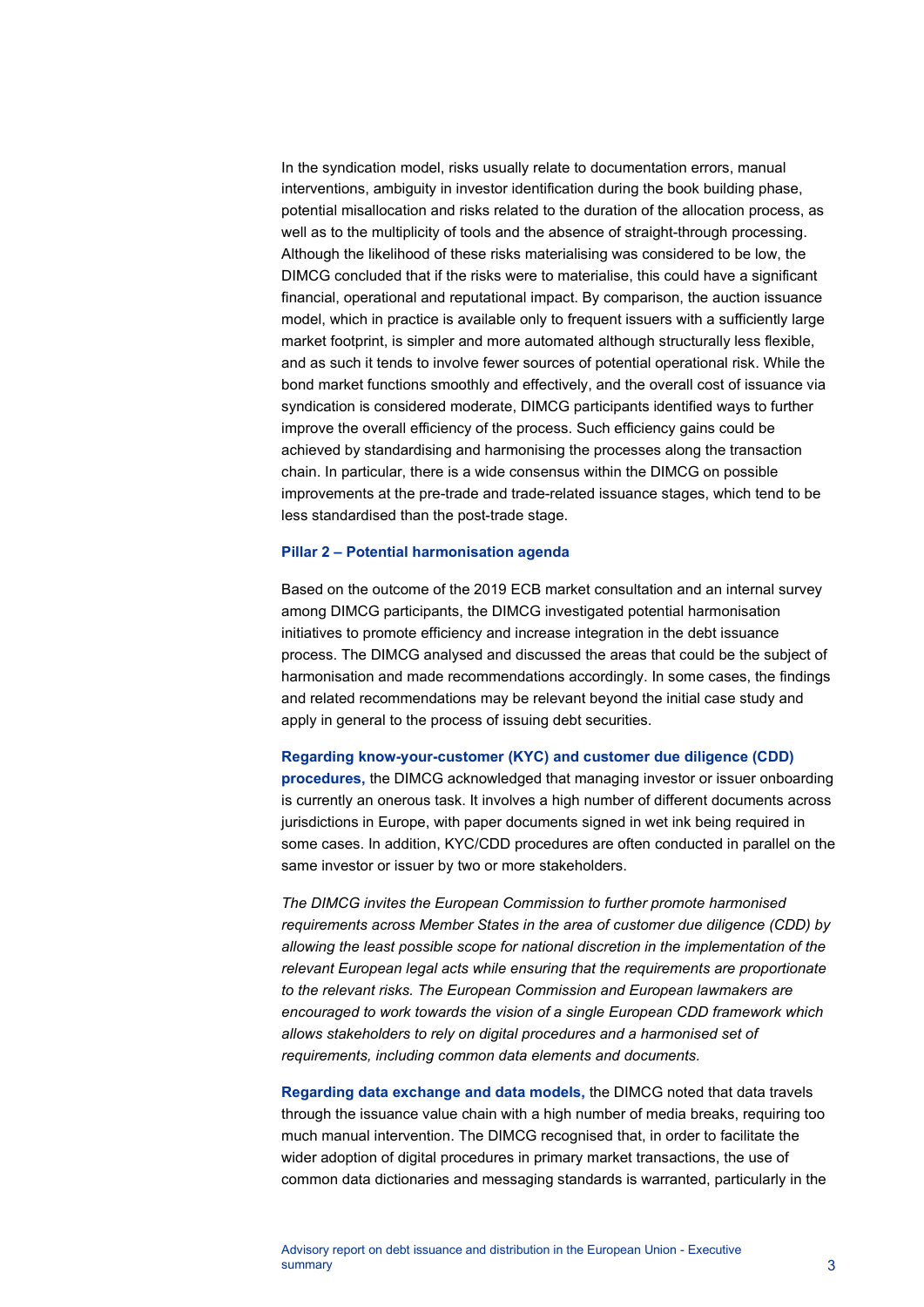processes related to term sheets, book building and post-trade execution. The increasing number of platforms/systems offering digital services is a further consideration in this respect.

*The DIMCG invites the industry (with input from the relevant trade associations) to consider defining common data dictionaries and messaging standards that could be used in the issuance process. These data dictionaries and messaging standards could cover at least the structured data exchanged on term sheets, both in the book building process and in the processing of standard issuance documents. The data dictionaries and messaging standards should also build to the greatest extent possible on similar standards already used in other financial market segments, notably post-trade securities services (e.g. ISO 20022).*

**Regarding book building and allocation,** the DIMCG acknowledged that this area has seen the most progress in terms of moving from analogue procedures towards full digitalisation in recent years, as it requires the fast exchange of structured data among investors, managers and issuers. The aim of harmonisation could be achieved by basing data exchange on common and open data standards and by harmonising investor identification.

**Regarding term sheets and market conventions,** the DIMCG found that the labelling of data elements and the presentation of term sheets differ significantly across stakeholders and transactions despite the very similar economic content. The DIMCG believes that establishing and promoting a common term sheet taxonomy and template, together with market-driven convergence in the use of market conventions, is highly likely to further minimise manual intervention and increase the efficiency of the issuance process.

*The DIMCG recommends that issuers of debt instruments in euro converge further on the use of the options offered by each of the most widespread market conventions and that they move away from the use of legacy conventions (such as national calendars for business days in euro operations). Legacy conventions should not be used unless there are genuine economic or legal reasons for doing so.*

**Regarding investor identification and classification,** the DIMCG recognised the absence of a common approach to identifying an investor in primary market transactions. The DIMCG broadly agreed that the Legal Entity Identifier (LEI) as a global standard would form the best basis for proper investor identification and that it should be used together with the standardised investor attributes that issuers and deal managers need for processing an issuance transaction.

*The DIMCG invites issuers, agents, deal managers and investors (buy-side representatives) to elaborate and agree on a common and open scheme building on the LEI to identify investors in primary market transactions.*

#### **Regarding the settlement cycle of syndicated issuance transactions,** the

DIMCG noted that an artificial, enforced reduction of the current settlement cycle (typically T+5) for syndicated transactions in the current ecosystem may give rise to operational risks and may not yield benefits proportionate to those risks. However,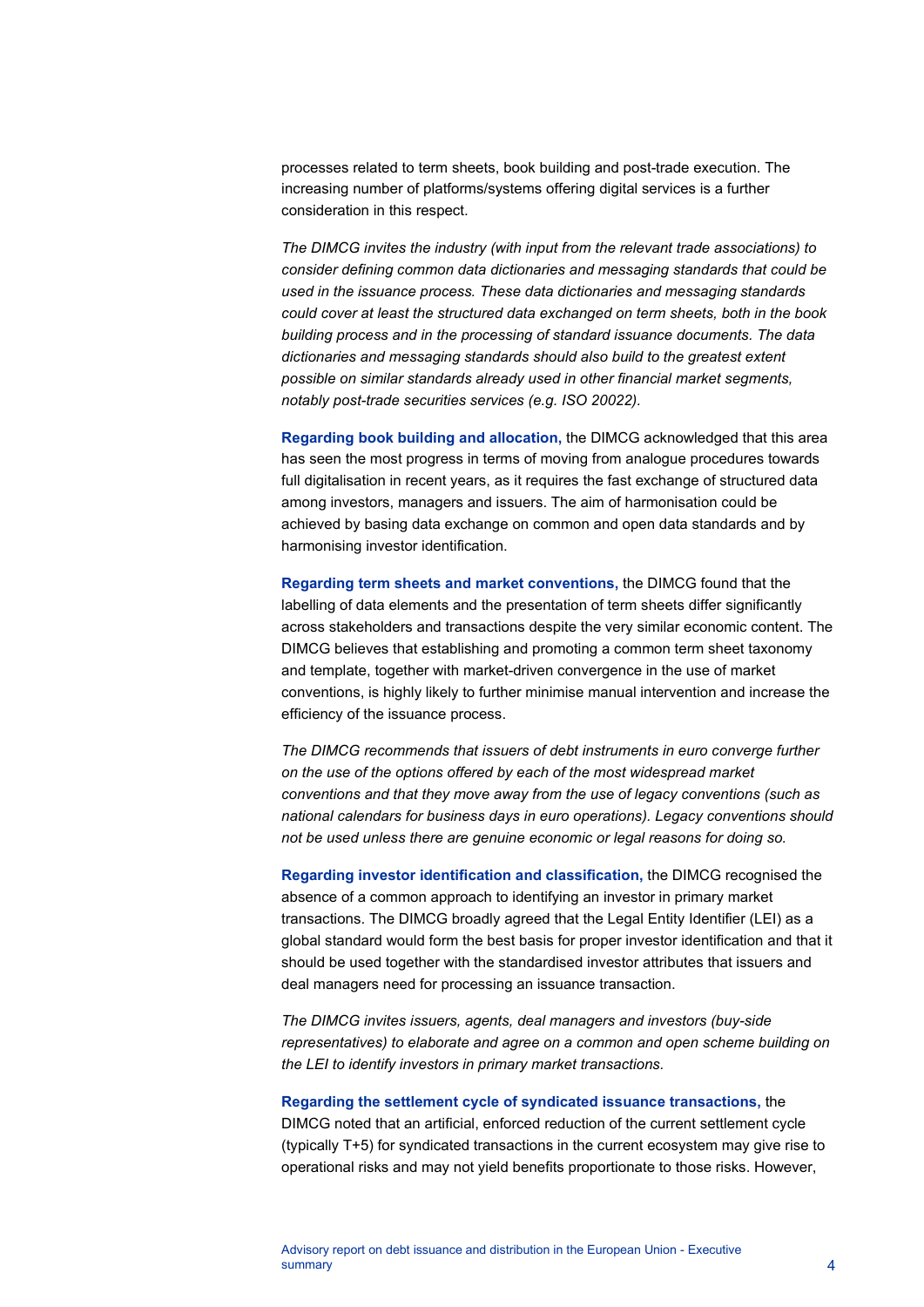there is broad consensus among DIMCG participants that a shorter settlement cycle might be achieved in an organic way by making progress on harmonisation in the areas that are highlighted in this report.

**Regarding documentation and global notes,** the DIMCG found that achieving the highest level of digitalisation means adopting document templates and using fully machine-readable language together with digital authentication methods. Achieving this level of digitalisation could alleviate the burden and risks created by today's practice of manually managing/digesting/processing documents, including extracting and reusing data from documents. Regarding global notes specifically, the DIMCG noted that, because of the risk of conflicts of laws, full dematerialisation in international markets may be a long-term vision. Meanwhile, establishing a standard for a digitally signed electronic global note could represent a first step as it would remove the need for wet ink signatures and physical depositing.

*The DIMCG invites the industry (with input from the relevant trade associations) to continue its work on common issuance document templates and promote the machine-readability of such templates with the vision of achieving the fully digital processing and authentication of issuance documents. The DIMCG invites Member States to allow and facilitate – where necessary – the issuance of debt instruments in fully dematerialised (electronic) form and to work towards removing conflicts of laws with regard to the recognition of the rights and obligations attached to such securities.*

**Regarding ISIN allocation,** the DIMCG identified potential room for harmonisation in the currently varying set of documents and data elements that are required by different national numbering agencies (NNAs) in the process of ISIN allocation. In addition, work on a common set of principles and a clear timeline specifying when an ISIN can or should be requested and allocated during the issuance process may also benefit primary market stakeholders.

*The DIMCG invites the Association of National Numbering Agencies (ANNA) to carry out a survey among NNAs (in Europe or around the globe) to identify potential areas of harmonisation in the technical process of ISIN allocation and, on this basis, to consider putting forward recommendations or best practices to its members with regard to the process of ISIN allocation.*

#### **Regarding a potential label for pan-European euro-denominated debt,** the

DIMCG discussed the idea of applying a common label to issuance transactions, which could indicate compliance with a "package" of standards in some or all of the above-mentioned areas of harmonisation. Such a label could be used by international financial institutions (IFIs) and potentially by other issuers on a voluntary basis. While there was broad agreement on the need to further explore this idea, the DIMCG members were not unanimous in their views on the potential value added of such an initiative. Some members highlighted that such a label could help increase the transparency of a pan-European debt market by providing investors with a better understanding of what they receive in terms of technical features. Other members emphasised that such a label would not eliminate the current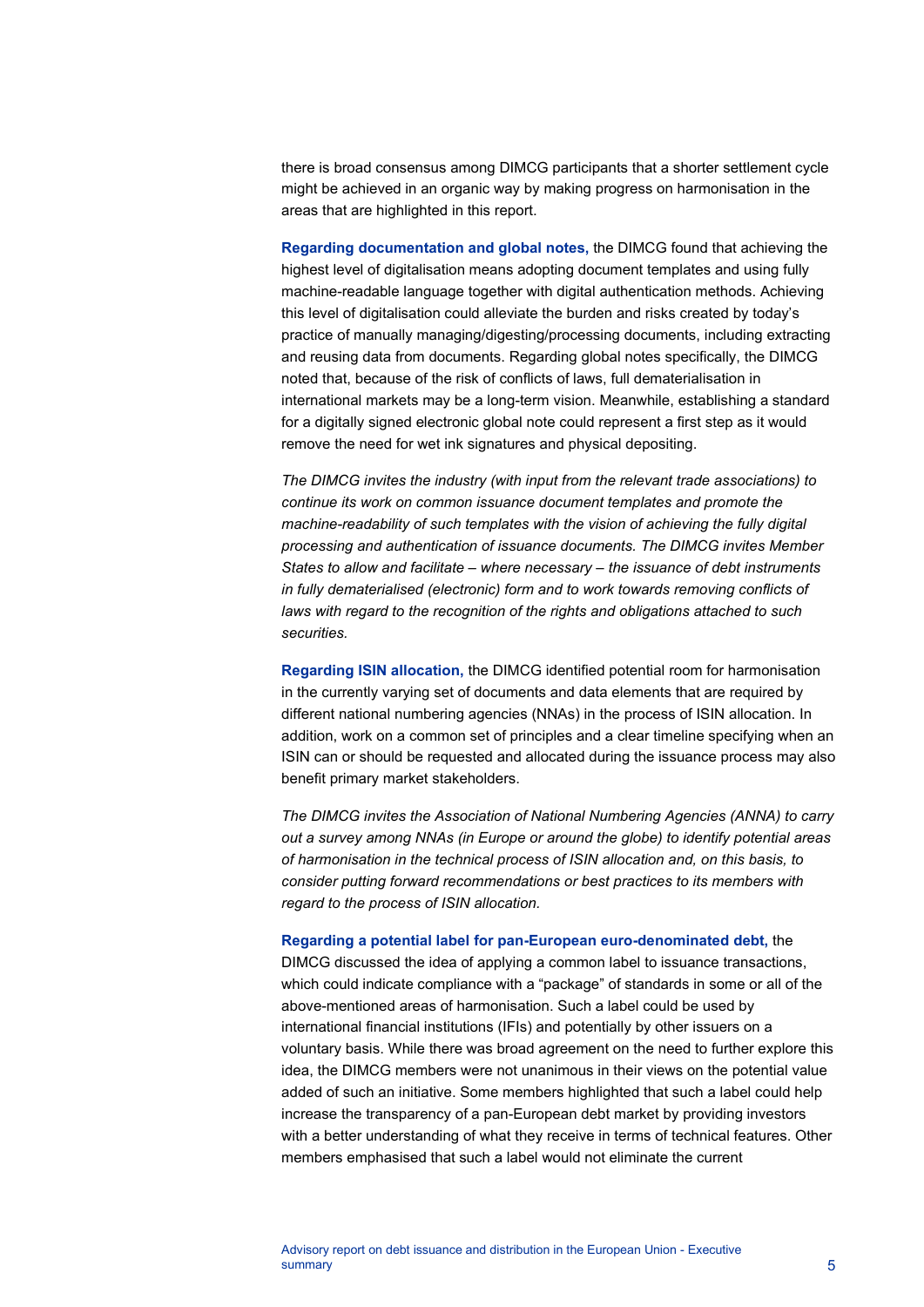fragmentation that results from the existence of different tax regimes and national securities or corporate laws.

To facilitate further work in the above-mentioned areas of harmonisation identified by the DIMCG, all stakeholders should be committed to creating and adapting to harmonisation standards. For such efforts to become effective, the DIMCG considers that an open, transparent and efficient **governance framework** is key.

*The DIMCG invites all stakeholders to:*

- *1. further reflect and provide feedback to the Eurosystem on the areas of harmonisation highlighted in this report;*
- 2. *further consider setting up a governance framework for the future harmonisation work involving – directly or indirectly – all stakeholders of the debt issuance process.*

#### **Pillar 3 – Initiatives in debt issuance**

The DIMCG identified the following four dimensions for its analysis of existing initiatives: process integration, interoperability, support for harmonisation and European governance.

There is currently a proliferation of private initiatives to support the debt issuance process. This is indicative of the dynamism of the market and the need for improved and automated services. The initiatives are usually based on a market demanddriven delivery approach whereby the parts of the issuance process for which there is the greatest need are covered first. The result is that an incremental delivery approach is often adopted, with the focus currently on pre-trade-related activities. Some service providers include "plug and play" capability in their offering, which would potentially enable interoperability. As time to market is essential, especially in the early stages of development, service providers naturally focus on securing speedy product delivery. However, this increases the risk of a weaker focus on standardisation and reduced appetite for open access. Several initiatives are being developed by Europe-based entities. However, it is unclear whether the governance arrangements in place meet expectations in terms of user involvement and overall European governance.

In the context of the four dimensions mentioned above, some DIMCG members believe that it could be beneficial to establish a European issuance framework covering common rules and procedures within an appropriate European governance environment. Irrespective of the implementation of a central infrastructure, the introduction of such a framework could potentially support the establishment of a clearly defined harmonisation agenda as highlighted in Pillar 2, incentivise existing and future initiatives to converge towards such a framework, and ultimately deliver the expected benefits in terms of risk mitigation, removal of inefficiencies and cost reduction.

The specific concept of the central infrastructure was discussed by the DIMCG members. Some DIMCG members believe that regardless of whether it is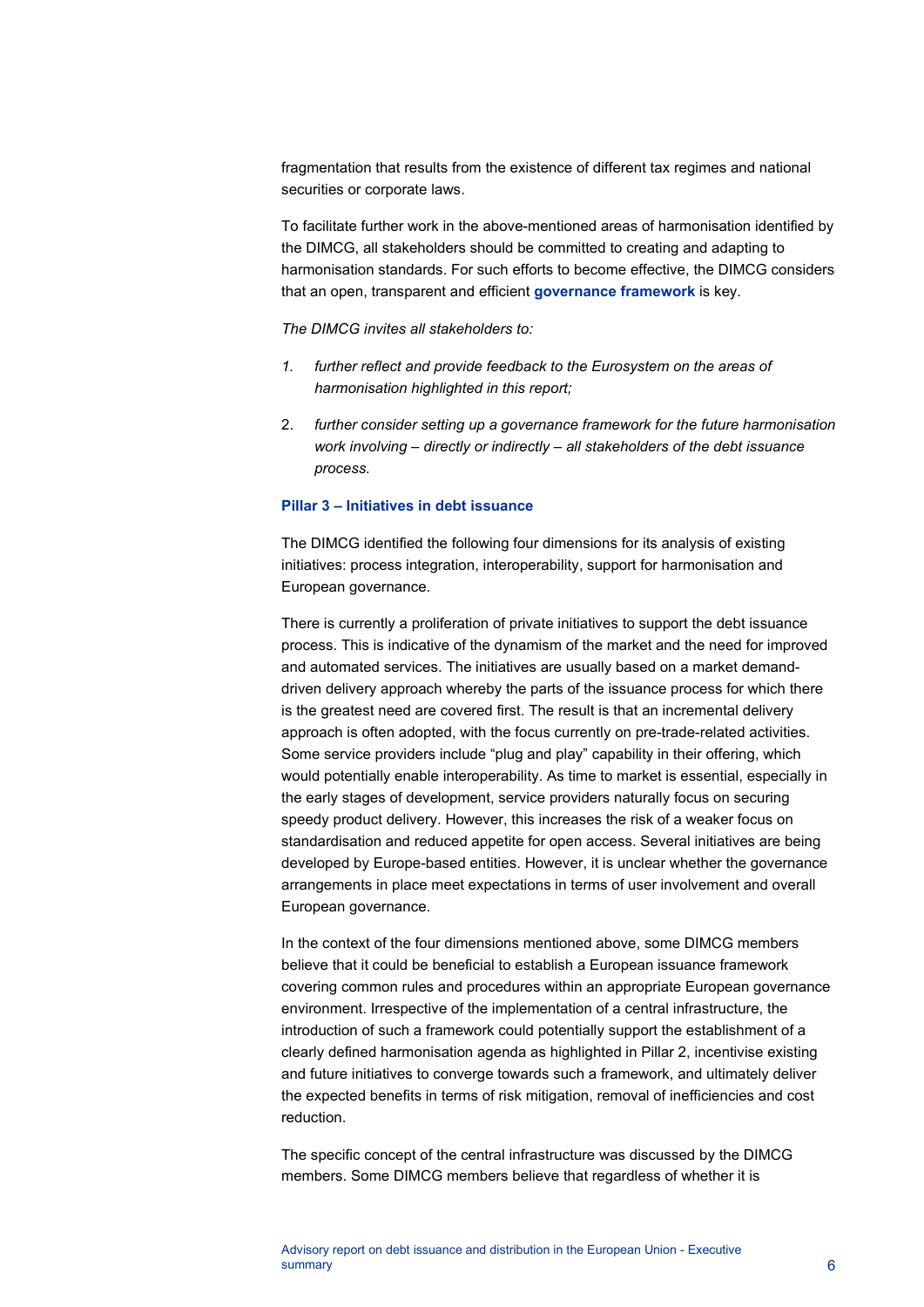established under public, private or public-private governance, such an infrastructure could create the risk of crowding out private initiatives, thereby impeding innovation and competition among solution providers. Concerns were also raised that a new infrastructure of this kind could lead to increased fragmentation and to the potential creation of two-tiered markets.

At the same time, other members consider that the prospect of achieving significant improvements in the foreseeable future is uncertain and that the likelihood of such an outcome would increase with the support of a central infrastructure. Such an infrastructure could be positioned as the backbone of an efficient workflow throughout the full transaction chain, based on harmonised, internationally accepted data standards, with open access for all market participants and other interoperable solutions, and within a governance framework that includes all participants in the transaction chain. Consequently, it could foster European financial market integration.

The DIMCG did not reach a consensus on this point.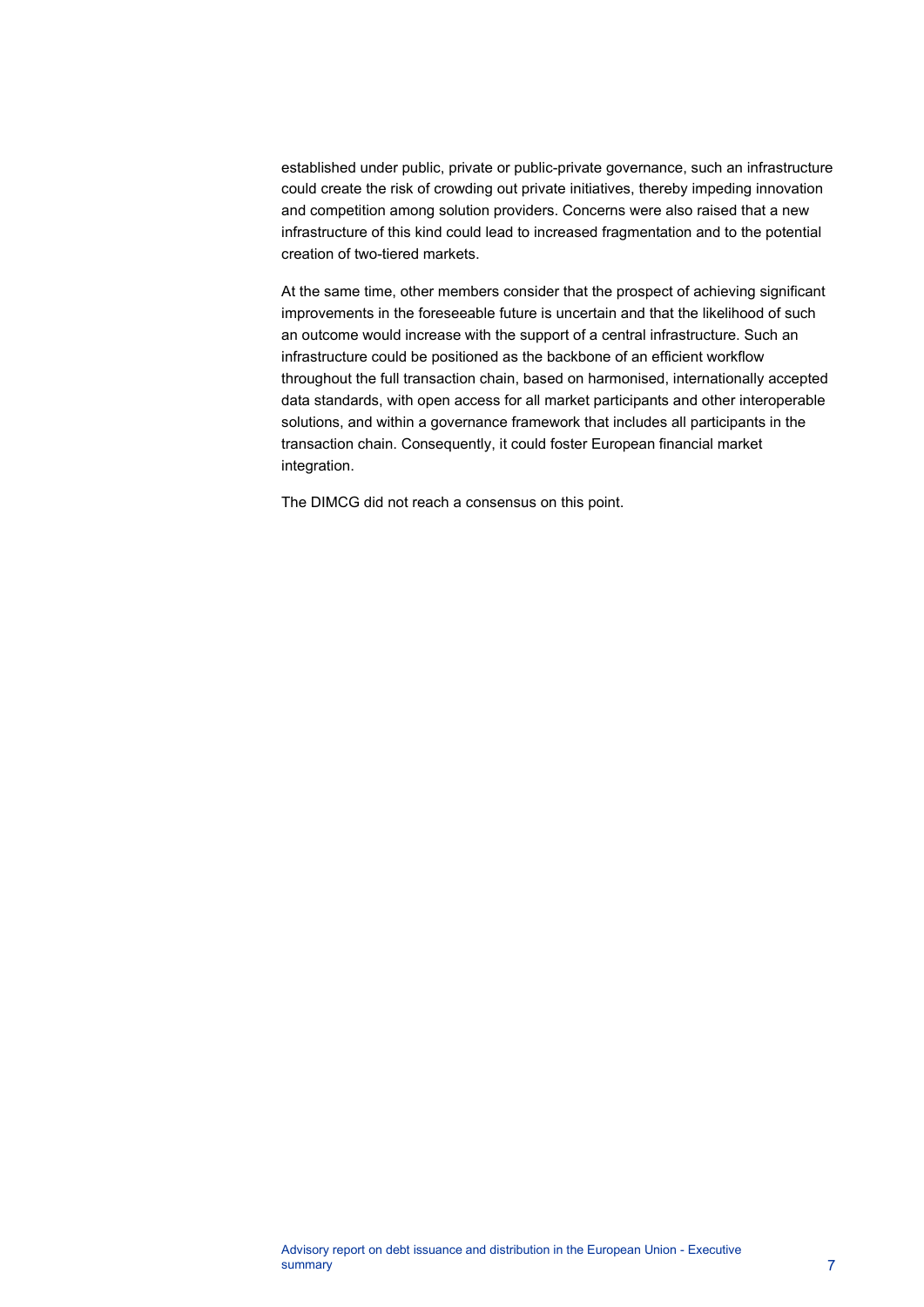# 1 Introduction

<span id="page-8-0"></span>Debt issuance and distribution channels constitute the starting point in the relationship and interaction between capital seekers (issuers) and capital providers (investors). Typically, in a single jurisdictional context, a public entity provides the benchmark debt instrument in the financial market, and the issuance process is well established, allowing issuers to reach out to either national or international investors.

However, the euro area has a multijurisdictional dimension, so market practices and procedures are more complex and often delineated along national borders or specific issuance and distribution channels. This landscape is partly the consequence of firmly entrenched legal and fiscal barriers between EU Member States<sup>[1](#page-8-1)</sup>, which in turn increase aversion to cross-border risk-sharing. At the same time as supporting legislative convergence, other initiatives aimed at improving technical and functional harmonisation and promoting the interoperability of systems and financial integration should be considered. Typical examples of such initiatives are the [TARGET2-](https://www.ecb.europa.eu/paym/intro/publications/pdf/ecb.eleventh_t2sharmonisationprogressreport.en.pdf) [Securities \(T2S\) harmonisation agenda](https://www.ecb.europa.eu/paym/intro/publications/pdf/ecb.eleventh_t2sharmonisationprogressreport.en.pdf) and the Eurosystem's [Single Collateral](https://www.ecb.europa.eu/paym/integration/collateral/html/index.en.html)  [Management Rulebook for Europe \(SCoRE\) framework.](https://www.ecb.europa.eu/paym/integration/collateral/html/index.en.html)

In view of the above, on 22 May 2019 the Governing Council approved the launch of a [six-week market consultation on a potential Eurosystem initiative regarding a](https://www.ecb.europa.eu/press/govcdec/otherdec/2019/html/ecb.gc190524%7E3d8a51b867.en.html)  [mechanism for the issuance and initial distribution of debt securities in the EU.](https://www.ecb.europa.eu/press/govcdec/otherdec/2019/html/ecb.gc190524%7E3d8a51b867.en.html) The [public consultation](https://www.ecb.europa.eu/paym/pdf/consultations/market_consultation_on_european_distribution_of_debt_securities.en.pdf) triggered responses from a wide set of stakeholders and financial market participants, including issuers and investors. The purpose of the consultation was to gather the views of the market in order to analyse why – unlike in other currency areas – there is currently no pan-European, neutral and harmonised channel for the issuance and initial distribution of debt securities that covers the EU as a single domestic market. The absence of such a channel may be considered a shortcoming for an issuer with an objective or mandate to serve the EU as a currency area in the context of the capital markets union (CMU).

In October 2019, the ECB published an overview of the responses received.<sup>2</sup> The results of the market survey revealed mixed views, with no clear majority either strongly supporting or disagreeing outright with the key messages of the market consultation note, especially concerning the need for a public infrastructure initiative on the pre-issuance and initial distribution of debt securities. However, there was broad consensus on the need for further harmonisation and technical improvements in the pre-issuance segment, as well as on the connection with the post-trade segment for initial distribution.

As a follow-up to the 2019 market consultation, in May 2020 the ECB Governing Council established the [Debt Issuance Market Contact Group \(DIMCG\)](https://www.ecb.europa.eu/paym/groups/dimcg/html/index.en.html) as a

<span id="page-8-2"></span><span id="page-8-1"></span><sup>1</sup> See ["Report of the European Post Trade Forum"](https://ec.europa.eu/info/publications/170515-eptf-report_en), European Commission, 2017.

The non-confidential responses received by the ECB team, representing 80% of the total responses, are available on the "Public consultations" page of the ECB's website, under the heading ["Market](https://www.ecb.europa.eu/paym/intro/cons/html/index.en.html)  [consultation on a potential Eurosystem initiative regarding a European mechanism for the issuance and](https://www.ecb.europa.eu/paym/intro/cons/html/index.en.html)  [initial distribution of debt securities in the European Union"](https://www.ecb.europa.eu/paym/intro/cons/html/index.en.html), dated 28 May 2019.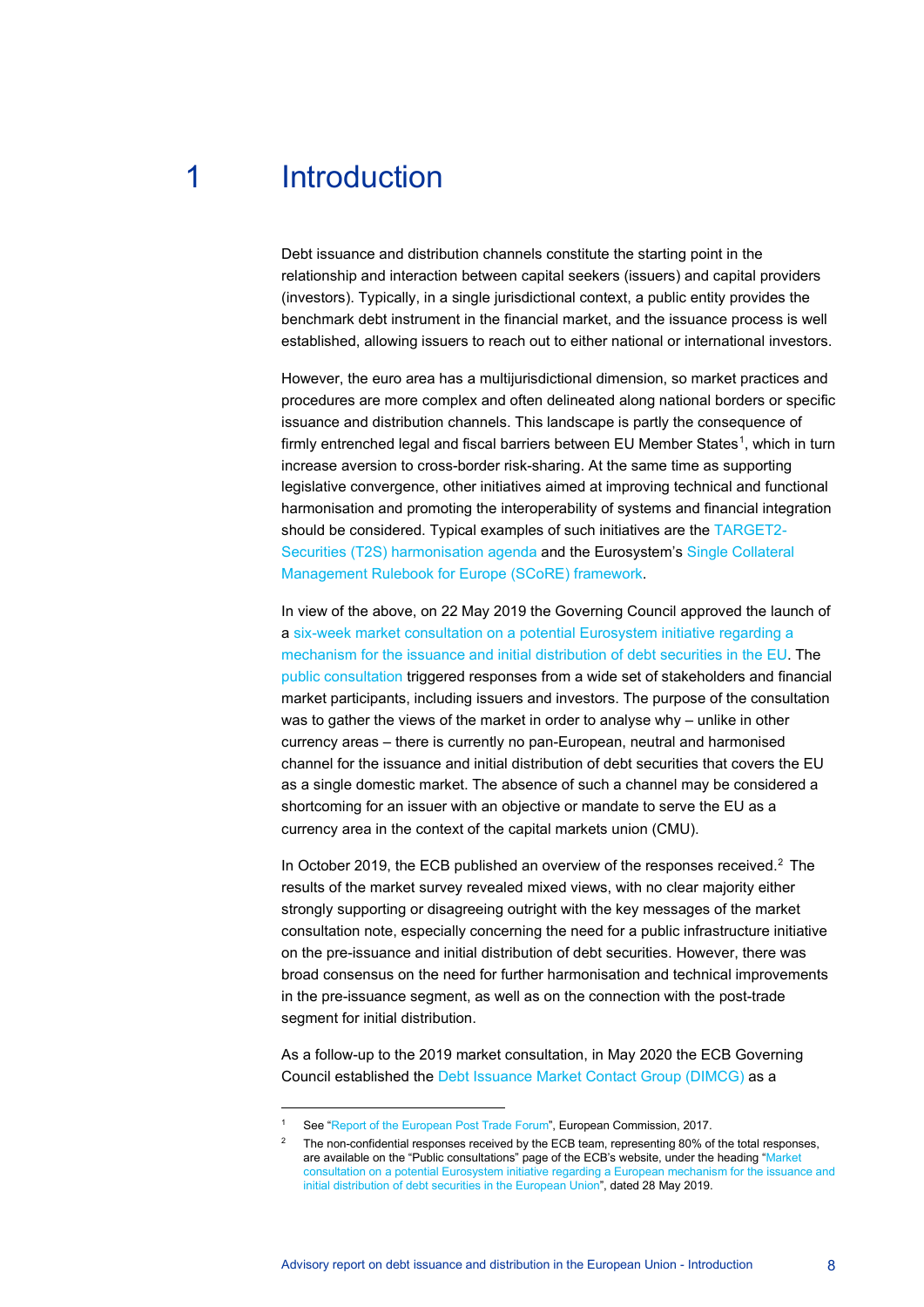temporary forum for interaction between the Eurosystem and industry professionals involved in euro area primary debt markets. The objective of the group is to identify issues that prevent further improvements in efficiency and integration in the area of debt issuance and initial distribution, covering the full transaction chain from preissuance to post-trade, and to investigate how these issues may be addressed. The DIMCG is also mandated to explore how any potential harmonisation activities could be supported by private or public infrastructure initiatives in the area of debt issuance and initial distribution services. This report is the outcome of the DIMCG's work as mandated in its terms of reference.<sup>[3](#page-9-0)</sup>

Section 2 of the report outlines risks, costs and inefficiencies in the current preissuance and initial distribution chain. The case study explored in this first pillar of work (Pillar 1) focuses on the issuance of a "plain vanilla" bond<sup>[4](#page-9-1)</sup> in euro by a public institution with a European perspective<sup>[5](#page-9-2)</sup>, using either the syndication or the auction issuance models. The findings of this case study are based on the outcome of a survey conducted within the DIMCG in December 2020. Other issuance methods, such as tap issuances in existing bonds and private placements, or issuances made by private entities, were not included within the scope of the work performed by the DIMCG.[6](#page-9-3)

The DIMCG also assessed opportunities for further harmonisation in the preissuance and initial distribution process. For this second pillar of work (Pillar 2), the DIMCG drew on the outcome of the 2019 ECB market consultation and the information gathered under Pillar 1 to investigate the elements of the overall issuance process that could benefit from further harmonisation. Existing standards and market practices were analysed, with particular attention paid to ongoing harmonisation activities for post-trade securities services. While recognising that changes to regulatory requirements are needed in some cases, the DIMCG identified several areas where opportunities for harmonisation exist and common practices could be developed, with positive effects across the issuance process. Details of these harmonisation opportunities are given in Section 3 of this report. In addition, the concept of a common optional label for issuing plain vanilla debt securities in euro at a pan-European level is explored. A label of this kind could play a role in several of the harmonisation areas identified by the DIMCG.

Section 4 investigates how existing or future initiatives in the area of debt issuance could help to meet potential harmonisation, integration or improvement goals. For this third pillar of work, the DIMCG established a framework based on (i) process coverage, (ii) openness to harmonisation, (iii) a level playing field and (iv) European governance. This framework was then applied to the various ongoing market

<span id="page-9-0"></span>The DIMCG should, in principle, fulfil its mandate approximately 12 months after its launch, i.e. after its first meeting, by submitting an advisory report to the Eurosystem. See th[e terms of reference of the](https://www.ecb.europa.eu/paym/intro/news/ecb.mipnews200417_annex1.en.pdf)  [DIMCG.](https://www.ecb.europa.eu/paym/intro/news/ecb.mipnews200417_annex1.en.pdf)

<span id="page-9-1"></span><sup>4</sup> A plain vanilla bond is the most basic type of bond. The investor buying the bond receives a fixed coupon payment at predetermined intervals, and the maturity of the bond is predetermined. The face value of the bond is also predetermined, and the issuer redeems the bond at face value on the date of maturity. This is different from other types of bond such as floating rate, callable or convertible bonds.

<sup>5</sup> This type of institution is usually referred to by the umbrella term "international financial institution" (IFI). Such institutions can also include supranational, intergovernmental and national development entities.

<span id="page-9-3"></span><span id="page-9-2"></span>The report does not aim to compare different issuance or financing methods.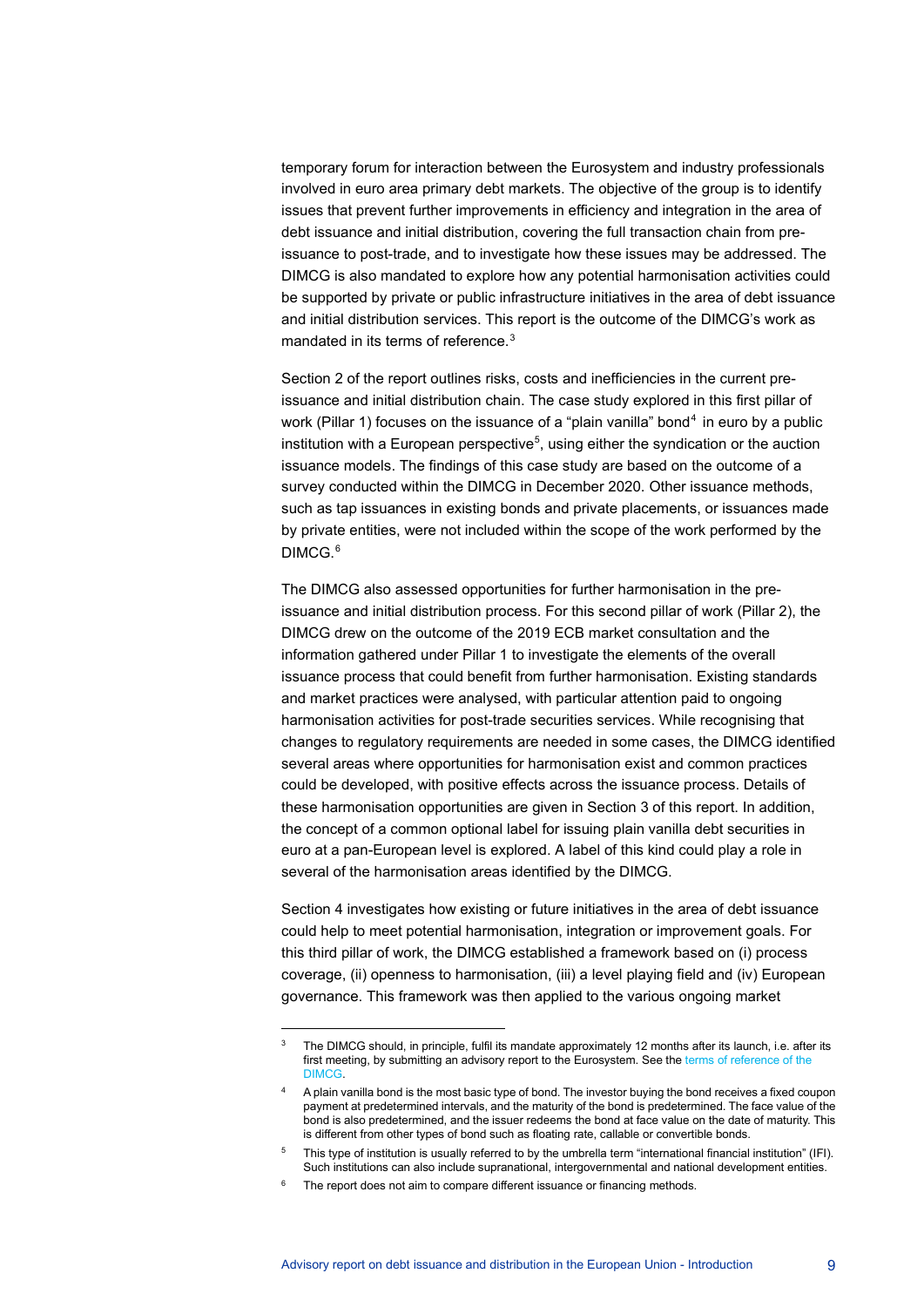initiatives with the aim of providing a high-level prospective view of the extent to which these initiatives can contribute to (i) improving the overall efficiency of the issuance process in Europe, (ii) reducing costs and (iii) mitigating risks.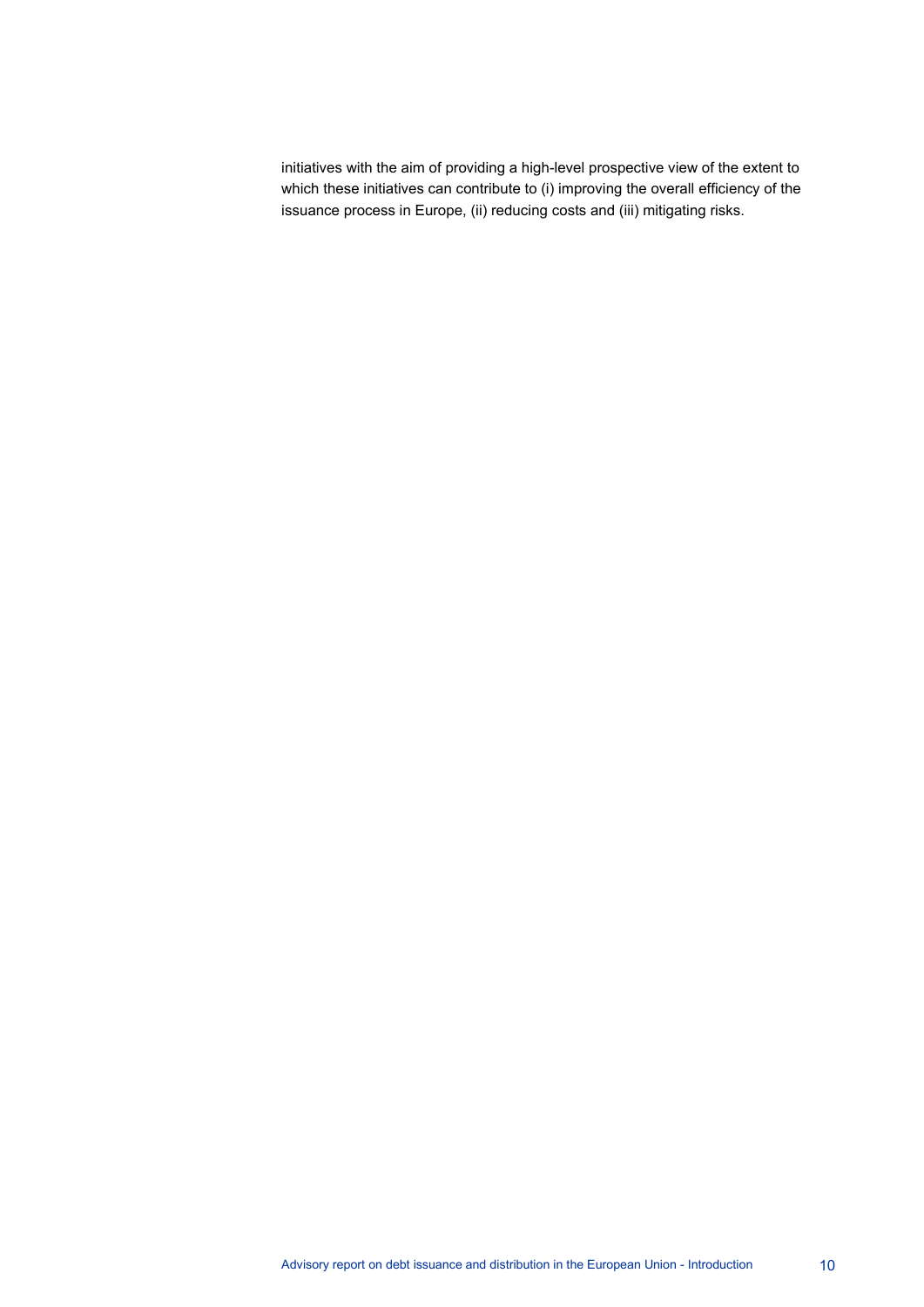# <span id="page-11-0"></span>2 Pillar 1: What are the issues with European debt issuance?

# 2.1 Introduction

<span id="page-11-1"></span>The issuance and initial distribution of debt securities in the euro area remain fragmented either by national markets or by specific issuance channels. The location of issuance of debt securities has a considerable impact on holding structures after issuance and on the settlement of secondary market transactions, thereby fostering the home bias structure of debt instrument holdings. However, this does not prejudice issuers' freedom of choice regarding the place of issuance or their ability to reach pan-European and/or international investors, especially in the case of central securities depository (CSD) links in T2S $^7$  $^7$ .

Despite the launch of T2S in 2015 $^8$  $^8$  and the consolidation of settlements onto a single technical platform, debt securities continue to be held and settled on a largely domestic basis. T2S settlement statistics (as at 2020) show that only 1% of the total volume of securities transactions (bonds and equities), and 2.6% in terms of value, are settled across borders via different  $CSDs<sup>9</sup>$  $CSDs<sup>9</sup>$  $CSDs<sup>9</sup>$  It is also interesting to note that only about 5% of debt securities eligible as Eurosystem collateral are issued by a nondomestic CSDs, while 20% of such assets are issued by international central securities depositories (ICSDs).<sup>[10](#page-11-5)</sup> The remaining debt instruments eligible for Eurosystem monetary policy operations are issued domestically by a national CSD of an EU Member State. The 2021 European Commission report on CSD regulation<sup>[11](#page-11-6)</sup> also acknowledges that there is limited provision of cross-border CSD services in Europe. This is exemplified by the fact that the settlement of securities issued from other Member States represents less than 5% of the settlement activity of most CSDs, compared with more than 80% for ICSDs. This is according to the ECB's 2018 report on financial integration in Europe, which additionally states that bonds issued by an issuer located in the euro area are on average one and a half times more likely to be held by domestic than by other euro area investors.<sup>[12](#page-11-7)</sup> None of the above statistics in itself conclusively proves any market failure as such, but the consistency among the statistics supports the argument that the EU debt instrument market remains largely fragmented across national borders.

The consequence of this fragmented landscape in the EU is that the distribution of debt instruments to investors requires a network of interactions between actors, as

<span id="page-11-3"></span><span id="page-11-2"></span><sup>&</sup>lt;sup>7</sup> [T2S](https://www.ecb.europa.eu/paym/target/t2s/html/index.en.html) is a single securities settlement engine which covers 21 CSDs from 20 European countries.

<sup>&</sup>lt;sup>8</sup> While T2S commenced operations in 2015, the migration phase of the different markets was only completed in 2017.

<sup>1%</sup> in terms of volume and 2.6% in terms of value according to the 202[0 T2S Annual Report.](https://www.ecb.europa.eu/paym/intro/publications/html/ecb.targetsecar202105.en.html)

<span id="page-11-5"></span><span id="page-11-4"></span><sup>&</sup>lt;sup>10</sup> Information based on the 201[9 Eurosystem eligible collateral database.](https://www.ecb.europa.eu/paym/coll/assets/html/index.en.html)

<span id="page-11-6"></span><sup>11</sup> See ["Report from the Commission to the European Parliament and the Council under Article 75 of](https://ec.europa.eu/finance/docs/policy/210701-csdr-report_en.pdf)  [Regulation \(EU\) No 909/2014 of the European Parliament and of the Council of 23 July 2014 on](https://ec.europa.eu/finance/docs/policy/210701-csdr-report_en.pdf)  [improving securities settlement in the European Union and on central securities depositories and](https://ec.europa.eu/finance/docs/policy/210701-csdr-report_en.pdf)  [amending Directives 98/26/EC and 2014/65/EU and Regulation \(EU\) No 236/2012".](https://ec.europa.eu/finance/docs/policy/210701-csdr-report_en.pdf)

<span id="page-11-7"></span><sup>&</sup>lt;sup>12</sup> See Section 3 of ["Financial integration in Europe"](https://www.ecb.europa.eu/pub/pdf/fie/ecb.financialintegrationineurope201805.en.pdf), ECB, May 2018.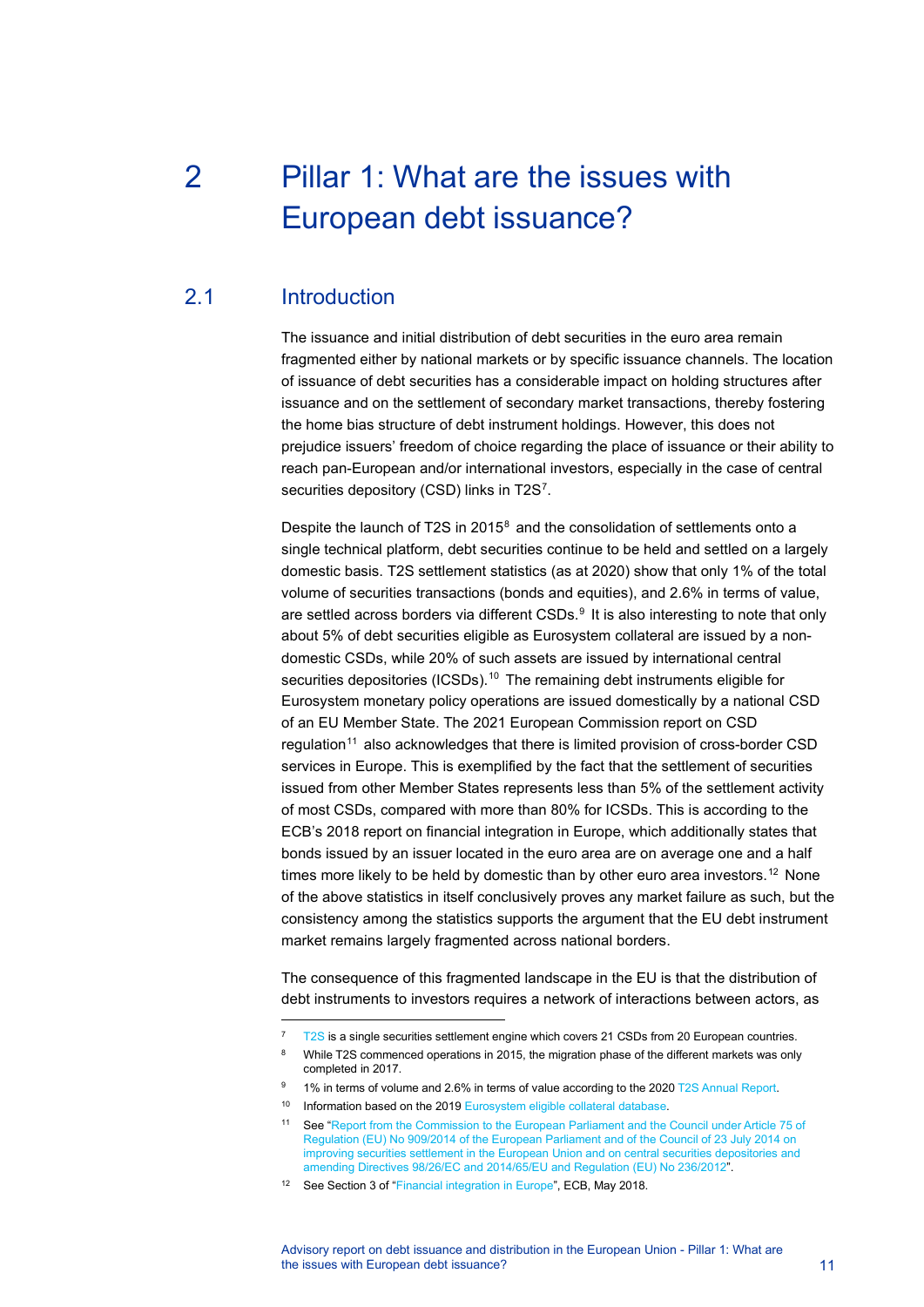well as a multiplicity of tools and procedures operated by various intermediaries along the issuance process. While acknowledging the multijurisdictional character of the EU financial market, and in the context of working towards a single capital market in the EU, it should be noted that none of the other global currency areas faces such complexity in issuing and distributing debt instruments.

In order to examine further the qualitative and potentially more quantitative aspects of the current situation in the EU, this section highlights risks, costs and inefficiencies identified by the DIMCG. The discussion presented below covers both the syndication and auction models. It is based on the information collected from the DIMCG participants. Where relevant, references to the results of the 2019 ECB market consultation are provided.

#### <span id="page-12-0"></span>**Box 1**

#### High-level description of the existing debt issuance and distribution process

Debt issuance is the process of creating new debt instruments for issuers and selling them to investors so that the latter can obtain liquidity and address their funding needs. The sale of these newly created debt instruments can take place via (i) a syndicated transaction, whereby a consortium of dealer banks selected by the issuer takes on the responsibility of selling the debt instrument to investors on behalf of the issuer or (ii) an auction, whereby primary dealers participate in a bidding process for a share of the new debt security. Other issuance techniques or channels such as a direct placement or a "mini tap" with a limited number of dealers and investors can also be applied. The DIMCG focused on syndication and auction models, as these are the most commonly used issuance techniques for plain vanilla euro debt instruments. For both syndication and auction, the issuance process can be broken down into three distinct phases, namely pre-trade, trade (or execution) and post-trade, as shown in Figure A.

#### **Figure A**

Phases of the debt issuance process



In the syndication model, the issuer appoints a group of banks to collect subscription orders from investors and to manage the issuance process. The formation of a syndicate is the method typically used for the launch of new debt instruments, particularly longer-maturity bonds, since this method fulfils the dual objective of simultaneously placing a larger amount of securities at market prices and achieving a greater diversification of the investor base, both geographically and by type. Syndicated placements include a pot system for book building, which enables the issuer to intervene in the allocation to investors and to select those of greater quality, thereby ensuring a good performance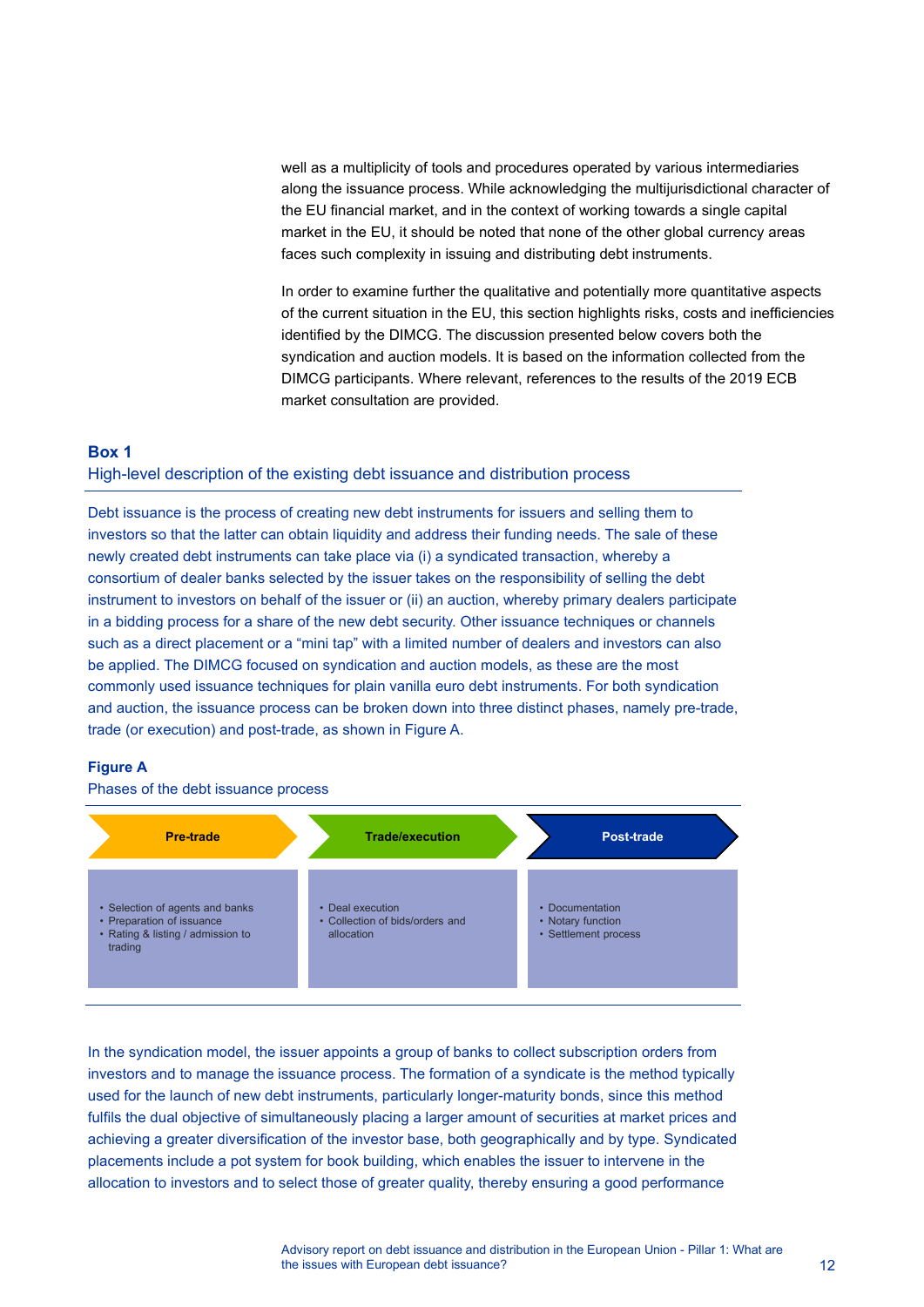in the secondary market. Syndication allows the issuer to benefit from the expertise of investment banks in debt capital markets and to draw on their competence in the areas of investor relations and sales to investors. To compensate for their activities, issuers pay a fee to the different banks involved in the syndicate.

Auctions can be either open or closed. While open auctions cater for the direct involvement of investors, closed auctions allow the direct participation of primary dealers only. Other investors have to participate through these primary dealers. In some cases, primary dealers are not compensated by the issuer for their bids, which may or may not be allocated. Primary dealers bid for the right to buy securities for their own portfolios or with the aim of reselling them to other investors.

Issuance by means of syndication and auction co-exist, as each technique answers different issuer needs.

# 2.2 DIMCG fact-finding exercise

## <span id="page-13-0"></span>**In order to support its analysis of risks, costs and potential inefficiencies in the current debt issuance process, the DIMCG conducted a fact-finding exercise by means of a survey.**

The initial case study used as a baseline by the DIMCG focused on the initial distribution of a plain vanilla debt instrument issued in euro by an IFI. Such an instrument is the most natural candidate for linking the DIMCG's work with the wider EU policies on financial integration that are strongly supported by the ECB, namely the CMU and the international role of the euro.<sup>[13](#page-13-1)</sup> However, the conclusions may also be relevant for issuers and asset classes other than those in the initial case study.

The DIMCG survey consisted of a list of standardised questions grouped into three clusters: (i) risks, (ii) costs and (iii) inefficiencies.

Figures 1 and 2 provide high-level descriptions of the full transaction chain of the syndicate and auction models as used during the DIMCG survey process.

<span id="page-13-1"></span><sup>&</sup>lt;sup>13</sup> See ["The international role of the euro"](https://www.ecb.europa.eu/pub/ire/html/ecb.ire202106%7Ea058f84c61.en.html), ECB, June 2021. This states that "[t]he international role of the euro is primarily supported by a deeper and more complete Economic and Monetary Union, including advancing the capital markets union, in the context of the pursuit of sound economic policies in the euro area. The Eurosystem supports these policies and emphasises the need for further efforts to complete Economic and Monetary Union".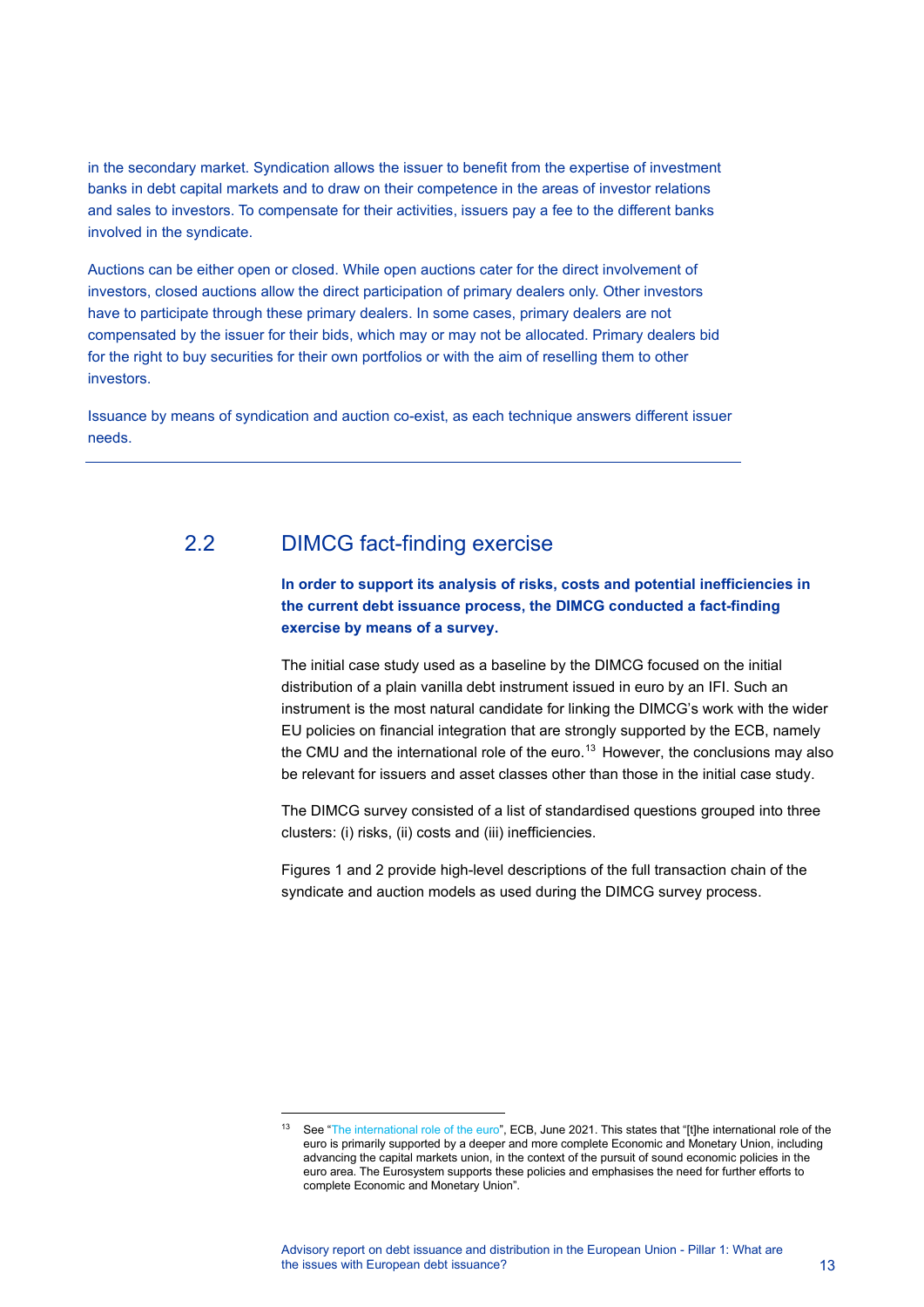#### **Figure 1**

Syndication issuance model



#### **Figure 2** Auction issuance model



The outcome of the analysis is presented below. Further details can be found in Annex C.

#### 2.2.1 Risks

The main potential syndication risks reported in the survey relate to documentation errors, manual interventions, ambiguity in investor identification during the book building phase, potential misallocation and risks related to the duration of the allocation process, as well as the multiplicity of tools and the absence of straightthrough processing (STP).

While the likelihood of these risks materialising is considered low by DIMCG members, the financial, operational and reputational impact in the event that the risks do materialise is rated high. Given the potential consequences, actors must therefore take the necessary measures to mitigate the potential occurrence of these risks. Pillar 2 of this DIMCG advisory report is aimed at identifying a list of harmonisation and standardisation actions that could contribute to mitigating these risks.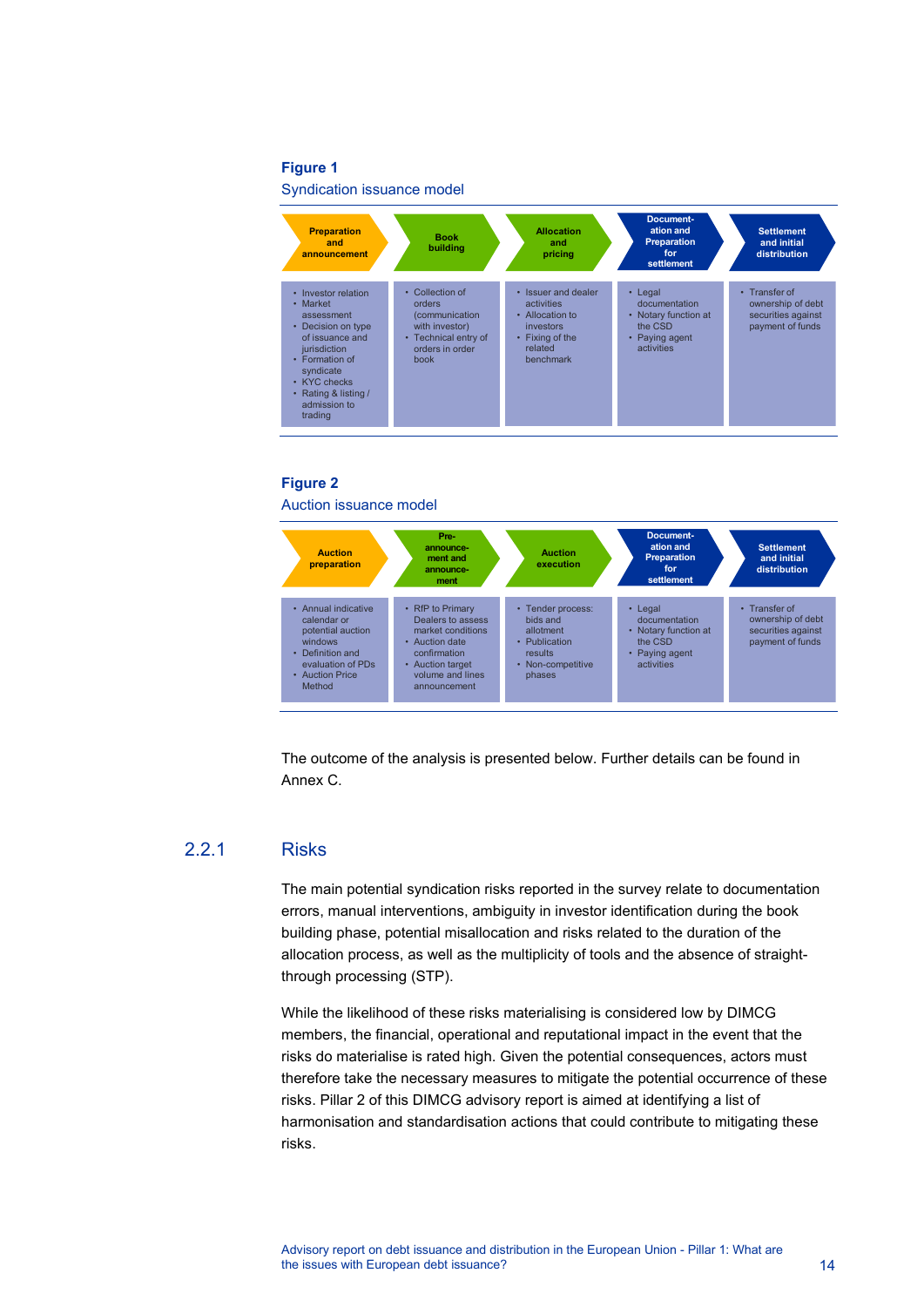The risks related to auctions are different from those related to syndication. This is because syndication is less standardised and involves a higher degree of communication and manual data entry throughout the process. The most relevant risks for auctions relate to the assessment of the market situation and potential mistakes in the estimation of investor demand by the issuer. An adequate choice of lines, size and timing is essential to avoid price misallocations and to ensure sufficient investor demand. Another risk highlighted in the survey relates to the time between the closure of the auction and the publication of the results, during which bidders are exposed to market risks. Finally, risks related to documentation apply equally to auctions, as the documentation cycle is identical to that for syndications.

## 2.2.2 Costs

As in all business operations, the various services provided during the syndication process entail certain costs, including legal, IT, human resources and other internal and external costs that are incurred by all relevant actors involved in the transaction chain. Other overhead costs are also associated with an issuer maintaining a presence in debt capital markets. These include staffing, travelling and reporting costs incurred as part of investor relations work.

Typically, in the syndication process, some of these costs are covered by the syndication fee paid by issuers to the syndicate banks. As an indication of how much is typically paid, the DIMCG survey identified upfront issuance fees of between 0.07% and 0.25% of the total issuance amount. Looking at the typical fee schedules, the longer the maturity of the bond, the higher the fee. The syndication fee is an all-in fee covering a large range of syndication services, such as market intelligence, sales activities, underwriting risk, support in the creation of legal documentation, settlement and execution. For smaller issuers (that are not sovereigns, supranationals or agencies), the amount of the fee may be different, and fees can be paid individually for the different services.

The debt issuance market functions effectively, and, compared with the size of the transactions, execution costs are moderate. However, the DIMCG identified areas of potential further improvement in the overall efficiency of the process, which could be achieved for example by more standardisation and harmonisation along the transaction chain. Technological progress, if managed appropriately, may allow for savings on both system development and operational costs.

## 2.2.3 Inefficiencies

Care should be taken when directly comparing bond issuance via syndication with bond issuance via auction, as these two channels represent different levels of flexibility and thus entail different degrees of operational complexity. In addition, auctions are realistically available only to frequent issuers with a substantial market footprint. During the survey, DIMCG members reported a number of inefficiencies and potential risks with regard to the syndication model. The root causes of these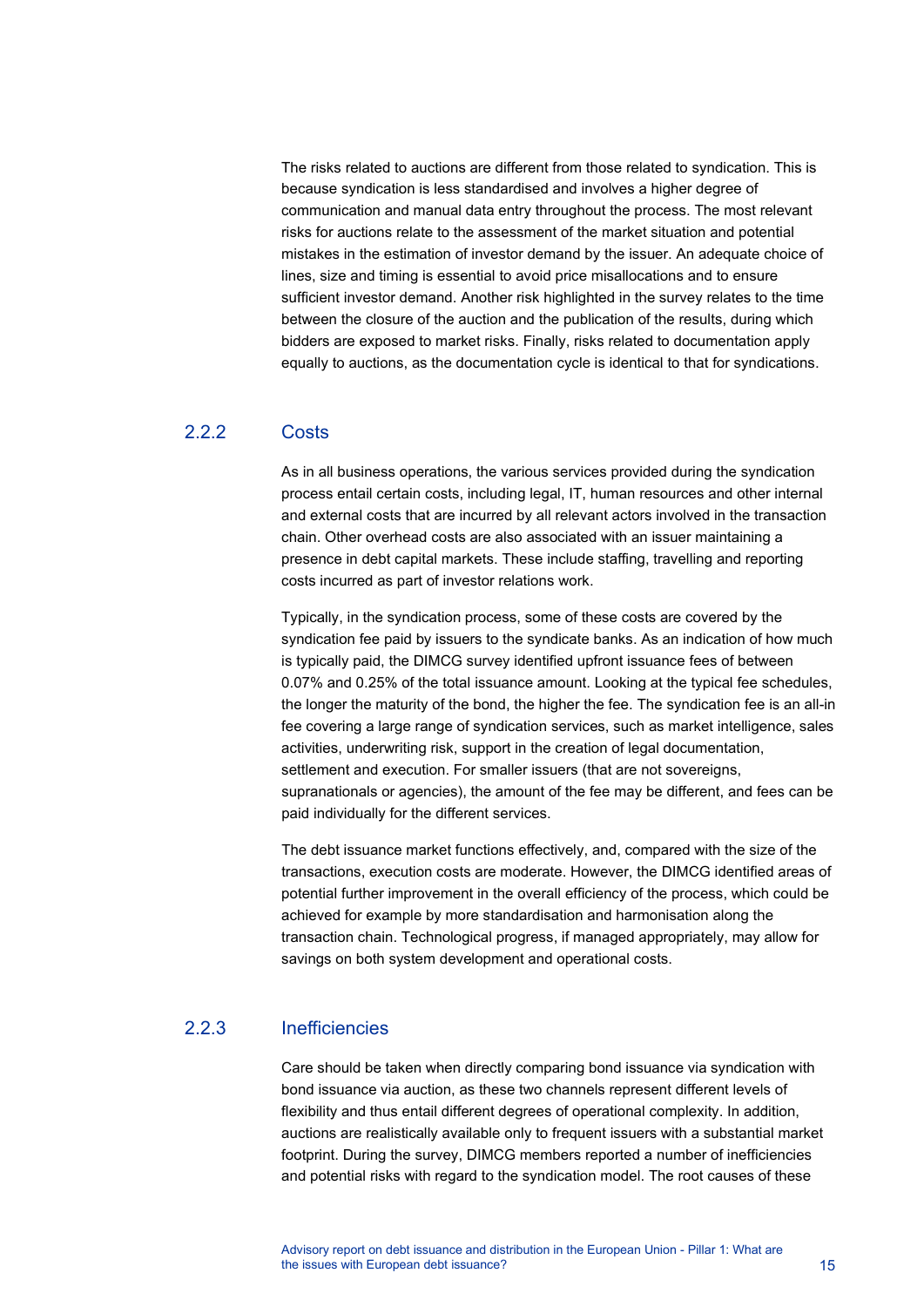inefficiencies are to be found in the lower level of process standardisation, the higher degree of communication required and the significant number of manual actions and data entries needed throughout the different steps of the process. Inefficiencies were mainly found in the activities performed at the pre-trade and trade-related stages, whereas in the area of post-trade/settlement the DIMCG did not identify major differences between securities issued via the two models. DIMCG members also acknowledged the considerable work in post-trade harmonisation done by the Advisory Group on Market Infrastructures for Securities and Collateral (AMI-SeCo) in the context of T2S.

The auction model is exposed to different sources of inefficiencies. Some of the examples highlighted in the results of the survey are the heterogeneity of the tools in place, the lack of standardisation in the legal documentation, and the different requirements and processes for the creation of securities in the various CSDs, resulting in an insufficient level of STP across the chain.

The DIMCG work undertaken in Pillar 2 is aimed at addressing most of the inefficiencies presented below. The idea that harmonisation could further improve the issuance process and address these inefficiencies was also supported by the 2019 ECB market consultation.<sup>[14](#page-16-0)</sup>

- 1. **A significant amount of resources are required to execute know-yourcustomer (KYC) and customer due diligence (CDD) procedures in the context of debt issuance.** KYC/CDD checks are conducted several times by different syndicate members for the same investor and without a clear, standardised and harmonised process. The absence of harmonised regulatory requirements across jurisdictions also creates complexity. For additional details, please refer to Section 3.3.1.
- 2. **The absence of data standards and the use of multiple channels for data provision along the value chain often require the manual extraction and re-entry of data.** There is broad consensus that significant benefits could be reaped from the wider adoption of digital procedures. The survey respondents highlighted the absence of a central database for static securities data populated from the original source, as well as the benefits that a common transaction database containing information on all past syndications and auctions and their results would bring. Such a database could help overcome compliance barriers to sharing investor-specific data with parties not directly involved in a transaction as issuer, dealer or settlement agent. It should be noted, however, that access to such data is an element of competition among dealers. For additional details, please refer to Section 3.3.2.
- 3. **Different order book standards and excessive manual processing are required in the book building process.** The book building and allocation processes encompass all activities related to the collection of investor

<span id="page-16-0"></span>The majority of those who responded to th[e May 2019 ECB consultation](https://www.ecb.europa.eu/paym/pdf/consultations/market_consultation_on_european_distribution_of_debt_securities.en.pdf) agreed that further work in the area of harmonisation and standardisation along the full transaction chain (from pre-issuance to posttrade) was necessary. The topics that received the most support as part of the consultation were, in the following order, term sheets, legal or fiscal areas, investor identification, technical standards, timelines, documentation, rounding conventions and book building processes.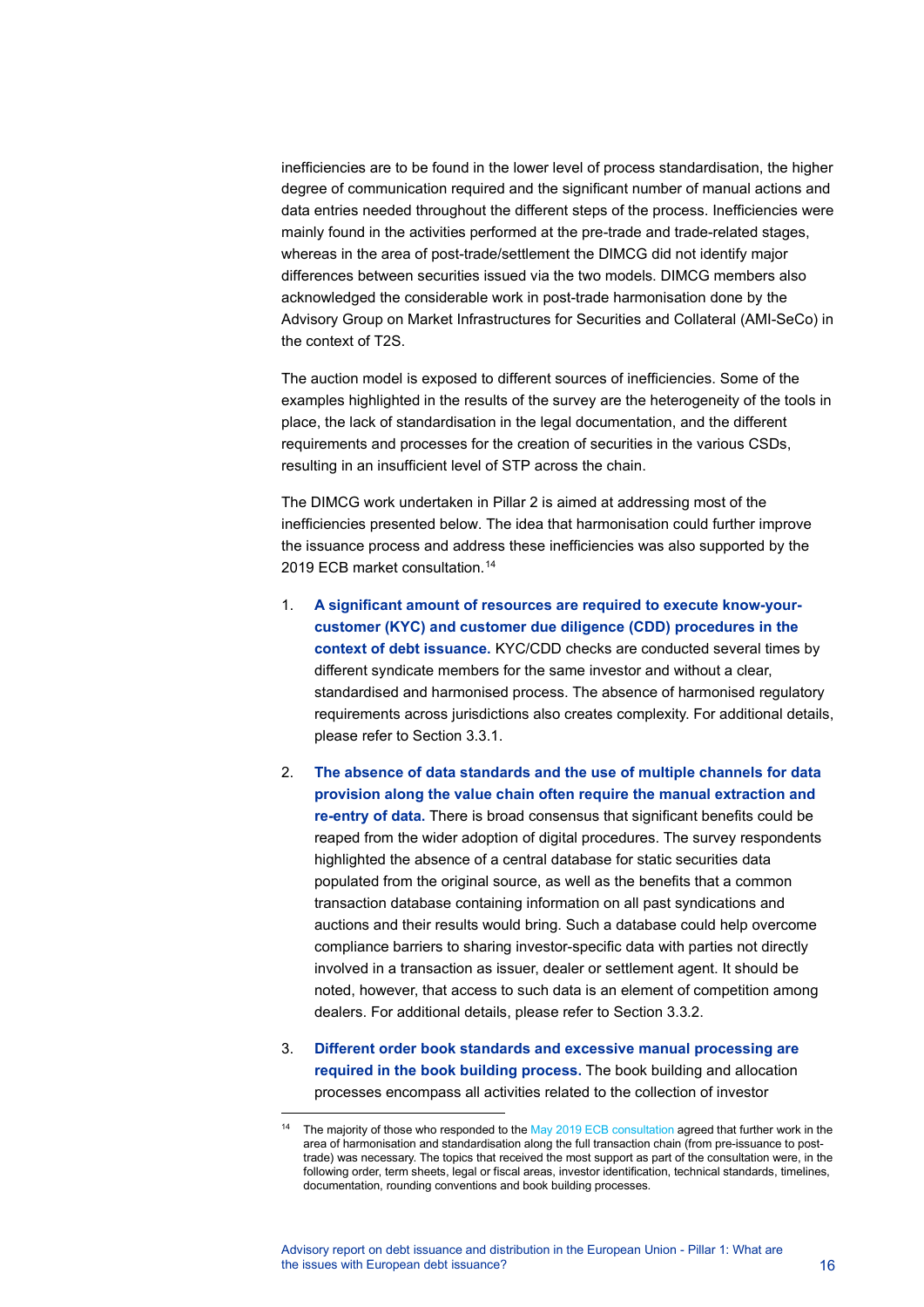information and the subsequent decision by the issuer and the syndicate on how to allocate the issued amount among investors. These activities are highly dependent on manual processing, which leads to time and cost inefficiencies and increases risk. For additional details, please refer to Section 3.3 and Section 3.3.3.

- 4. **The non-standardisation of legal document templates and inefficiencies in legal documentation workflows create obstacles.** Legal documents are exchanged among actors (issuers, banks, agents, CSDs, stock exchanges and trading venues) in email or hardcopy format in both issuance models. The creation, processing and comparison of legal documents require a lot of time and manual effort in different areas of the transaction chain. This results in higher costs and increases the overall duration of the issuance process. The harmonisation of document templates along with the automated creation and machine-readability of the documents could speed up the process, reduce costs and prevent manual errors from occurring. For additional details, please refer to Section 3.3.4.
- 5. **There are ambiguities in investor identification and classification.** Most of the steps in the syndication process could benefit from a common investor identification scheme and a harmonised classification taxonomy. While the Legal Entity Identifier (LEI) is a natural candidate for investor identification, the DIMCG concluded that this alone would not provide sufficient granularity and depth to reflect the actual identity of the investor, and that it should ideally be used together with other criteria. Also, in order to support investor classification, individual databases combining LEIs with expected investor behaviour would still be required, which would be specific to issuers/banks depending on past experiences and relationships with investors. Therefore, the DIMCG takes the view that establishing a common identifier alone is not enough to remove or significantly reduce the current inefficiencies. However, a common framework for classifying investors would bring additional benefits, even though the actual classification of each investor would differ depending on the issuer and its history/relationship with the investors. For additional details, please refer to Section 3.3.5.
- 6. **The standard settlement cycle for syndicated transactions could be shortened.** From the trade date to the settlement date, there is a period of five business days, known as "T+5", which is used to finalise the legal documentation, list the security with a trading venue and carry out the necessary preparations for the settlement. While acknowledging the benefits of shortening the settlement cycle, some DIMCG members highlighted that such a reduction should not result in increased operational risk. For additional details, please refer to Section 3.3.6.
- 7. **The requirement for physical global notes and signatures in wet ink delays the process and results in additional costs and risks in both the syndication and auction models.** The challenges and operational inefficiencies of handling and authenticating physical global notes increased in the context of the restrictions imposed to counteract the coronavirus (COVID-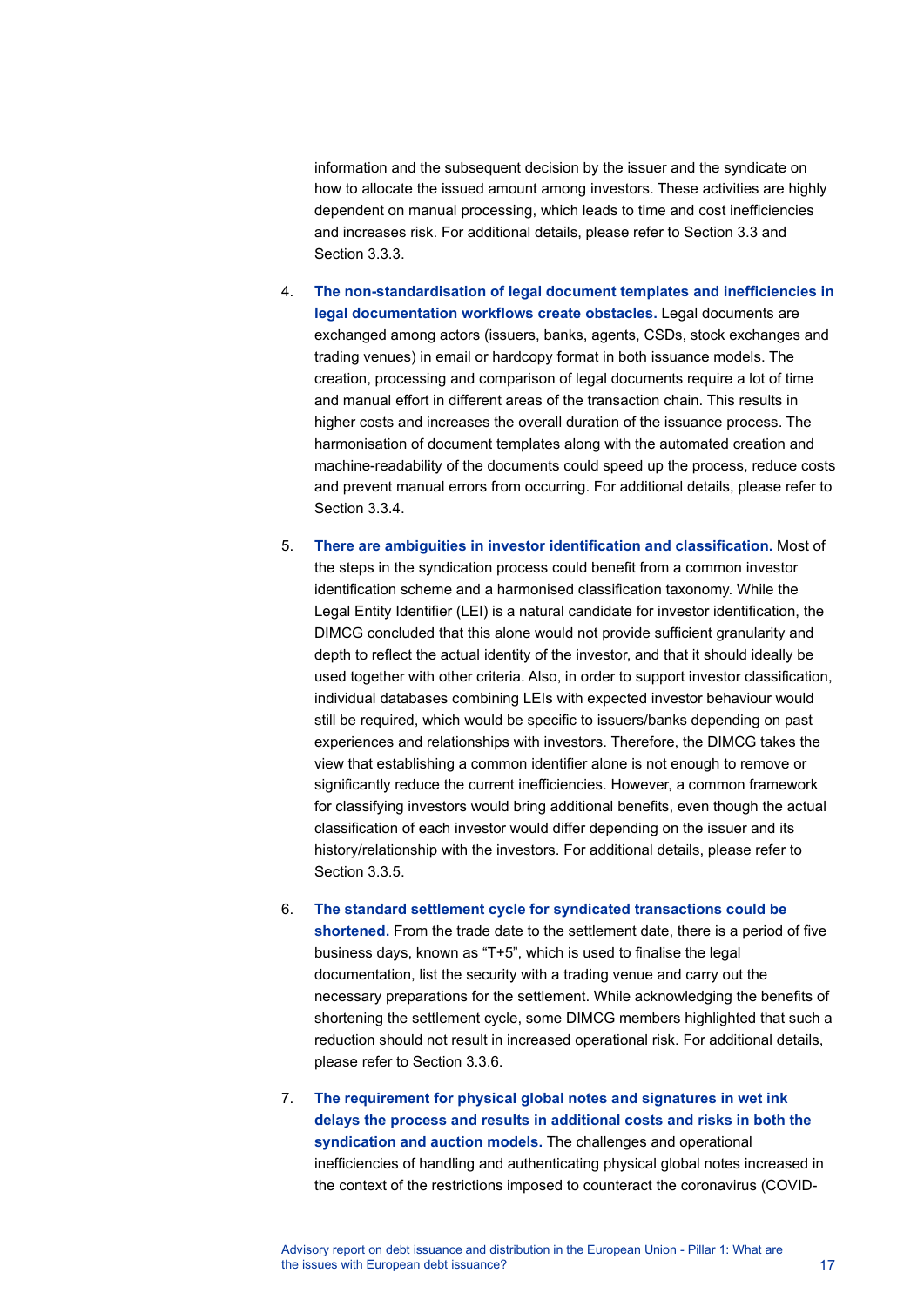19) pandemic. While dematerialisation<sup>[15](#page-18-0)</sup> is possible and is used frequently in many European countries together with the electronic signature, a few countries still require a physical document with signatures in wet ink. For additional details, please refer to Section 3.3.7.

8. **There is a low level of IT integration as well as a lack of interoperability and STP along the full transaction chain for both issuance models.** The issuance of a debt instrument is a complex process involving multiple activities. The lack of integration and interoperability results in most of these activities being executed in isolation by different actors and teams. It also prevents STP from being carried out along the chain. One shortcoming in the implementation of STP is the connection between the pre-issuance and post-trade stages, where the result of the allocation process is not processed automatically for clearing and settlement but rather passed on manually. This creates inefficiencies, a greater manual workload and increased risks for paying agents. For additional details, please refer to Section 3.2.

<span id="page-18-0"></span> $15$  In this context, a distinction must be made between dematerialised and immobilised securities. Dematerialisation refers to the absence of a physical global note that documents the total amount outstanding, whereas immobilisation refers to the recording and transfer of securities in a book entry system, i.e. without the need to move paper from one place to another. Immobilisation is the standard for the large majority of securities in Europe, although the disadvantages of physical global notes also apply to immobilised physical global notes.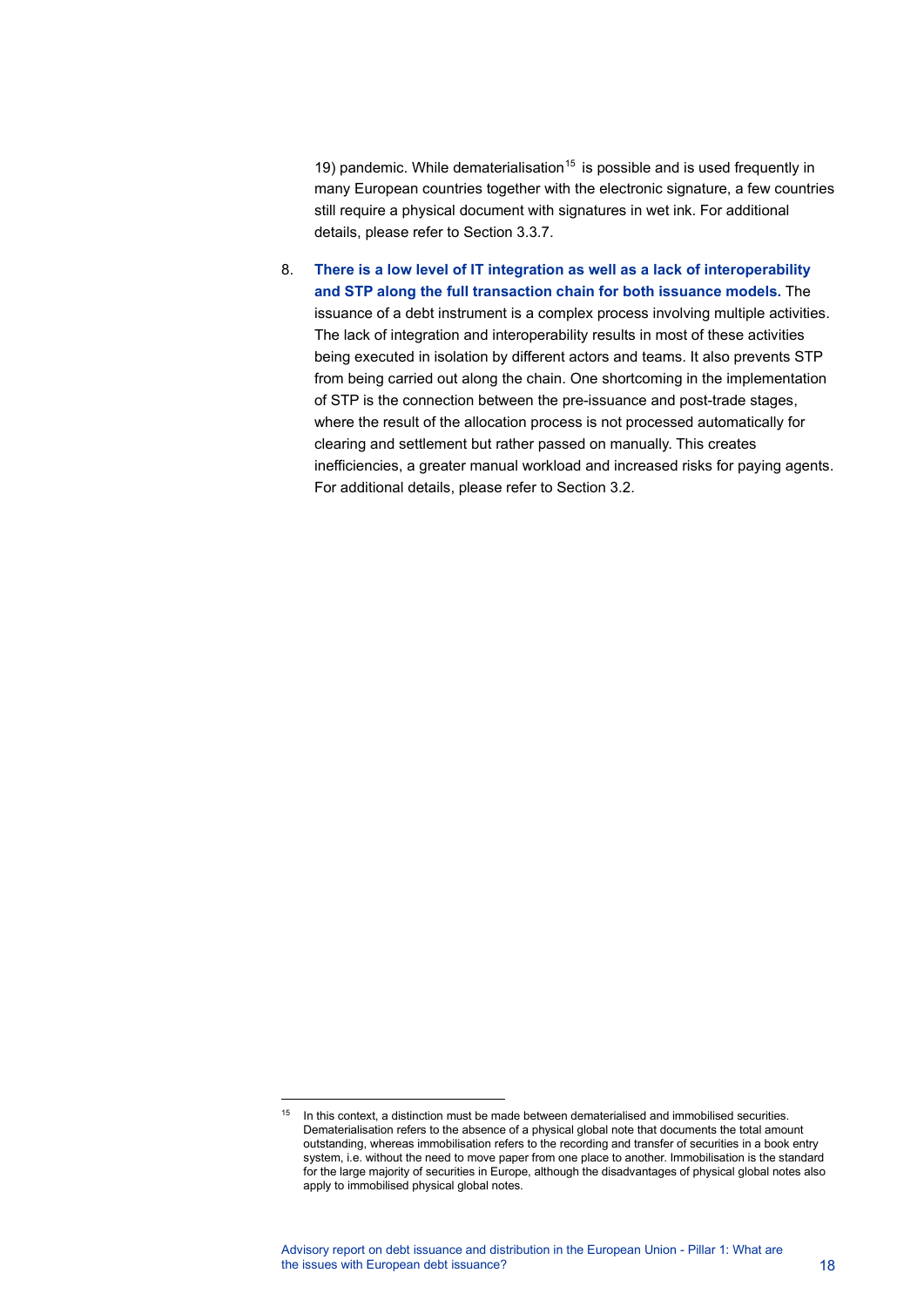# <span id="page-19-0"></span>3 Pillar 2: Harmonisation

# 3.1 The context of the DIMCG's work on harmonisation

<span id="page-19-1"></span>In accordance with its terms of reference, the DIMCG found potential areas of improvement in debt issuance and initial distribution, and possible solutions to address the issues identified. Potential harmonisation initiatives to promote efficiency and increase integration were investigated. The aim of this section is (i) to present the outcome of these investigations by conducting an initial analysis of the areas that could be harmonised, including the intrinsic barriers they present and the methods needed to overcome these barriers; and (ii) to show where harmonisation would bring substantive benefits to the industry.<sup>[16](#page-19-2)</sup> It is not the aim of this section to formulate and put forward closed-form standards.

Fragmentation is accompanied by a lack of harmonised procedures and processes in European debt issuance markets. Different market practices are applied in different EU jurisdictions, which in turn requires issuers and investors to have different procedures in place to cope accordingly.

The DIMCG primarily relied on three sources of input in these discussions:

- 1. the feedback collected from a wide set of stakeholders in the 2019 public consultation by the ECB on debt issuance;
- 2. the findings of the DIMCG Pillar 1 survey (see Section 2);
- 3. the insights provided by the DIMCG participants.

In addition, the DIMCG paid particular attention to existing standards and widely accepted market practices as a foundation for potential further harmonisation in Europe. In this regard, it is worth highlighting (i) the work by the International Capital Market Association (ICMA) in a number of areas including term sheets, market conventions, documentation and a set of principles guiding ICMA members participating in primary markets, which are collected and presented in the ICMA's Primary Market Handbook; (ii) the work by the International Capital Market Services Association (ICMSA) on the best practices regarding the international segment of European securities markets; and (iii) the work by the International Securities Market Advisory Group (ISMAG) on best practices regarding the international segment of European securities markets, which are described in its Market Practice Book. Important stocktaking work on European sovereign debt markets has been carried out by the Association for Financial Markets in Europe and the Sub-Committee on EU Sovereign Debt Markets of the Economic and Financial Committee of the EU

<span id="page-19-2"></span>The focus of the report is on the DIMCG case study. Nevertheless, as the debt issuance market is global, any potential solution would ideally require the broad involvement of stakeholders (going beyond those using the euro).

Advisory report on debt issuance and distribution in the European Union - Pillar 2: **Harmonisation** 19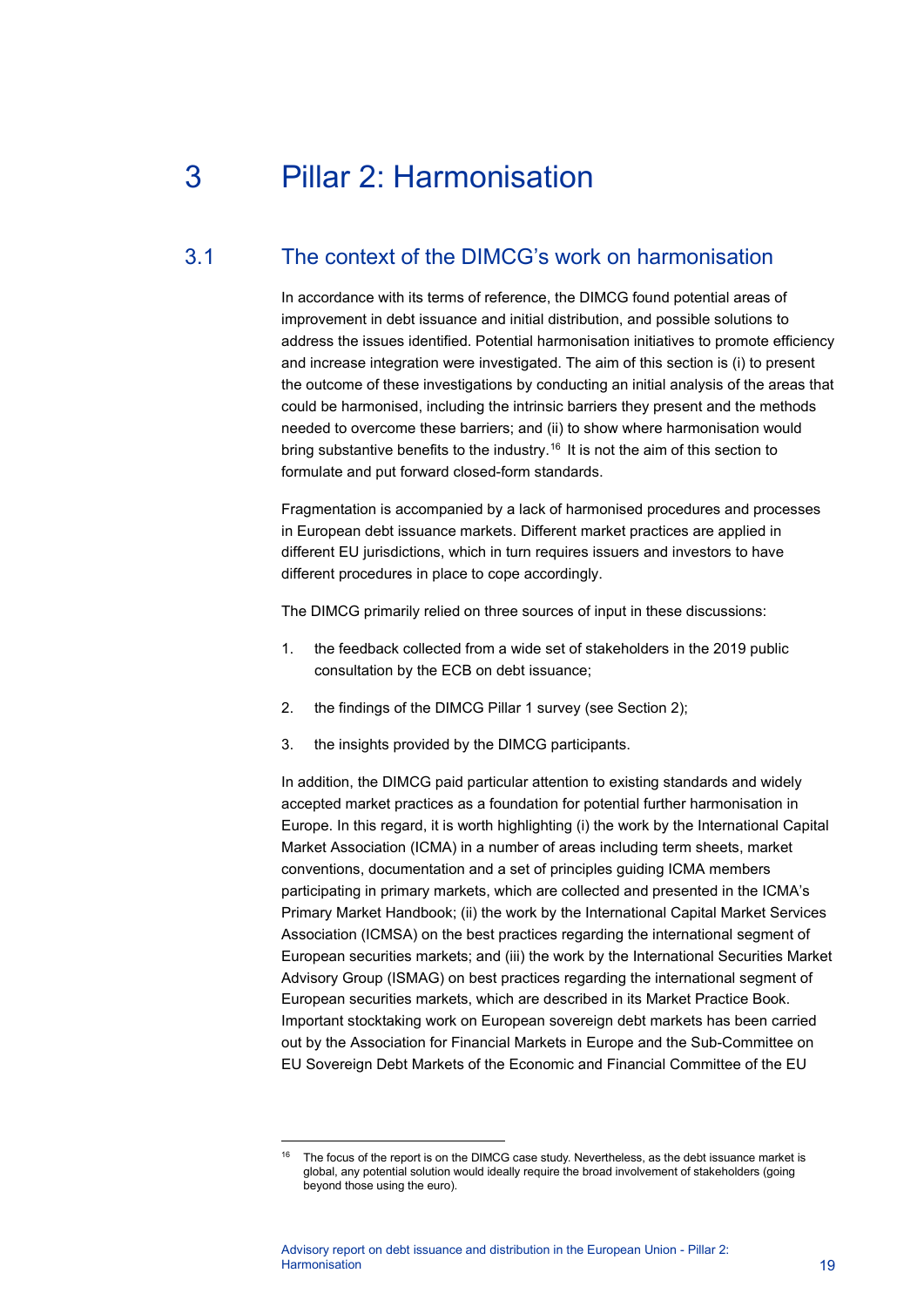Council. These activities contribute greatly to efficiency, transparency and the better integration of European debt markets.

Finally, the DIMCG also considered the ongoing harmonisation activities that are outside the scope of, but related to, debt issuance, in particular the standards applicable to post-trade securities services such as corporate actions and settlement within the Eurosystem's SCoRE framework as well as the harmonisation associated with T2S.

In the next section, the DIMCG report sets out the reasons why harmonisation is so important considering the issuance of plain vanilla bonds through a syndication model as per the DIMCG case study. Section 3.3 lists the areas where harmonisation could bring benefits to the issuance process. Section 3.4 explains the importance of harmonisation in a technological innovation environment. Section 3.5 elaborates on governance arrangements and the benefits of creating an inclusive governance framework encompassing all stakeholders.

# 3.2 Why harmonise?

<span id="page-20-0"></span>Harmonisation and standardisation are key to enhancing competitiveness and efficiency while reducing the risks associated with financial market services. In network markets such as financial infrastructures and the related ecosystems, there is both cooperation and competition. Individual providers offer services that add value for end-users, i.e. issuers and investors. As has occurred in other situations in the past, stakeholders that compete by establishing or maintaining idiosyncratic or proprietary procedures create an environment in which competition is not as fluid as it ought to be (competition for the market instead of in the market). Such situations tend to lead to a loss of efficiency and decreasing cooperation.

Therefore, one efficient way of cooperating is for all stakeholders to follow the same standards. To achieve harmonised business processes and requirements for the benefit of all stakeholders, it is necessary to list the current gaps and analyse whether and how the different practices can be aligned by way of harmonisation. At the same time, it is important that cooperation on establishing harmonised procedures and standardisation does not go beyond what is necessary to maximise public welfare and does not decrease the level of competition between individual service providers.

Some initiatives already in place, such as the T2S harmonisation agenda and SCoRE initiative, have proved or are proving that harmonisation enables integration, standardisation and automation, as well as promoting a level playing field and competition, all of which ultimately leads to lower future running costs. These market experiences have shown that defining market-wide standards with industry players in order to establish a single set of rules or procedures is key to fostering financial market integration.

In this context, it is important to reflect on the role of regulation versus market harmonisation (self-regulation). Although some EU-level regulations (such as the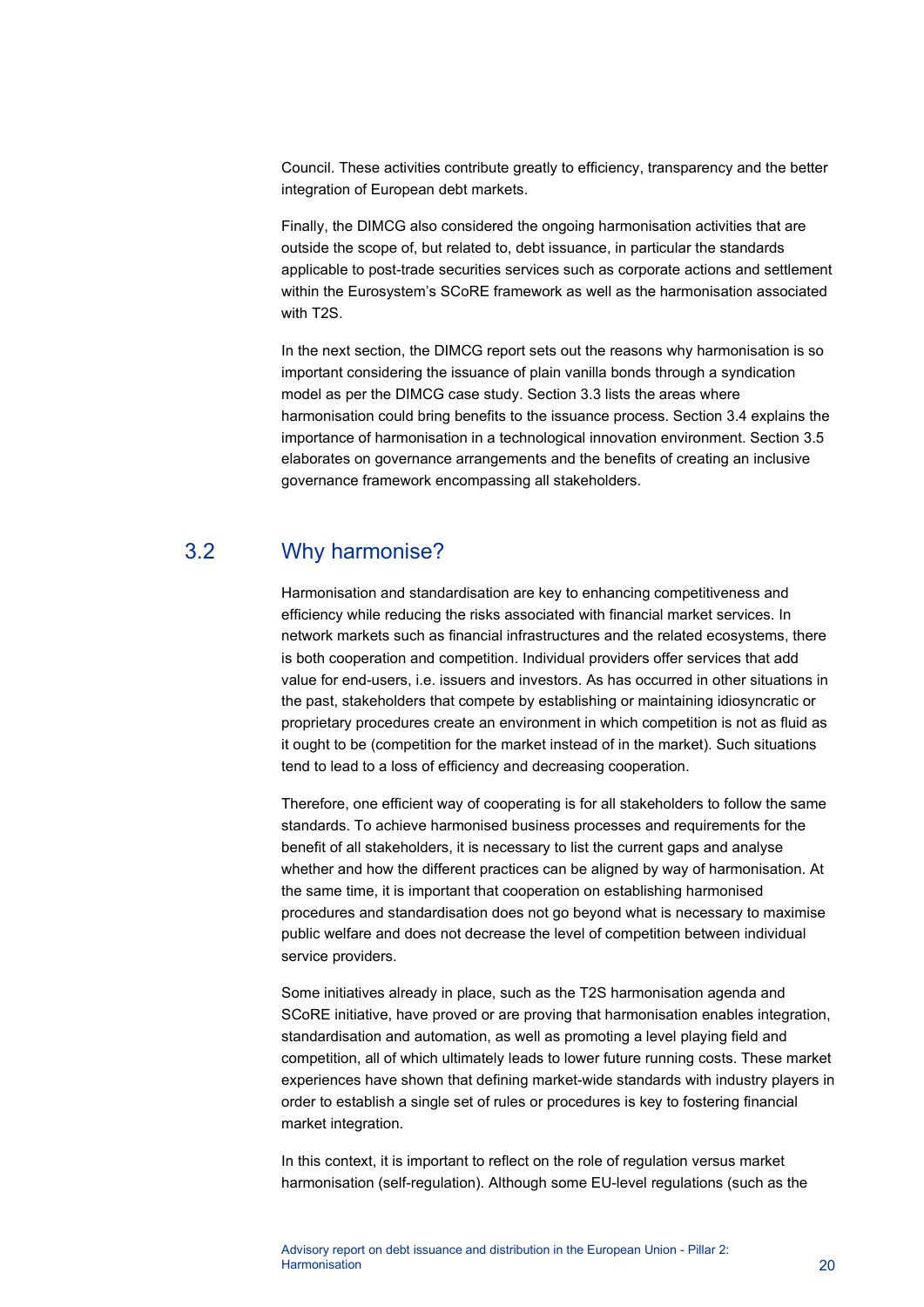Prospectus Directive<sup>17</sup>, the Market Abuse Directive<sup>[18](#page-21-2)</sup> and relevant provisions of the Markets in Financial Instruments Directive<sup>[19](#page-21-3)</sup> and Markets in Financial Instruments Regulation<sup>[20](#page-21-4)</sup>) cover certain aspects of debt issuance, primary markets are not a strongly regulated area in the EU today. In general, market harmonisation has an advantage over regulation in that it is more flexible and allows for a wider array of tools to ensure common procedures and an integrated marketplace. However, regulation can in some instances provide a stronger form of coordination, in particular when potential vested interests block further progress towards a single market. In such cases, if market harmonisation efforts fail, regulation can be considered as a last resort to remove the relevant barriers.

As the findings from the 2019 ECB market consultation and the DIMCG Pillar 1 survey showed inefficiencies, complexity and lengthiness in the existing variety of processes, systems and platforms, in its work on harmonisation the DIMCG started by identifying issues preventing further improvements in efficiency and integration in the area of debt issuance and initial distribution.

The goal of the DIMCG's work on harmonisation is to present the problematic areas, the intrinsic barriers they present and the methods needed to overcome these barriers, and to show where harmonisation would bring substantive benefits to the industry. In working towards this goal, the DIMCG's objective is not in principle to define binding standards, although in a few exceptional cases (such as in the area of KYC) regulation may be the only effective option to achieve the necessary harmonisation. Nonetheless, this does not preclude the DIMCG from recommending possible measures to pave the way for a more efficient, digital, secure and inclusive debt issuance process.

# 3.3 Areas of harmonisation in debt issuance

<span id="page-21-0"></span>Based on the above sources of information and feedback from the wider market, the DIMCG identified a number of areas in the debt issuance process which could or should be harmonised. In each area, the DIMCG focused on the existing issues/barriers and the prospects of harmonised procedures improving the situation.<sup>[21](#page-21-5)</sup> As these areas are not uniform, the following topics are not ranked or presented in any order of priority.

<span id="page-21-1"></span><sup>17</sup> [Directive 2003/71/EC of the European Parliament and of the Council of 4 November 2003 on the](https://eur-lex.europa.eu/legal-content/EN/TXT/?uri=celex%3A32003L0071)  [prospectus to be published when securities are offered to the public or admitted to trading and](https://eur-lex.europa.eu/legal-content/EN/TXT/?uri=celex%3A32003L0071)  [amending Directive 2001/34/EC](https://eur-lex.europa.eu/legal-content/EN/TXT/?uri=celex%3A32003L0071) (OJ L 345, 31.12.2003, p. 64).

<span id="page-21-2"></span><sup>18</sup> [Directive 2014/57/EU of the European Parliament and of the Council of 16](https://eur-lex.europa.eu/legal-content/EN/TXT/?uri=CELEX%3A32014L0057) April 2014 on criminal [sanctions for market abuse \(market abuse directive\)](https://eur-lex.europa.eu/legal-content/EN/TXT/?uri=CELEX%3A32014L0057) (OJ L 173, 12.6.2014, p. 179).

<span id="page-21-3"></span><sup>19</sup> [Directive 2014/65/EU of the European Parliament and of the Council of 15](https://eur-lex.europa.eu/legal-content/EN/TXT/?uri=celex%3A32014L0065) May 2014 on markets in financial [instruments and amending Directive 2002/92/EC and Directive 2011/61/EU \(OJ L 173,](https://eur-lex.europa.eu/legal-content/EN/TXT/?uri=celex%3A32014L0065)  [12.6.2014, p. 349\).](https://eur-lex.europa.eu/legal-content/EN/TXT/?uri=celex%3A32014L0065)

<span id="page-21-4"></span><sup>&</sup>lt;sup>20</sup> Regulation (EU) No [600/2014 of the European Parliament and of the Council of 15](https://eur-lex.europa.eu/legal-content/EN/TXT/?uri=CELEX%3A32014R0600) May 2014 on [markets in financial instruments and amending Regulation \(EU\) No](https://eur-lex.europa.eu/legal-content/EN/TXT/?uri=CELEX%3A32014R0600) 648/2012 (OJ L 173, 12.6.2014, p. [84\).](https://eur-lex.europa.eu/legal-content/EN/TXT/?uri=CELEX%3A32014R0600)

<span id="page-21-5"></span> $21$  In a few cases, the DIMCG could not reach a broad consensus on the issues and the potential approach to resolving them. The major arguments or viewpoints put forward in those cases are presented in this report.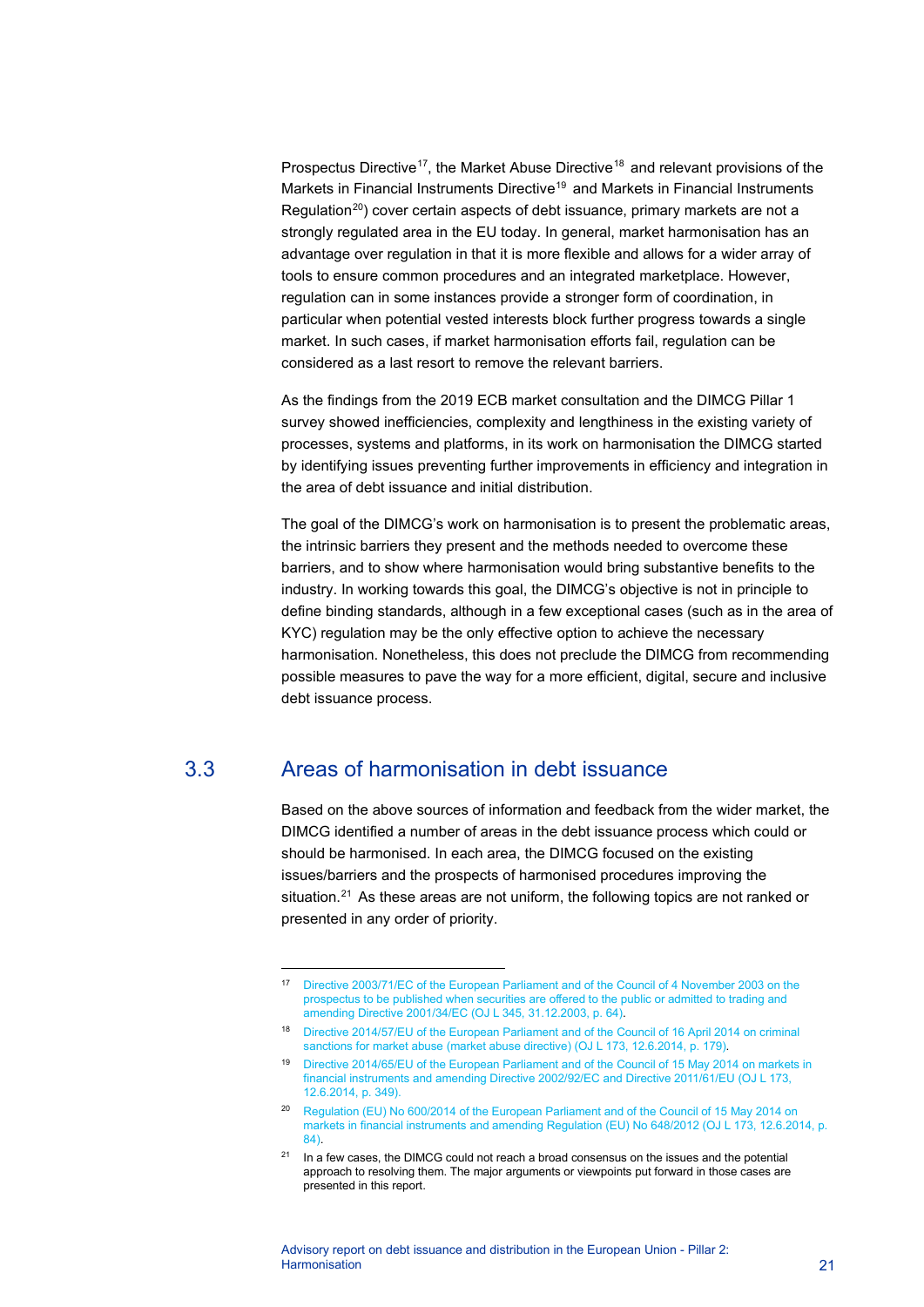## 3.3.1 KYC and CDD procedures (auction and syndication)

It is widely accepted that KYC and CDD procedures are key to ensuring sound financial markets and combating financial terrorism and money laundering. Nevertheless, they require a significant amount of resources on the part of banks in the debt issuance context. In addition, there are overlaps in the KYC-related activities that are performed in parallel, for example by different banks for the same transaction party, i.e. issuer, guarantor or investor. Although onboarding at financial service providers is not specific to debt issuance (as entities also use other financial services besides buying debt instruments), the inefficiencies in the process also have a direct negative impact on the efficiency of the debt distribution value chain in Europe.

Currently, the regulatory KYC/CDD requirements established at European level take the form of an EU directive on anti-money laundering (the AML Directive $^{22}$ ) that grants significant discretion regarding national implementation. This translates into differing requirements for each Member State<sup>[23](#page-22-1)</sup> and leaves banks and other financial service providers serving investors in different jurisdictions with a multitude of conditions to comply with. It also creates a level playing field issue whereby service providers in jurisdictions with less strict requirements may have a competitive advantage over those jurisdictions with stricter implementation.<sup>[24](#page-22-2)</sup> Finally, the existing fragmentation also prevents efficient cross-border digital (remote) procedures for customer identification in the context of onboarding.

#### When KYC/CDD checks are carried out on investors as

companies/institutions/financial corporations, publicly available data are retrieved from company websites, stock exchange websites, public business registers and other data repositories, or are often simply requested from the customer.<sup>[25](#page-22-3)</sup> For unlisted and unrated companies, retrieving data to perform KYC procedures is even more difficult, as most of the data are not publicly available. The list of documents required also differs significantly across EU jurisdictions. In short, the process of collecting such data is time-consuming and costly. Onboarding delays can cause

<span id="page-22-0"></span><sup>22</sup> [Directive \(EU\) 2015/849 of the European Parliament and of the Council of 20 May 2015 on the](https://eur-lex.europa.eu/legal-content/EN/TXT/HTML/?uri=CELEX:32015L0849&from=EN)  [prevention of the use of the financial system for the purposes of money laundering or terrorist](https://eur-lex.europa.eu/legal-content/EN/TXT/HTML/?uri=CELEX:32015L0849&from=EN)  [financing, amending Regulation \(EU\) No 648/2012 of the European Parliament and of the Council, and](https://eur-lex.europa.eu/legal-content/EN/TXT/HTML/?uri=CELEX:32015L0849&from=EN)  [repealing Directive 2005/60/EC of the European Parliament and of the Council and Commission](https://eur-lex.europa.eu/legal-content/EN/TXT/HTML/?uri=CELEX:32015L0849&from=EN)  [Directive 2006/70/EC \(OJ L 141, 5.6.2015, p. 73\).](https://eur-lex.europa.eu/legal-content/EN/TXT/HTML/?uri=CELEX:32015L0849&from=EN)

<span id="page-22-1"></span><sup>23</sup> See "Assessing portable KYC/CDD solutions in the banking sector: The case for an attribute-based & [LoA-rated KYC framework for the digital age"](https://ec.europa.eu/info/sites/default/files/business_economy_euro/banking_and_finance/documents/assessing-portable-kyc-cdd-solutions-in-the-banking-sector-december2019_en.pdf), report by the EU Commission Expert Group on Electronic Identification and Remote Know-Your-Customer Processes, December 2019. On page 10, this report states: "In short, divergent national legal frameworks which are a direct consequence of the minimum harmonisation approach adopted by the EU AML directives are now recognised by the ESAs as a factor weakening the overall effectiveness of EU AML/CFT processes."

<span id="page-22-2"></span> $24$  ibid. On page 10, this states: "[W]e believe that reconciling single market financial services with loosely coordinated or uncoordinated national KYC rules is highly problematic, and likely to be unstable in the long term, especially knowing that KYC rules are designed to ensure the integrity of financial transactions and prevent fraudulent activities. As KYC rules apply to services providers (obliged entities) and not directly to customers, it implies that customers are then able to select which KYC rules should apply to them, with an incentive given to providers based in jurisdictions with less demanding KYC requirements."

<span id="page-22-3"></span> $25$  It is worth noting that the European Commission is setting up a repository known as the European single access point (ESAP) for financial and non-financial information publicly disclosed by companies, pursuant to EU legislation.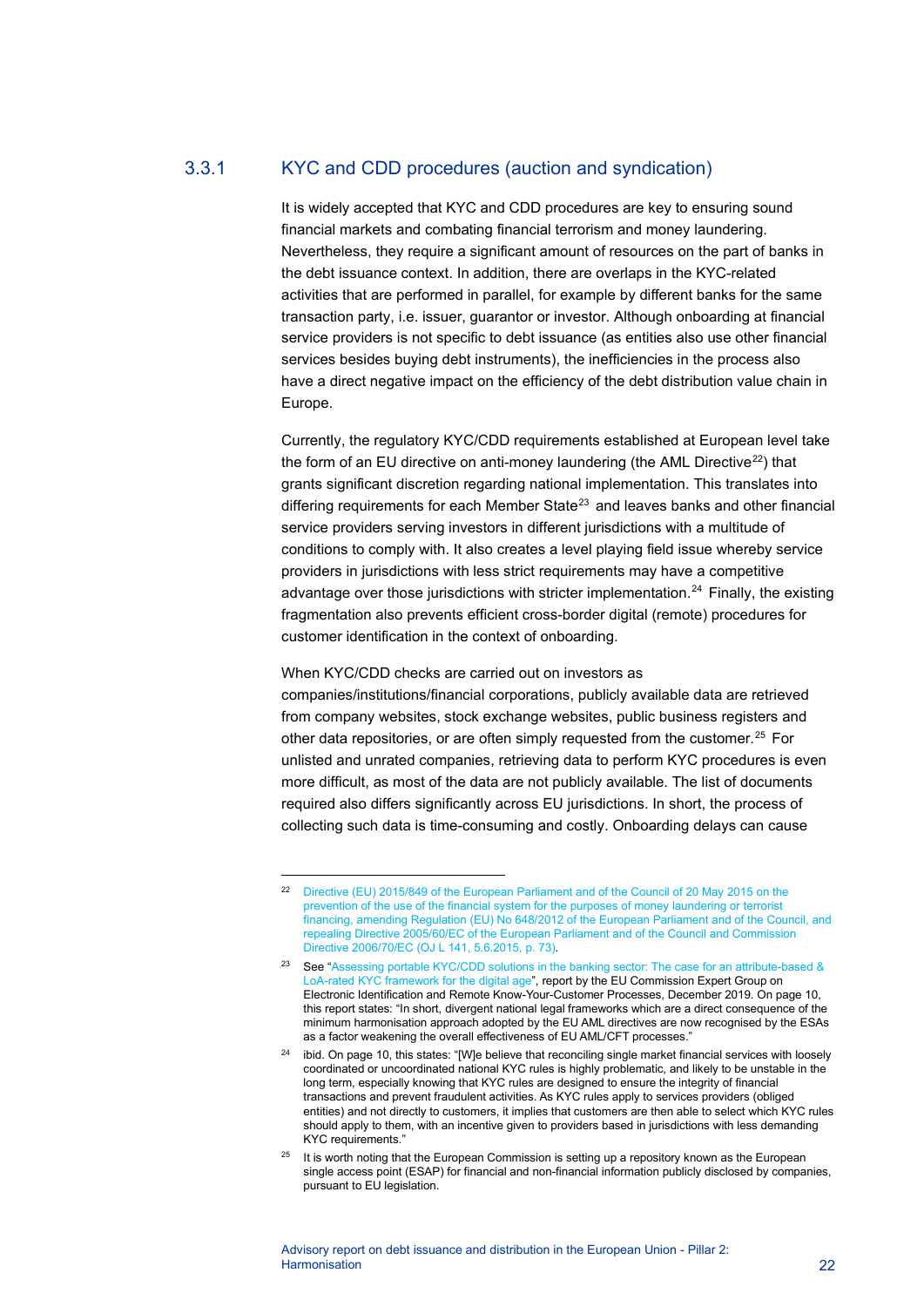losses of revenue, and delays in closing financing transactions can potentially affect the entire issuance value chain.

As a reaction to KYC/CDD procedures becoming key "pain points" for financial service providers in recent years, third-party service providers have started offering KYC solutions to banks and customers that build on emerging digital technologies to simplify the identification, verification and collection process. Nevertheless, these solutions are designed to comply with the local legislation that they are subject to and are themselves limited by the existing fragmentation in regulatory requirements. Differing national requirements can therefore hamper these providers in their efforts to offer a wide range of KYC services across EU jurisdictions.

The DIMCG takes the view that there is significant room to further harmonise the rules and regulations around KYC/CDD with the objective of improving efficiency while also protecting the integrity of financial services and preventing money laundering or terrorist financing. The DIMCG believes there are three main areas in which the efficiency of KYC/CDD procedures could be improved.

- 1. **Harmonisation of the methods/documents used for identification and/or the data elements recorded across EU jurisdictions** in order to facilitate authentication by means of e-signatures (as defined by the Regulation on electronic identification and trust services, known as the eIDAS Regulation<sup>26</sup>) and methods for digital identification across borders in the EU. $^\mathrm{27}$  $^\mathrm{27}$  $^\mathrm{27}$
- 2. **Sharing of investors' KYC data/identification across financial service providers using common certified databases or central data hubs** in order to prevent multiple submissions. Even though responsibility for keeping customer data up to date lies with the service provider (the obliged entity) and cannot be delegated to a third party, DIMCG participants stated that a common certified database could address the issue of maintaining updated data on their investors in an efficient way.
- 3. **KYC passporting/portability** in order to allow financial service providers to rely on the KYC procedures already performed and prevent customer identification and other CDD procedures from being performed more than once.<sup>[28](#page-23-2)</sup> On the one hand, a KYC passport would allow the KYC procedures to be carried out once for an investor and then reused by other issuer agents or deal managers. [29](#page-23-3) On the other hand, KYC portability of this kind would require a common scheme and a contractual framework to govern the various

<span id="page-23-0"></span><sup>26</sup> Regulation (EU) No [910/2014 of the European Parliament and of the Council of 23](https://eur-lex.europa.eu/legal-content/EN/TXT/?uri=uriserv%3AOJ.L_.2014.257.01.0073.01.ENG) July 2014 on [electronic identification and trust services for electronic transactions in the internal market and](https://eur-lex.europa.eu/legal-content/EN/TXT/?uri=uriserv%3AOJ.L_.2014.257.01.0073.01.ENG)  [repealing Directive 1999/93/EC \(OJ L 257, 28.8.2014, p. 73\).](https://eur-lex.europa.eu/legal-content/EN/TXT/?uri=uriserv%3AOJ.L_.2014.257.01.0073.01.ENG)

<span id="page-23-1"></span><sup>&</sup>lt;sup>27</sup> On 3 June 2021, the European Commission proposed a framework [for a European digital identity](https://ec.europa.eu/commission/presscorner/detail/en/IP_21_2663) that will be available to all EU citizens, residents and businesses in the EU. This framework will allow citizens to prove their identity, share electronic documents from their European digital identity wallets and access online services with their national digital identification.

<span id="page-23-2"></span><sup>&</sup>lt;sup>28</sup> For some KYC-related activities, such as those performed by managers/persons in charge of a given supervised institution, the KYC passport could be obtained from the supervisory authority in the country where the issuer/investor (as a supervised institution) is resident.

<span id="page-23-3"></span><sup>&</sup>lt;sup>29</sup> It is worth noting that the reuse of CDD data is already allowed under AML rules, and upcoming harmonisation is expected to make this easier.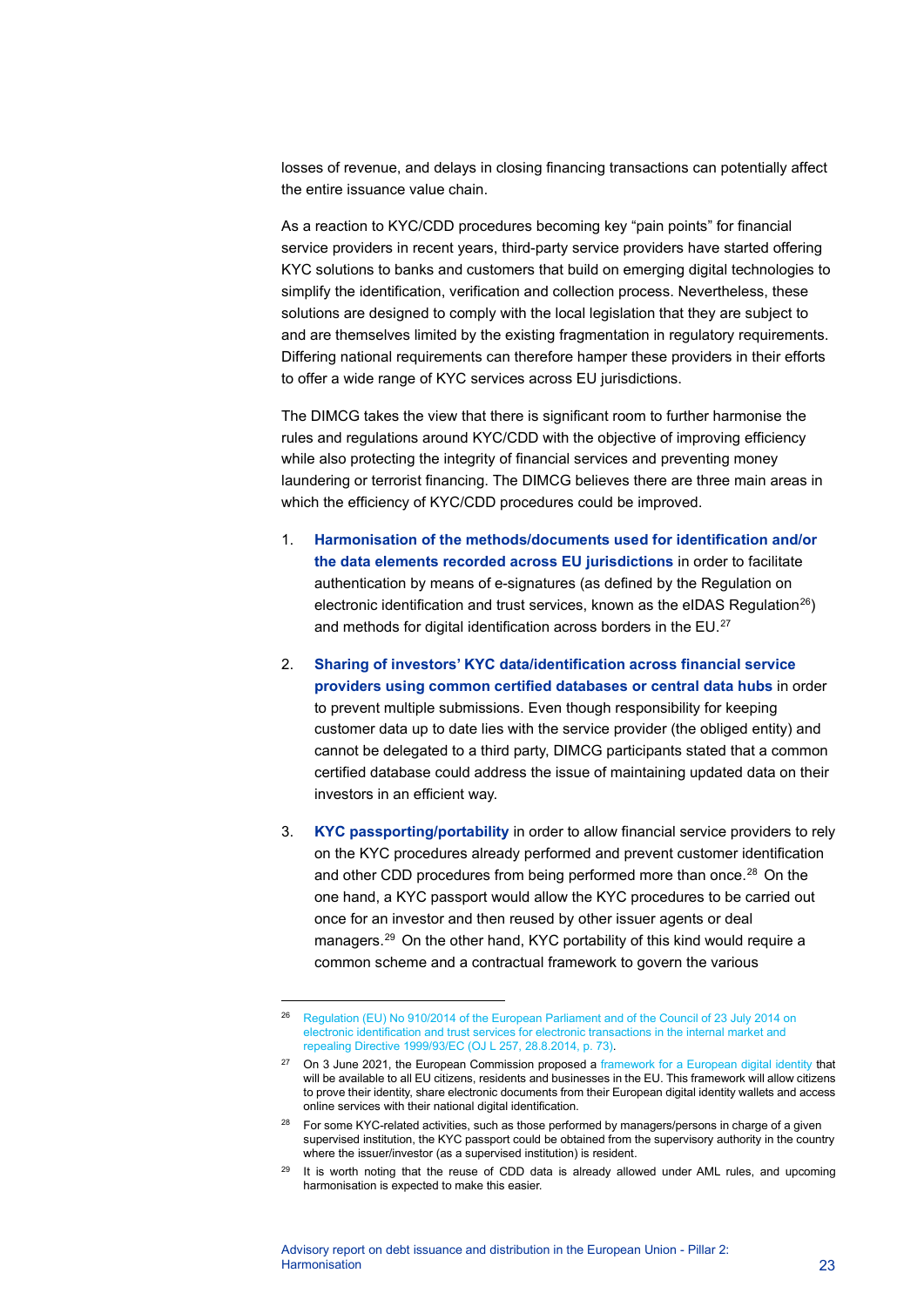responsibilities of the stakeholders involved, and such a scheme would need to comply with data protection legislation. For this to be feasible, active regulatory support would be required in order to remove regulatory barriers and ensure clarity regarding the liabilities of parties.

*The DIMCG invites the European Commission to further promote harmonised requirements across Member States in the area of customer due diligence (CDD) by allowing the least possible scope for national discretion in the implementation of the relevant European legal acts while ensuring that the requirements are proportionate to the relevant risks. The European Commission and European lawmakers are encouraged to work towards the vision of a single European CDD framework which allows stakeholders to rely on digital procedures and a harmonised set of requirements, including common data elements and documents.*

The DIMCG is aware that the European Commission is in the process of significantly overhauling EU-level KYC/CDD requirements to ensure greater harmonisation, having recently presented a package of legislative proposals to strengthen the EU's anti-money laundering and countering of terrorist financing rules.<sup>[30](#page-24-0)</sup> It notes that KYC requirements were also included in the focus of the European Commission's digital finance package published in September 2020. The European Commission's plans seem to be broadly in line with the DIMCG's considerations and would be likely to receive the full support of the DIMCG, given the vision of a single European KYC/CDD framework relying on digital procedures and a common set of requirements, including common data elements and documents.

# 3.3.2 Data exchange and data models in debt issuance (auction and syndication)

There is broad consensus in the industry that further progress is needed on the adoption of digital procedures in the debt issuance process. The key benefit of replacing analogue (paper and telephone-based) processes by building on modern technology is that this can free up a considerable amount of resources for stakeholders (issuers, deal managers, agents and investors) and enable greater efficiency, accuracy and transparency. Large amounts of data are transmitted throughout the issuance process. For the transition to a fully digital value chain to succeed, the way these data are exchanged and processed needs to be improved to avoid unnecessary manual intervention and processing and increase the speed of the overall process.

It is important to highlight that the economic content and scope of the data exchanged between stakeholders in a typical debt issuance transaction is fairly uniform and common, yet the way these data are represented, labelled and transmitted seems to diverge strongly, which is primarily due to a lack of common data languages. Recognising that there is room for improvement in the way data are exchanged and processed, third-party service providers have launched a large

<span id="page-24-0"></span><sup>&</sup>lt;sup>30</sup> ["Anti-money laundering and countering the financing of terrorism legislative package"](https://ec.europa.eu/info/publications/210720-anti-money-laundering-countering-financing-terrorism_en), European Commission, 2021.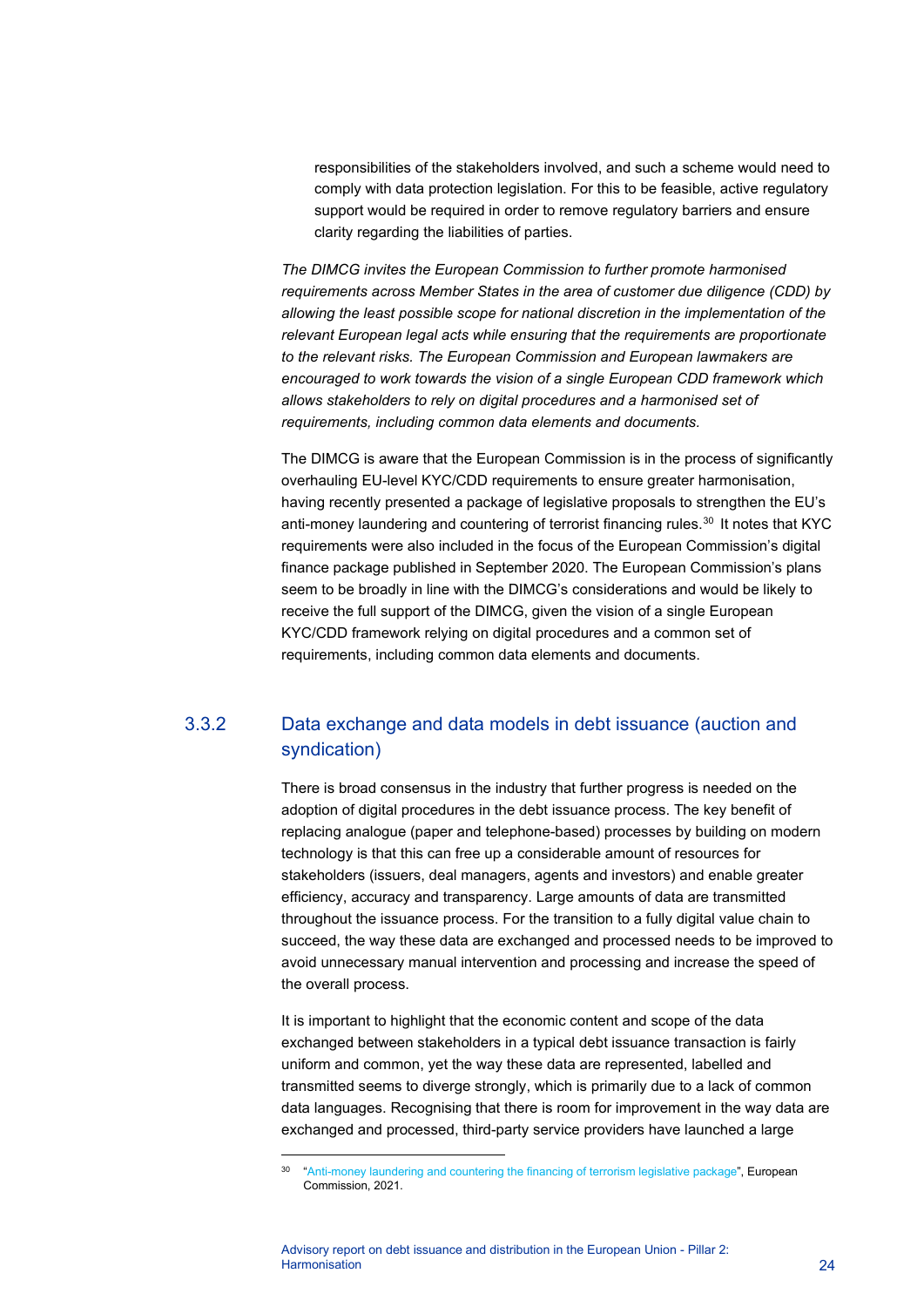number of initiatives that target various aspects of the primary market value chain (ranging from deal announcement to book building and documentation management; see the section on Pillar 3 of the DIMCG's work). These initiatives can help overcome the problems, but it is unlikely that full interoperability between stakeholders' systems can be achieved without the implementation of common, widely adopted and open data dictionaries and messaging protocols<sup>[31](#page-25-0)</sup>. Debt issuance seems to be one of the few remaining segments of financial services in which such globally accepted data standards have not been developed or adopted.

According to the preliminary analysis by the DIMCG, there are three areas in which the efficient management of data is particularly important in the issuance process:

- 1. the processing and exchange of data on term sheets/final terms;
- 2. the generation and exchange of data in the book building and allocation process;
- 3. the processing and finalisation of standard issuance documents.



All the processes or procedures under each of the three areas are covered in dedicated subsections of Section 3.3 in this report. However, a common consideration regarding data exchange in all three areas is that there is a lack of standard representation of data and a high number of media breaks. This, together with the proliferation of platforms/systems that offer digital services, warrants the call for a joint effort on the part of the industry to harmonise data representation and exchange. Given that debt issuance does not exist in isolation from other financial services, such harmonisation work should build on the existing and widely used data dictionaries and messaging protocols in financial markets (such as ISO 20022 and FIX).

<span id="page-25-0"></span><sup>31</sup> An open data dictionary can be defined as a collection of names, definitions and attributes for data elements and models that can be freely used and republished without restrictions from copyright, patents or other mechanisms of control. Messaging protocols are the rules, formats and functions defined for exchanging messages between systems.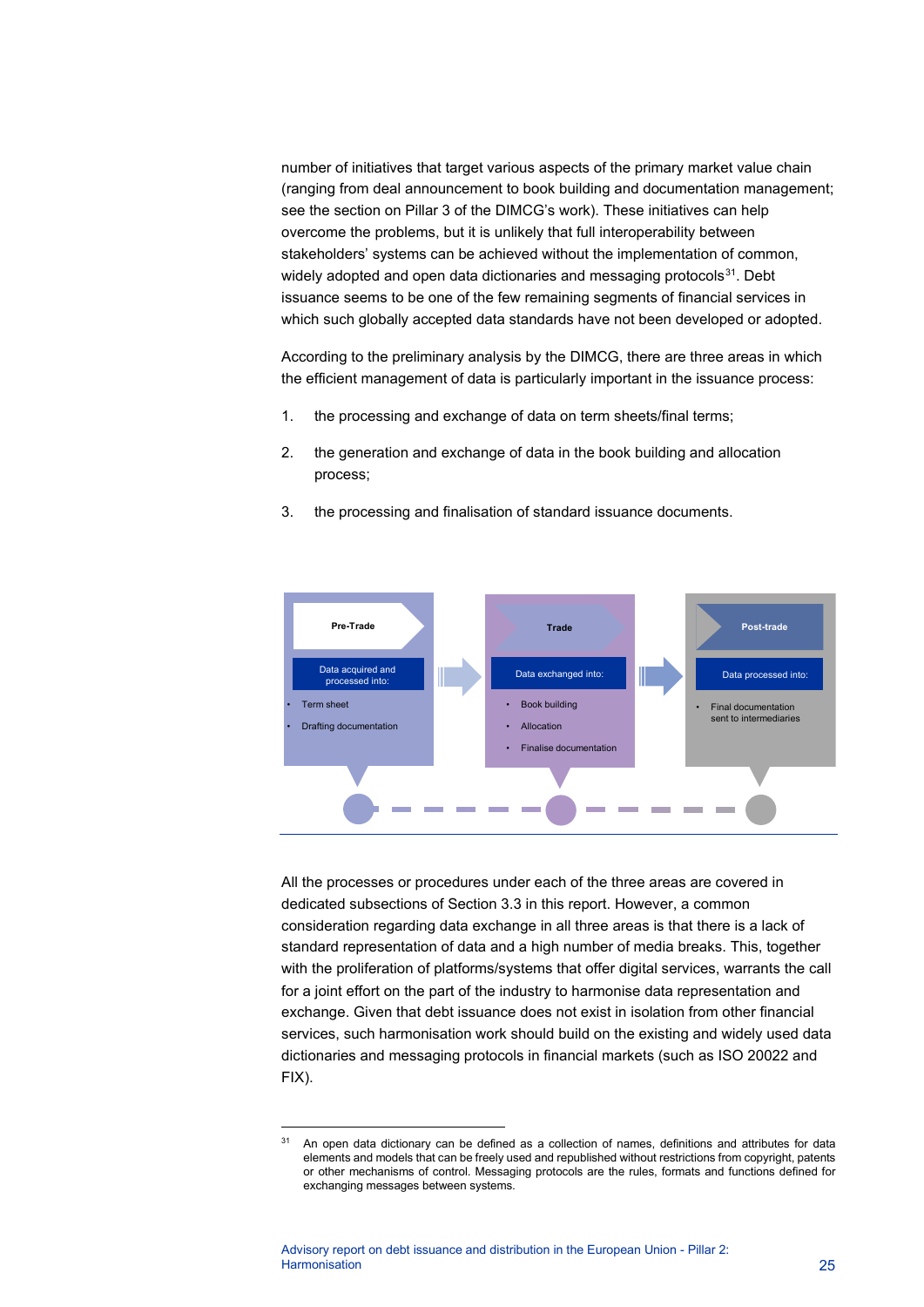*The DIMCG invites the industry (with input from the relevant trade associations) to consider defining common data dictionaries and messaging standards that could be used in the issuance process. These data dictionaries and messaging standards could cover at least the structured data exchanged on term sheets, both in the book building process and in the processing of standard issuance documents. The data dictionaries and messaging standards should also build to the greatest extent possible on similar standards already used in other financial market segments, notably post-trade securities services (e.g. ISO 20022).*

## 3.3.3 Book building and allocation (syndication)

In syndicated debt issuance transactions, the book building and allocation processes involve the structured collection of investor orders (following price guidance communicated to investors) within a limited time window and the subsequent decision by the issuer and the managers on how to allocate the issued amount among the investor orders in the final order book if a transaction is oversubscribed, on the understanding that there is no set or "correct" way to allocate a book.

Communication between investors and issuers passes via the syndicate in three "layers":

- 1. **the investor-to-syndicate layer,** where investors submit their orders via the sales desks of the syndicate members;
- 2. **the syndicate-to-book-reconciliation layer,** where the syndicate desks receive the orders from the sales desks and maintain the order book to manage, update and reconcile the orders;<sup>[32](#page-26-0)</sup>
- 3. **the syndicate-to-issuer layer,** where the lead manager (or co-lead managers) shares (or share) the consolidated order book with the issuer.

<span id="page-26-0"></span> $32$  Reconciliation is necessary, as the same investor order may be submitted via several syndicate members in parallel.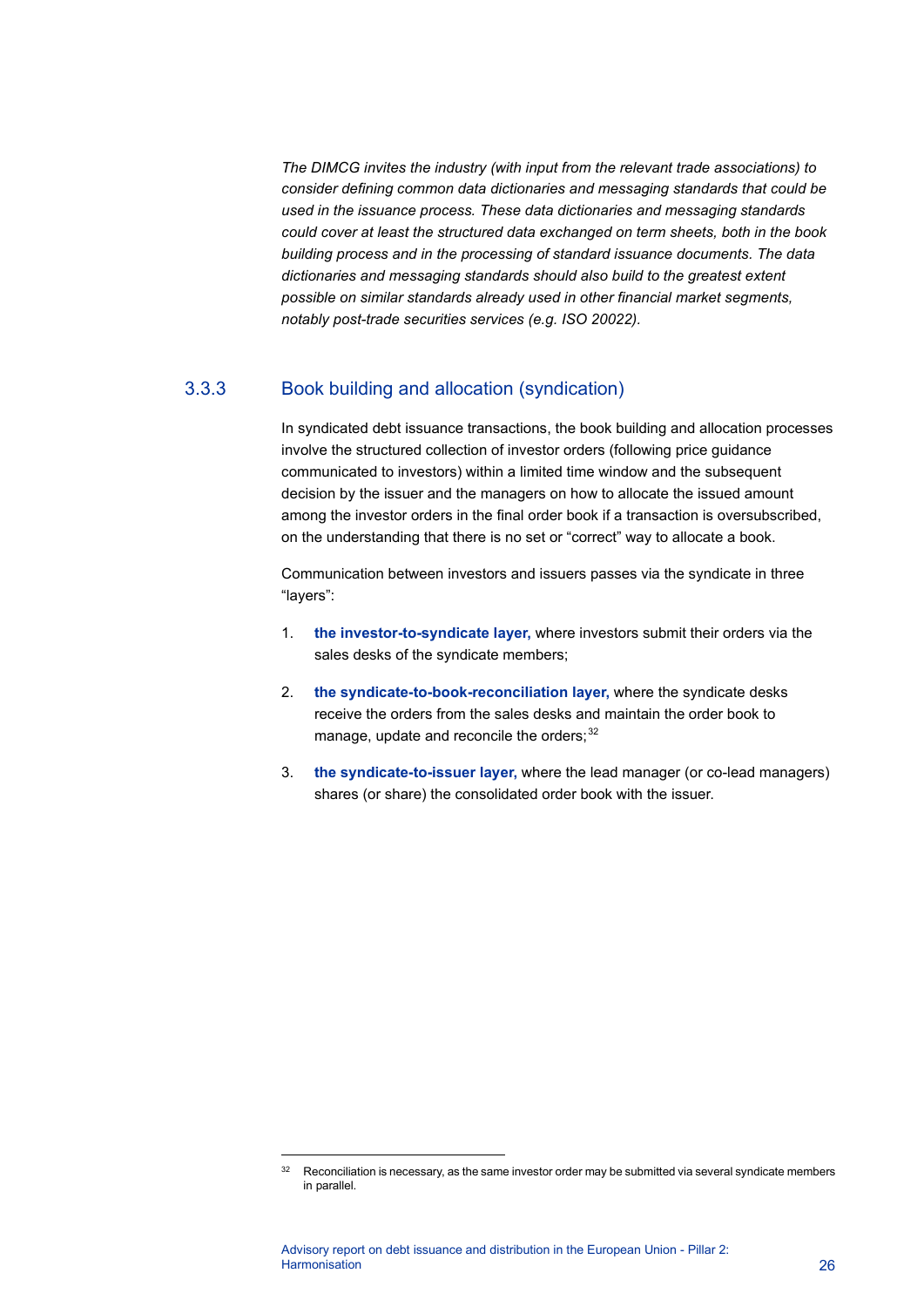#### **Figure 4**





Book building and allocation imply and require the fast exchange of structured data between investors, managers and issuers and are most commonly a target for digitalisation by third-party platforms $33$ . Consequently, this area has seen the most progress in terms of moving from analogue procedures towards full digitalisation in recent years. The consolidation has been most pronounced in the syndicate-to-bookreconciliation layer, where just a few platforms cover nearly all major banks. Achieving full digitalisation in the investor-to-syndicate layer is more challenging, not least because of the significantly higher number of stakeholders (with several hundred investors typically submitting orders in a high-quality, liquid transaction denominated in euro). Recently, however, third-party platforms have also been launched in this layer and seem to be quickly gaining traction. The gradual move to digital forms of communication over the last 20 years in general and the third-party services providing common or consolidated platforms in particular have significantly increased the efficiency and reduced the costs of the book building and allocation process. However, the current landscape is still characterised by barriers and challenges preventing full integration and an even higher level of efficiency. Two areas were detected by the DIMCG in which harmonisation could help in overcoming these barriers.

<span id="page-27-0"></span><sup>&</sup>lt;sup>33</sup> A third-party platform can be defined as a platform, add-on, service, application or product not provided by the incumbent stakeholders of the debt market.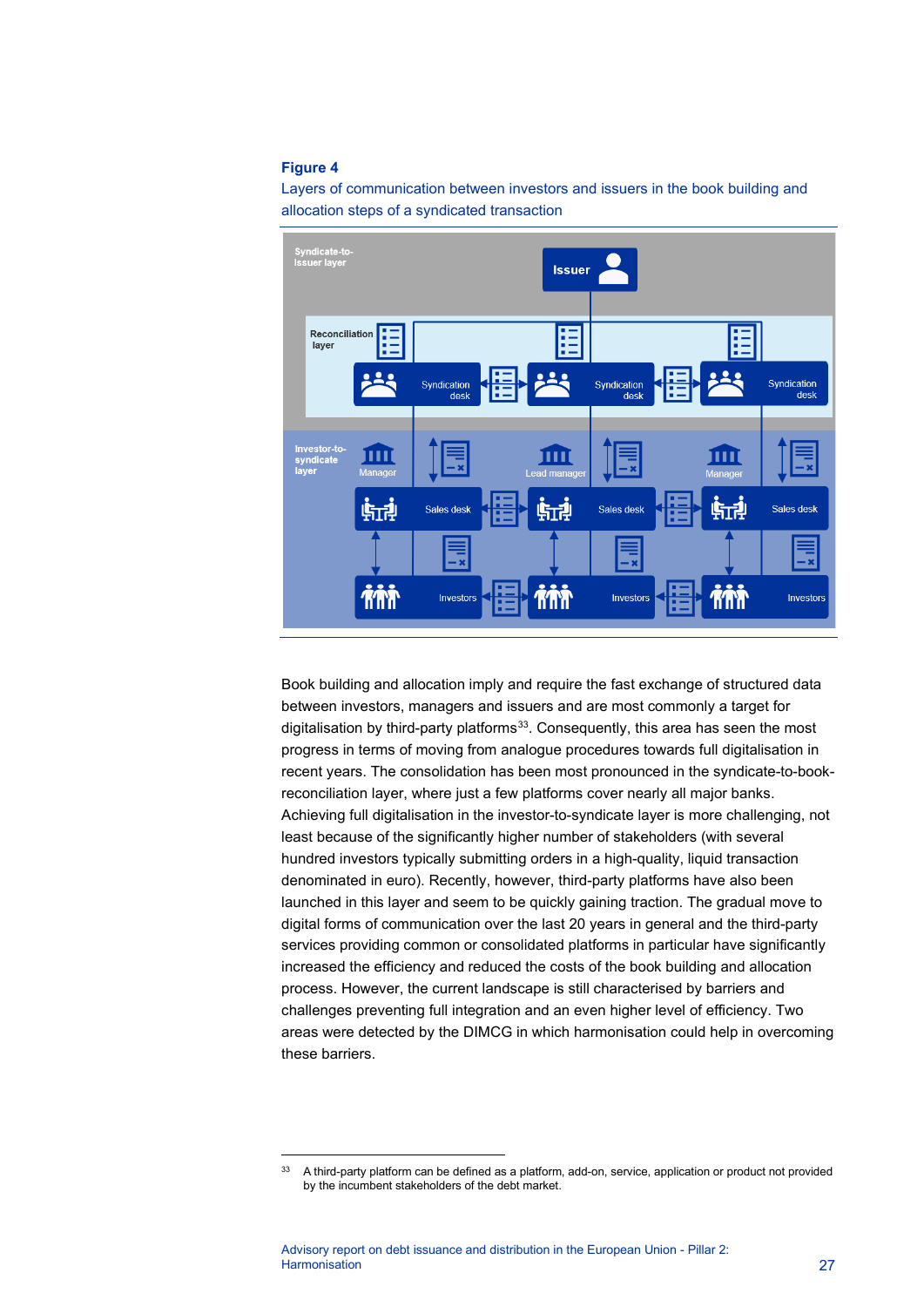#### 1. **Harmonisation of data exchange**[34](#page-28-0) **building on common and open**

**standards:** If the industry were uniformly using a single transaction platform for book building and allocation,<sup>[35](#page-28-1)</sup> then by definition data exchange and the related barriers would not be an issue, as all communication would take place via that platform. However, this is not the case. First, although there are clearly dominant platforms in the marketplace, multiple platforms still exist, and stakeholders continue to rely on their own proprietary systems. Second, while the users of third-party platforms can rely on these platforms to communicate with other stakeholders of the issuance process, most users continue to operate their own in-house, proprietary systems, which need to be linked to the common platforms (with the platforms essentially used as "pipes" between stakeholders' own systems).

These considerations point to the need for open data exchange standards (a common data dictionary and messaging protocols), which the industry could create by building on the existing open global data standards for financial services (for further details, see the subsection 3.3.2 on data harmonisation). Calls and initiatives for a common data dictionary have also recently been proposed by some of the leading platform providers.

Regarding allocation, it is worth noting that there are a wide range of factors (such as the quality of an order, its underlying mandate, the individual issuer's particular relationship with a specific investor and the recent behaviour of a specific investor in the primary and secondary market) that influence a dealer's allocation recommendation and an issuer's allocation decision. These factors place a natural limit on the potential for automating the allocation process.

2. **Harmonisation of investor identification:** The biggest obstacle in the processes of order book reconciliation and allocation at present is the identification of investors. The lack of a common scheme to identify investors and a common taxonomy to classify them poses a key challenge for deal managers and issuers and slows down the allocation process considerably (for further details, see subsection 3.3.5 on investor identification).

## 3.3.4 Term sheets and market conventions (auction and syndication)

There are currently no fundamental differences with regard to the financial terms – i.e. the terms defining the contractual cash flow of the bond in question – used in the term sheets or final terms of a typical plain vanilla debt issuance transaction

<span id="page-28-0"></span> $34$  In the syndicate-to-issuer layer, many efforts have been carried out in recent years to achieve a higher level of efficiency in data exchange. These efforts are likely to continue in the coming years.

<span id="page-28-1"></span><sup>&</sup>lt;sup>35</sup> Any common transaction platform would need to ensure that investors' data in a (primary) market transaction were not shared with external parties in relation to that specific trade (including other investors participating in the same trade).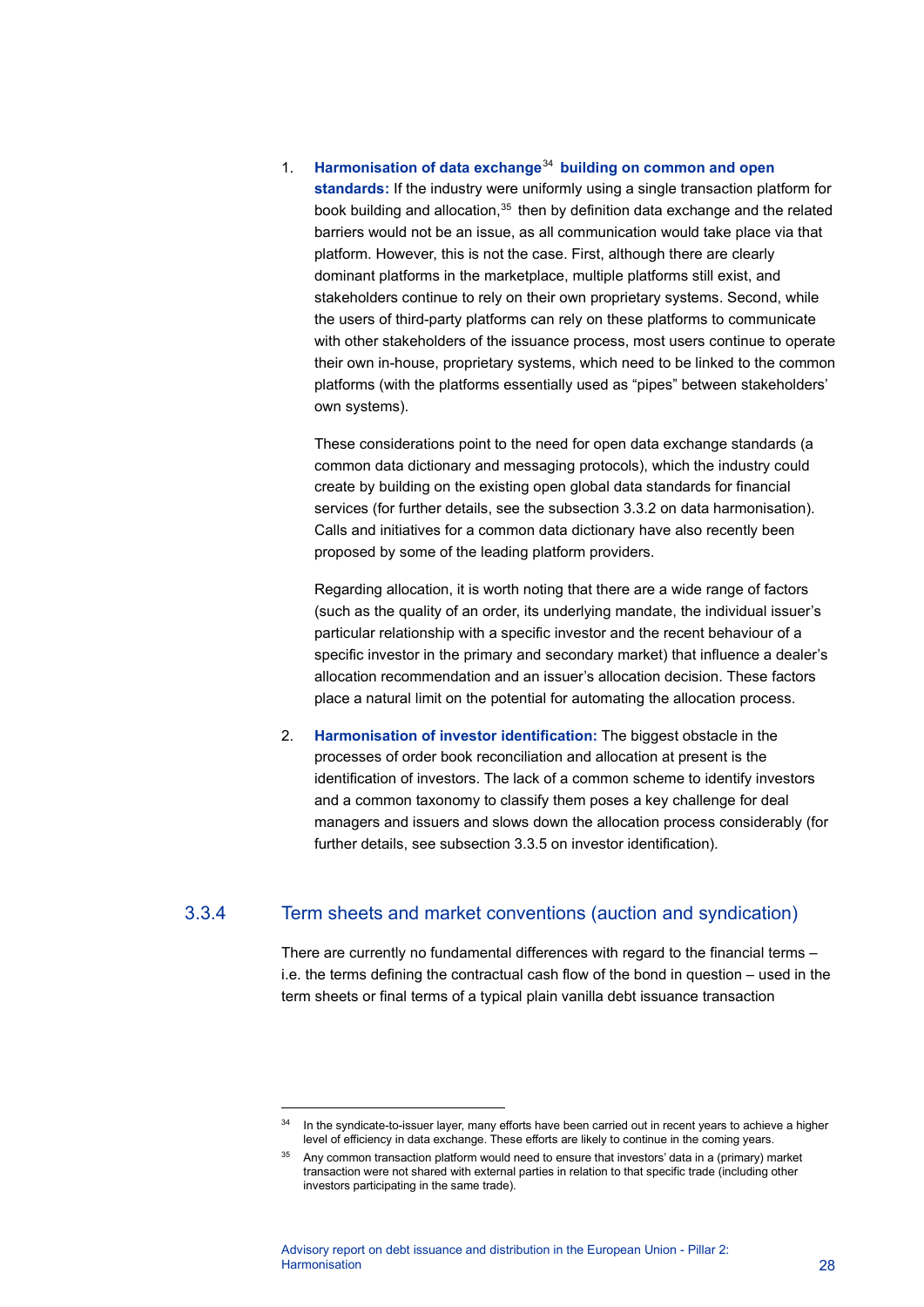denominated in euro. $36$  Despite this, many issuers and deal managers use their own proprietary templates and data labels to create term sheets. This use of proprietary templates explains why term sheets vary significantly within the same debt issuance markets and among different ones, especially when it comes to the naming and order of each data element.<sup>[37](#page-29-1)</sup> Despite the significant economic convergence of the substantive elements of term sheets, the industry has yet to adopt a common dictionary or taxonomy regarding the data elements that are normally presented.

In the opinion of the DIMCG, harmonising term sheets would help minimise the degree of manual intervention and consequently lower the risk of operational errors, as well as reducing the time spent on validations and cross-checks. In addition, automation would facilitate the smooth integration of the technical data of a commercial term sheet with the final terms and allow the data to travel seamlessly through the value chain.

The DIMCG differentiated between two threads of work in this area.

- 1. **Establishment of a common taxonomy and term sheet template, i.e. data elements, allowed values and their presentation:** This workstream involved identifying the most commonly used and necessary data elements in a term sheet of a plain vanilla debt issuance transaction in euro and examined the prospects of using a common taxonomy (i.e. data labels) and a common set of permitted attributes for some of the data elements. Based on this discussion, most DIMCG participants agreed that there appears to be no economic or legal justification for the existing differences in term sheet templates and that a common template (with permissible flexibility to allow for more complex or unique transactions) would benefit all stakeholders in the long run.
- 2. **Use of market conventions:** The other workstream focused on the use of market conventions in term sheets of plain vanilla debt issuance transactions in euro. These include the day-count convention, the business day convention, the calendar convention and the rounding convention. Although these market conventions are themselves already an agreed set of rules or processes (i.e. standards), the issue with their current use is that – despite a gradual convergence over the last two decades – there seem to be too many options that are still used within each convention without any apparent economic or legal justification. The fewer the options implemented, the lower the degree of complexity and the easier it would be for stakeholders to process and automate transactions, not only in the trading phase but also in the post-trading phase. In addition to the number of different conventions that still exist in parallel, another

<span id="page-29-0"></span><sup>&</sup>lt;sup>36</sup> Bond contracts diverge substantially among issuers, and to some extent even for the same issuer's different bond series, in terms of credit enhancement (e.g. state guarantees provided for certain bond series), "green bond" terms, collective action clauses and fallback language, etc. The legal standardisation of these features would be a precondition for the harmonisation of this information. Such a harmonisation of bond contracts is beyond the scope of the DIMCG, and hence also of this report.

<span id="page-29-1"></span> $37$  It is important to note that in some cases, even the same issuer uses more than one standard term sheet. It was argued by the DIMCG participants that when an issuer issues a bond in a foreign currency, it needs to comply with the rulebook and requirements of that foreign currency, leading to adjustments to the standard term sheet used when issuing in euro. In this regard, harmonisation would need to go beyond the European context to achieve full efficiency.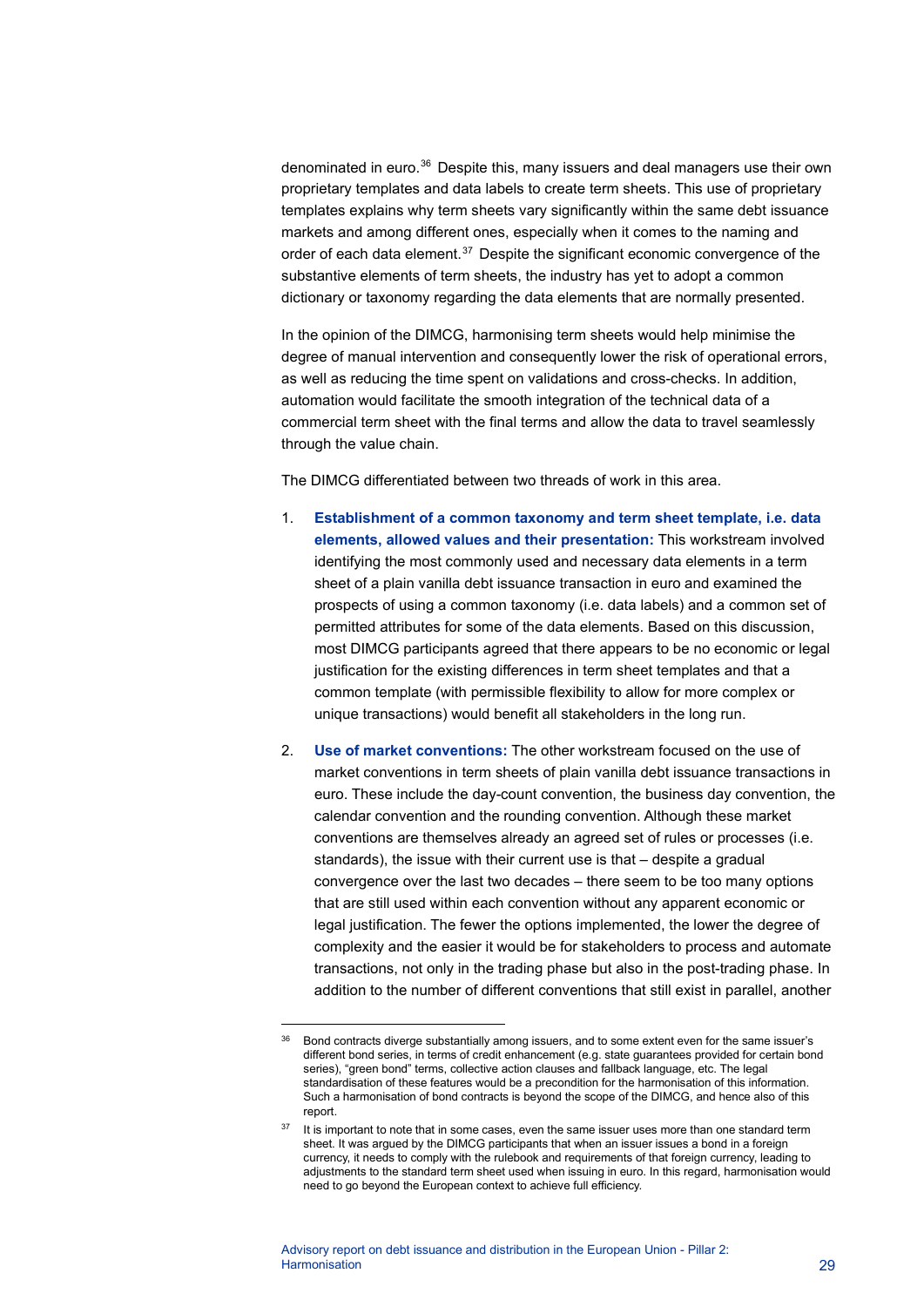issue identified was the differing definitions of the same conventions across stakeholders (especially regarding the day-count conventions for calculating interest). In most cases, the DIMCG was able to identify the most prevalent or the most popular conventions used by stakeholders (i.e. calendar: T2S calendar; day-count: six most used day-count conventions; rounding: CAJWG<sup>[38](#page-30-0)</sup> rounding rules; business day: set of conventions allowed under the SCoRE standards), for which further convergence should be encouraged in order to limit diverging practices.

In addition, the DIMCG noted that in the area of term sheet standardisation, the use of open data standards could also be a possible way forward (see subsection 3.3.2 on data exchange and data models).

*The DIMCG recommends that issuers of debt instruments in euro converge further on the use of the options offered by each of the most widespread market conventions and that they move away from the use of legacy conventions (such as national calendars for business days in euro operations). Legacy conventions should not be used unless there are genuine economic or legal reasons for doing so.*

## 3.3.5 Investor identification and classification (auction and syndication)

Currently, there is no common approach to identifying an investor in debt issuance transactions, with many issuers and deal managers inserting orders in their books by using the investor name in free text format or using their own proprietary investor identifiers. This creates an issue in the book building and allocation processes, as well as in post-trade processing.

If an investor expresses their orders through various syndicate members, it is difficult to obtain a consolidated view of all the orders from that same investor. In addition, different classifications attributed to a given investor among issuers or deal managers can further limit the efficiency of the allocation process. Settlement reconciliation can also be affected if proprietary identifiers (which are different for each syndicate member) are used.

The DIMCG noted that the harmonisation of investor identification could make allocation more efficient by increasing the speed and accuracy of the process without adding more complexity to it. In addition, an unambiguous method of identifying an investor would have positive knock-on effects for KYC procedures and lead to a smoother integration of pre-trade and trade processes with post-trade processing.

The DIMCG also acknowledged that harmonisation in this area could provide a better tool for managing investor records in issuer databases, allowing statistical production and/or enhanced, non-complex analysis over time and across trades.

<span id="page-30-0"></span>The Corporate Actions Joint Working Group (CAJWG) was established in 2007 with the objective of developing a comprehensive set of market standards for the operational processing of all categories of corporate actions.

Advisory report on debt issuance and distribution in the European Union - Pillar 2: Harmonisation 30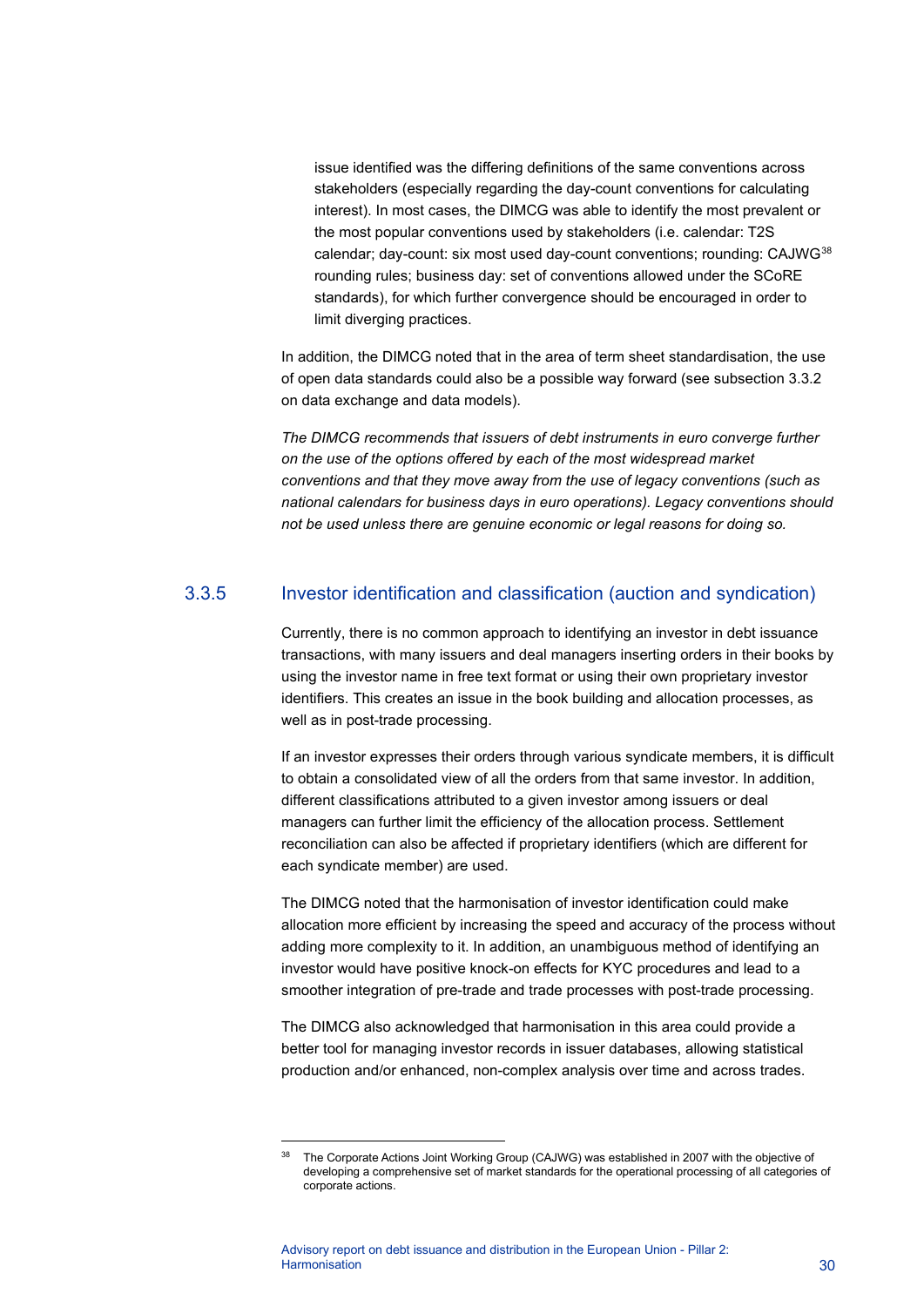The DIMCG broadly agreed that the LEI would be the best starting point for investor identification, as it is based on a standard and offers a harmonised and structured way to identify an entity. The LEI is also gaining ground quickly and covers an increasing number of entities, with EU regulation requiring the mandatory use of the identifier to the greatest extent possible. Based on the DIMCG's fact-finding exercise, the vast majority (over 90%) of investors in a typical plain vanilla liquid transaction in Europe have LEIs.<sup>[39](#page-31-0)</sup>

Based on the above, there is broad consensus among DIMCG participants that a harmonised investor identification scheme should build on the LEI. However, most DIMCG participants agreed that the LEI alone is not enough to provide all investor attributes that issuers and deal managers need in an issuance transaction.

The DIMCG recognised that the optional adoption of an identification scheme could be considered where, below the LEI level, other required investor attributes such as the source of buying interest, the classification of the investor or the country where the investor belongs could be recorded (based on a set of predefined values). This information could be retrieved from the LEI reference data where available or provided by investors themselves, verified by bank deal managers and confirmed by issuers. Apart from the objective investor identifier elements (LEI, geographical location, investor type, etc.), the remaining data elements could be filled with content based on issuers' or managers' own assessment (such as the investment horizon or source of funds). An investor identification scheme of this kind would therefore not require all issuers to judge a particular investor in the same way. However, a standard set of attributes for these data elements would make it easier to process investor orders and would help achieve a more efficient allocation process.

<span id="page-31-0"></span><sup>&</sup>lt;sup>39</sup> The LEI needs to be annually renewed (otherwise it expires even if the assigned ID is retained), and it is not available for natural persons, which might be a drawback for CSDs that have segregated investor accounts. Nevertheless, natural persons have little or no significance in order books for plain vanilla bonds. It is also worth noting that, in the context of ISO/TC 68 (financial services), a standard for the identification of natural persons is currently being investigated, namely the natural person identifier (NPI).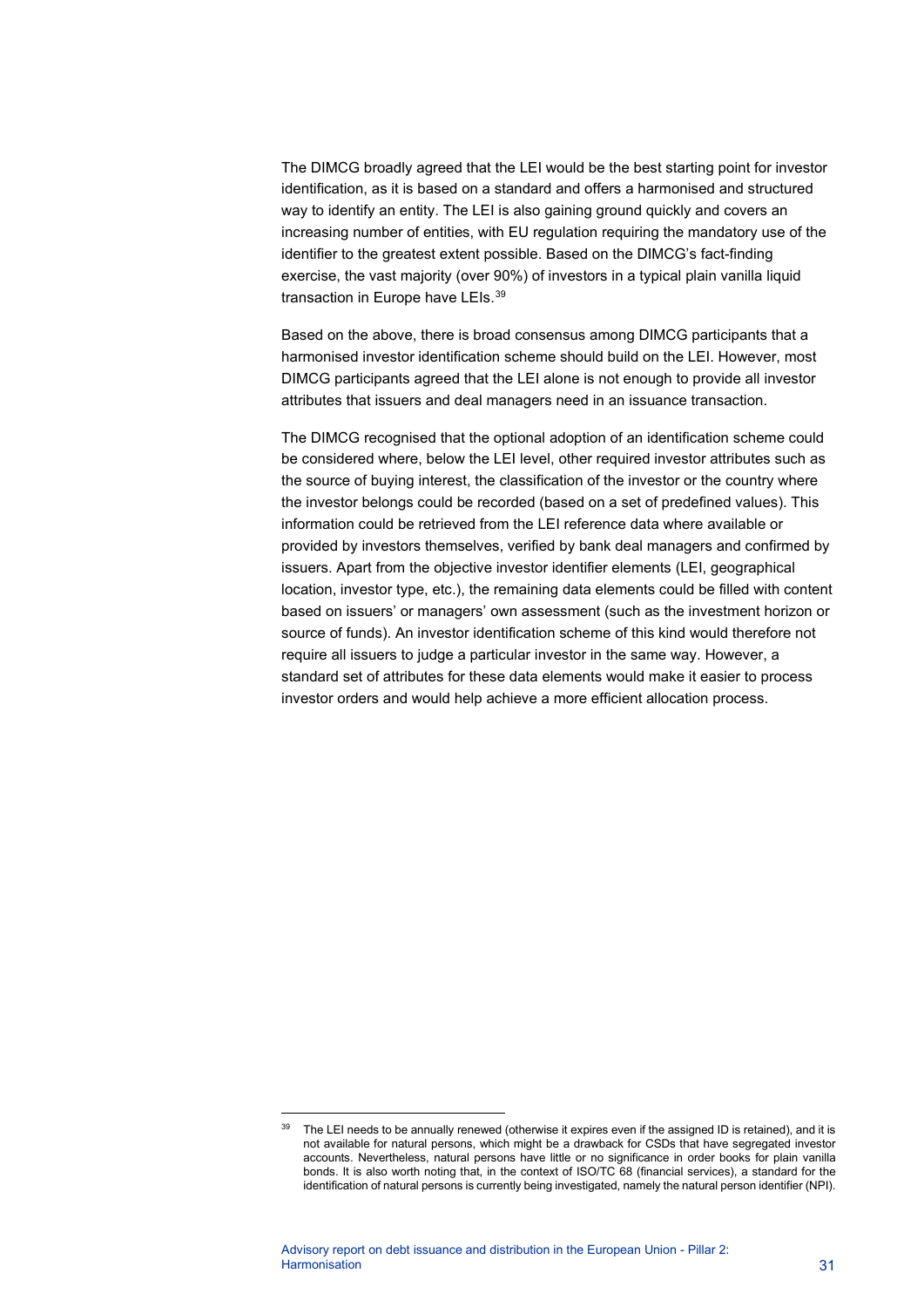#### **Figure 5**

Illustration of potential data elements that could form part of a common investor identification scheme



*The DIMCG invites issuers, agents, deal managers and investors (buy-side representatives) to elaborate and agree on a common and open scheme building on the LEI to identify investors in primary market transactions.*

## 3.3.6 Settlement cycle of syndicated issuance transactions (syndication)

From the launch date (i.e. the day when the order book closes and the allocation is completed) to the closing date (i.e. the day of settlement), the settlement of syndicated issuances normally takes five business days (T+5 settlement). During this period, all relevant documentation is generally agreed upon and signed by the parties involved, the listing with a trading venue and the application for ECB eligibility (where relevant) are arranged, and preparations for settlement are carried out (collection and verification of settlement details).

The DIMCG discussed the potential advantages and drawbacks of a shorter settlement cycle for syndicated transactions.<sup>[40](#page-32-0)</sup> As regards benefits, some DIMCG

<span id="page-32-0"></span><sup>&</sup>lt;sup>40</sup> It should be noted that for auctions in Europe, T+2 settlement is used in the overwhelming majority of cases.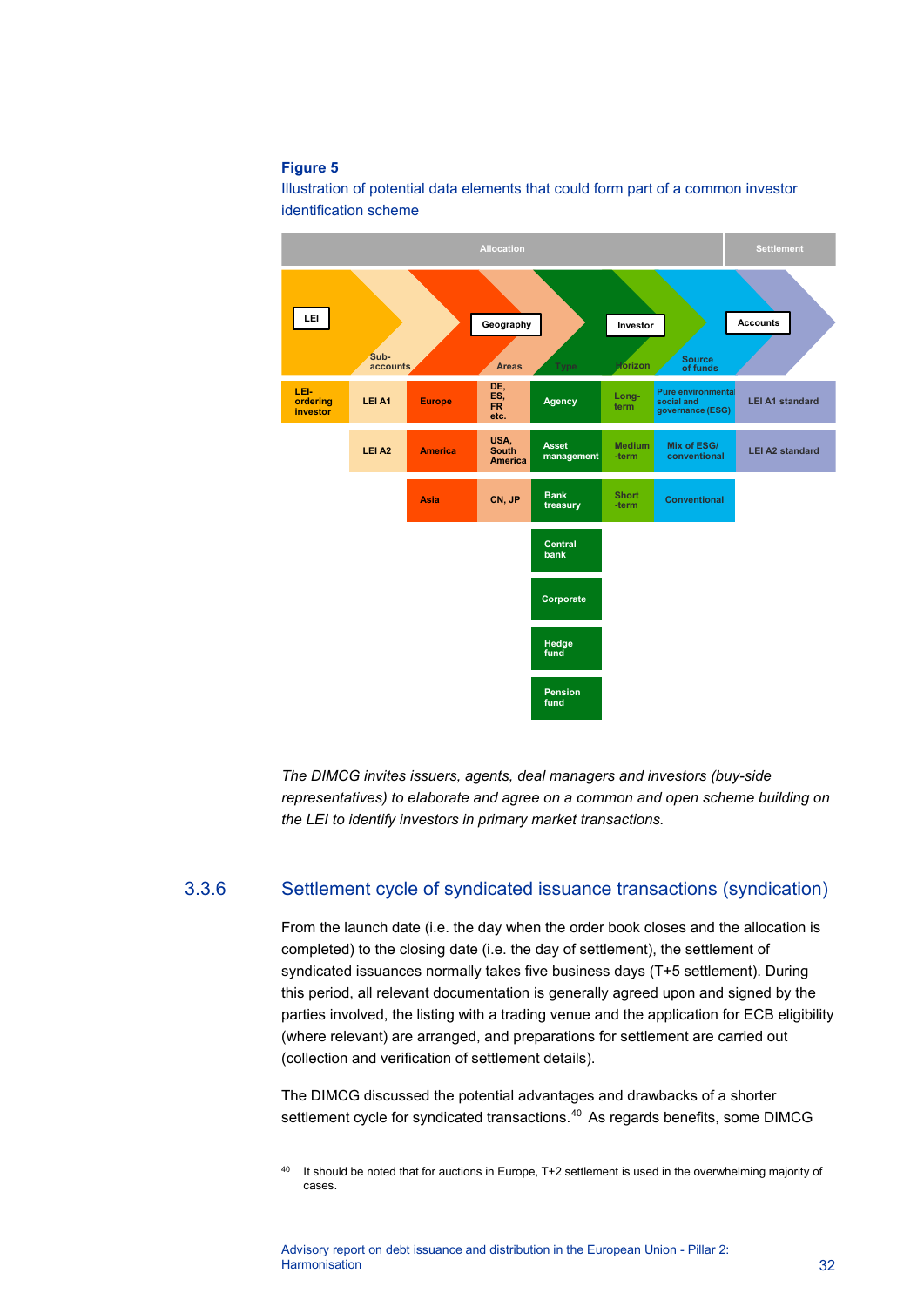participants mentioned that finalising a deal within a shorter period (i) limits grey market activity<sup>[41](#page-33-0)</sup>; (ii) may help achieve better hedging coverage; (iii) lowers settlement risk between dealers and investors $42$ ; and (iv) can facilitate issuers' cash or liquidity management, as the time between going to market and receiving the funds is shorter.

At the same time, other DIMCG participants pointed out that very few complaints are raised by investors and issuers regarding the current settlement cycle, and having a shorter settlement cycle (i) could increase the operational risk of not finalising all relevant documentation on time and (ii) would deviate from the T+5 market practice followed in other regions such as the United States.

Despite the differing views regarding the benefits and drawbacks of a potentially shorter settlement cycle, there was broad consensus among DIMCG participants that rather than being an objective in itself, a potential shortening of the settlement cycle for syndicated transactions could organically follow from streamlining or harmonising some of the steps in the issuance process, such as (i) the implementation of a scheme to accurately identify an investor more quickly, (ii) open data standards allowing data to flow smoothly from term sheets to machine-readable and digital documents and (iii) interoperability among data models.

## 3.3.7 Documentation and global notes (auction and syndication)

Most DIMCG participants agree that preparing, managing and finalising debt issuance documentation, including extracting and reusing data from existing documents, is a key bottleneck and a barrier to speeding up and digitising the issuance process. In addition, the scale of document management varies significantly between frequent and non-frequent issuers.

The table below depicts the documents required in the debt issuance process and the respective stakeholders involved in each step.

<span id="page-33-0"></span><sup>&</sup>lt;sup>41</sup> The grey market enables issuers and underwriters to assess the demand for a new offering, as it allows the trading of securities that will be offered in the very near future (i.e. on a "when issued" basis).

<span id="page-33-1"></span><sup>42</sup> Settlement risk is the risk that some investors will not accept bonds in return for cash due to an unexpected and material adverse change in the issuer's situation or the occurrence of a risk event such as an embargo decision. Settlement risks may also occur between issuers and dealers.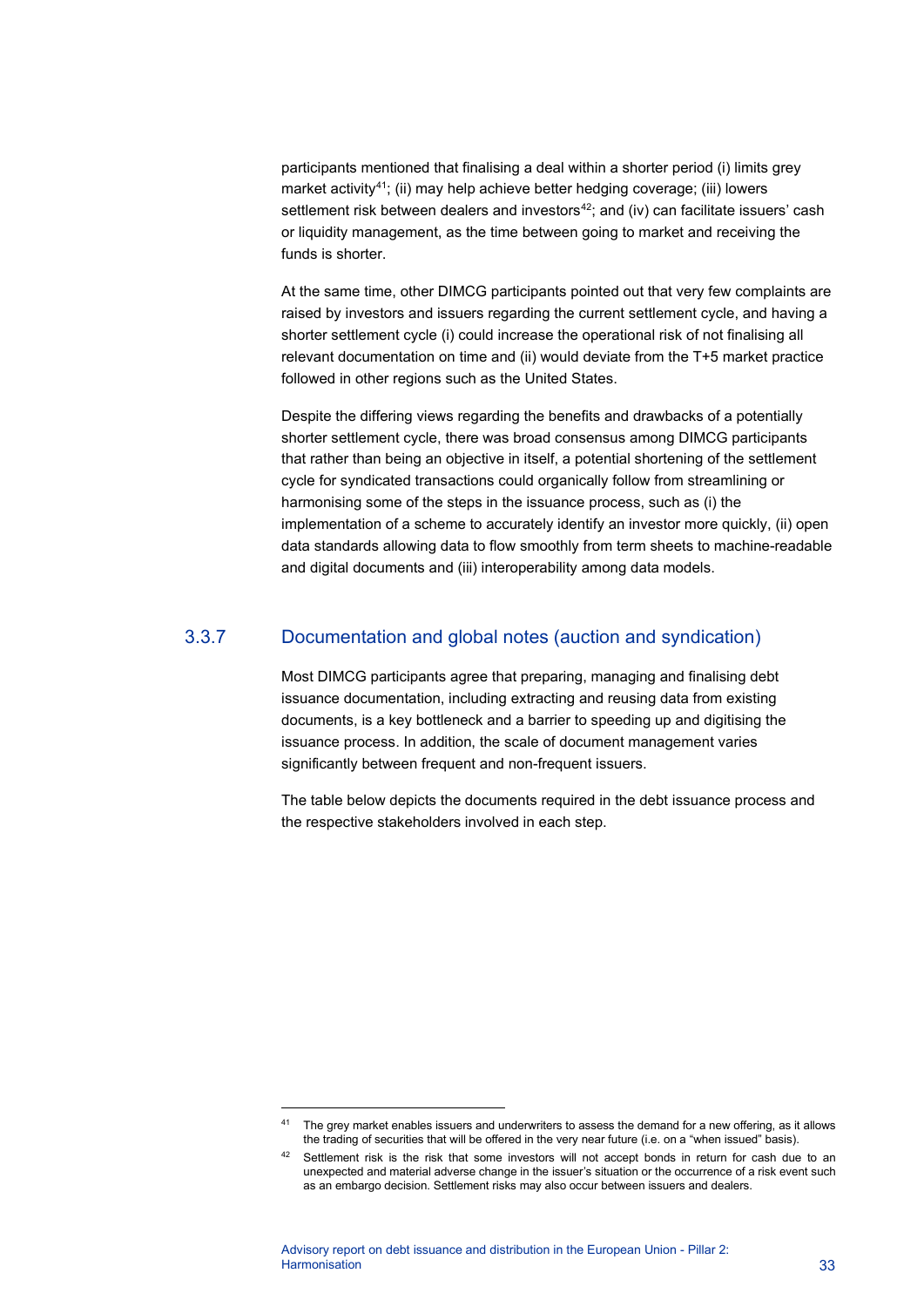#### **Table 1**

| Document / activity name                                          | <b>Description</b>                                                                                                                                                                                              | Debt issuance stakeholders involved                                                                                                      |
|-------------------------------------------------------------------|-----------------------------------------------------------------------------------------------------------------------------------------------------------------------------------------------------------------|------------------------------------------------------------------------------------------------------------------------------------------|
| Initial syndicate communication                                   | Communication of the basic terms of an<br>issue to the prospective managers                                                                                                                                     | Issuer<br>$\bullet$<br>(Prospective) lead manager and<br>$\bullet$<br>remaining managers                                                 |
| (Base) prospectus / offering circular /<br>information memorandum | Finalised base document of disclosure to<br>the public on the offering of securities (by<br>the issuer)                                                                                                         | Issuer<br>٠<br>Lead manager and managers<br>٠<br>$(I)$ CSD<br>٠<br>(Prospective) investors                                               |
| ISIN / common code allocation request                             | Official request from the issuer agent or<br>lead manager to the numbering agency<br>(often the issuer CSD, depending on the<br>market) to allocate an ISIN (arranged by<br>the issuer agent)                   | <b>Issuer</b><br>Issuer agent<br>$\bullet$<br>Lead manager<br>$\bullet$<br>National numbering agency (NNA)<br>$\bullet$                  |
| Listing request                                                   | Official request to trading venue/stock<br>exchange to list the issue (arranged by the<br>issuer agent, lead manager or listing<br>agent)                                                                       | Issuer<br>٠<br>Issuer agent<br>Lead manager and managers<br>Listing agent<br>Stock exchange                                              |
| Dealer / subscription agreement                                   | Signing of the final agreement between<br>the issuer and managers that sets out the<br>terms and conditions upon which the<br>managers agree to subscribe the<br>securities                                     | Issuer<br>Lead manager and managers                                                                                                      |
| Final terms / pricing supplement                                  | Document that, together with the offer<br>document, sets out the terms and<br>conditions of the issue. Used to set the<br>commercial terms, which include the<br>actual pricing of the transaction              | Issuer<br>٠<br>Issuer agent<br>Lead manager and managers<br>$(I)$ CSD<br>Stock exchange<br>Investors                                     |
| Confirmation to managers                                          | Communication sent by the lead manager<br>to the co-managers confirming their<br>participation                                                                                                                  | • Lead manager and managers                                                                                                              |
| ECB eligibility (if applicable)                                   | Request for ECB eligibility / provision of<br>documents to national central bank of<br>place of listing to assess eligibility for<br>Eurosystem collateral and/or asset<br>purchase programme purposes          | Issuer<br>Lead manager                                                                                                                   |
| Agreement among managers                                          | Signing of the final agreement among<br>managers which defines the amount each<br>manager agrees to subscribe and the<br>distribution of commissions                                                            | • Lead manager and managers                                                                                                              |
| Agency agreement / trust deed                                     | Signing of the final agreement between<br>the issuer and its agent (can be a trustee<br>via trust deed or fiscal agent via fiscal<br>agency agreement; not needed for<br>issuances under an existing programme) | Issuer<br>Issuer agent<br>Trustee                                                                                                        |
| Conditions precedent                                              | Package that includes the comfort letter,<br>legal opinion and certificate.<br>Documentation prepared by the issuer's<br>auditors and legal counsels to be provided<br>to the dealers                           | Issuer<br>$\bullet$<br>Issuer agent<br>$\bullet$                                                                                         |
| Issuer-issuer CSD agreement                                       | Signing of the agreement between the<br>issuer and the issuer (I)CSD (generally<br>arranged by issuer agent; not needed for<br>issuances under existing programmes)                                             | Issuer<br>٠<br>Issuer agent<br>٠<br>$(I)$ CSD<br>٠                                                                                       |
| Global note / certificate                                         | Finalisation, authentication and delivery of<br>the global note (where relevant) to the<br>issuer CSD or common<br>depository/safekeeper (usually arranged<br>by issuer agent)                                  | <b>Issuer</b><br>$\bullet$<br>Issuer agent<br>$\bullet$<br>$(I)$ CSD<br>$\bullet$<br>Common depositary/common<br>$\bullet$<br>safekeeper |
|                                                                   |                                                                                                                                                                                                                 |                                                                                                                                          |

#### Documents and stakeholders involved in the debt issuance process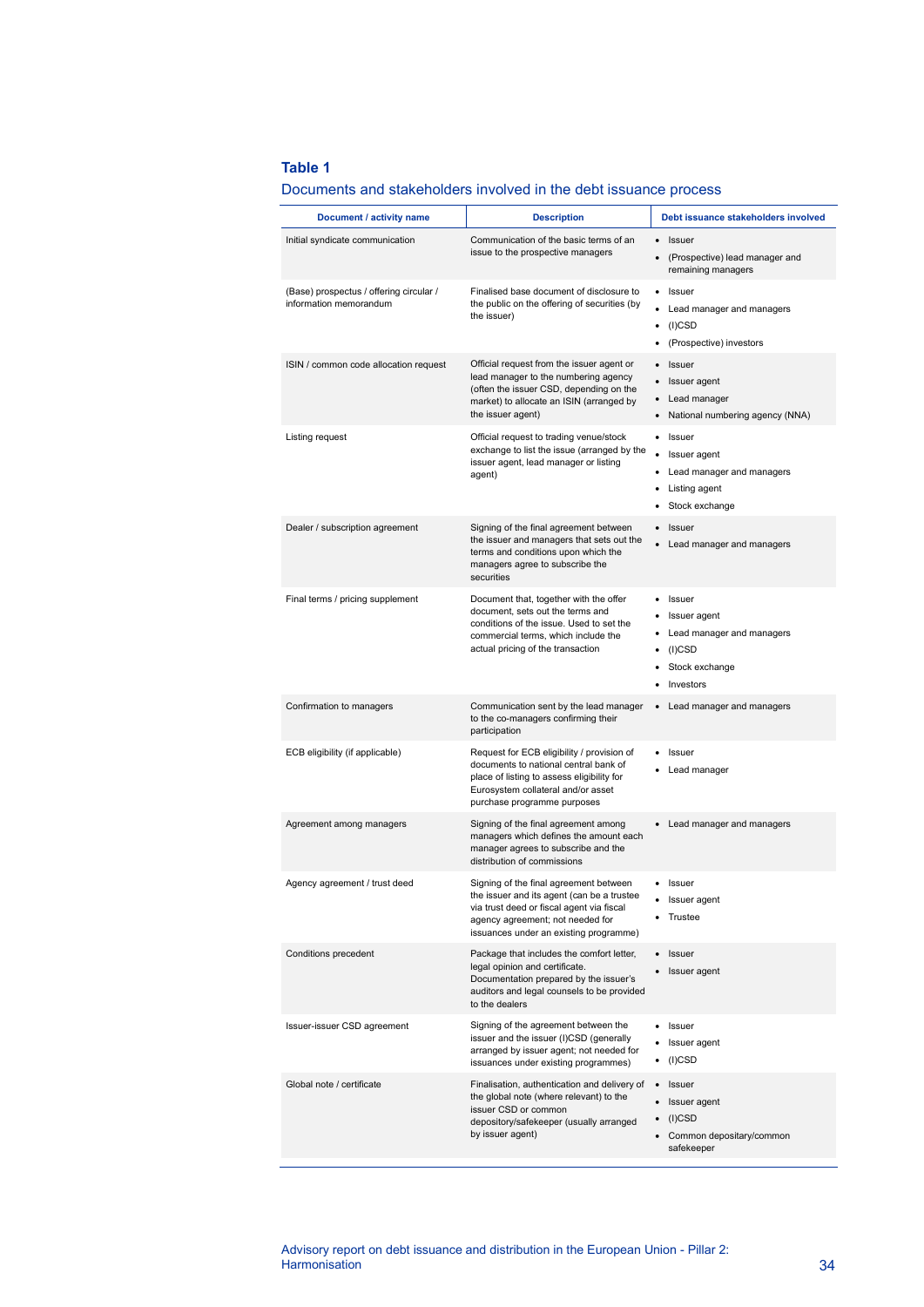As the above table shows, debt issuance consists of a sequence of steps involving multiple intermediaries and contributors between the issuer and the investor, each of which is required to repeatedly convey information back and forth in order to draft and execute the documents necessary to ensure full legal validity of the transaction. Much of this exchange and processing relies on manual procedures. The processes that occur after the drafting of relevant documentation, such as clearing and recordkeeping, are also manual and time-consuming, with parties having to manually review documents to extract the information they need to input into their systems. In addition, the existing exchange mechanism relies on sending emails with PDF attachments.

The DIMCG looked into three areas in which harmonisation could reduce the current hurdles, namely (i) common templates, (ii) machine-readability and (iii) fully digital processing and authentication.

Regarding document templates, the DIMCG noted that these could make the creation, storage and exchange of legal documents more efficient and easier to digitise. For a number of document types that are necessary for a typical syndicated transaction, common templates have already been created by various industry associations (ICMA, ICMSA, ISMAG) as well as law firms. However, standard industry templates of this kind are not widely used outside the international market<sup>43</sup>, as most issuers and managers still use their own proprietary formats. This is despite the fact that in terms of economic and legal content – at least across plain vanilla transactions – there is often no difference between high-quality euro-denominated debt instruments of major issuers. The use and – where still necessary – creation of standard document templates should be promoted across stakeholders to enhance the efficiency of the issuance process.

The DIMCG also acknowledged that the objective of machine-readability is to seamlessly integrate the preparation and processing of documents in the issuance dataflow. Common templates with a single taxonomy, naming conventions and standard versioning, combined with a codable (mark-up) language that can be read by both human and machines, would be necessary to facilitate the widespread machine-readability of issuance documentation.<sup>[44](#page-35-1)</sup>

Achieving the highest level of digitalisation would mean establishing a fully digital processing and authentication procedure for issuance documents. This would involve rendering documents in a fully codable (mark-up) language, as well as using digital authentication methods (e-signatures, e-stamps). Only common and mutually accepted electronic authentication has the potential to fully eliminate paper processing. In this respect, sustained efforts have been made to establish crossborder interoperability between national e-signature and authentication schemes. Recently, the European Commission put forward a proposal for a common European framework of electronic identity (including e-stamping), which – if agreed and

<span id="page-35-1"></span><span id="page-35-0"></span><sup>&</sup>lt;sup>43</sup> The international bond market, commonly known as the Eurobond market, is the market in which securities denominated in any currency are issued. It is typically separate from the market in which the issuer resides, and issues are executed by ICSDs (Clearstream and Euroclear).

Some initiatives have already been launched, with a focus on General-purpose Legal Mark-up Language (GLML).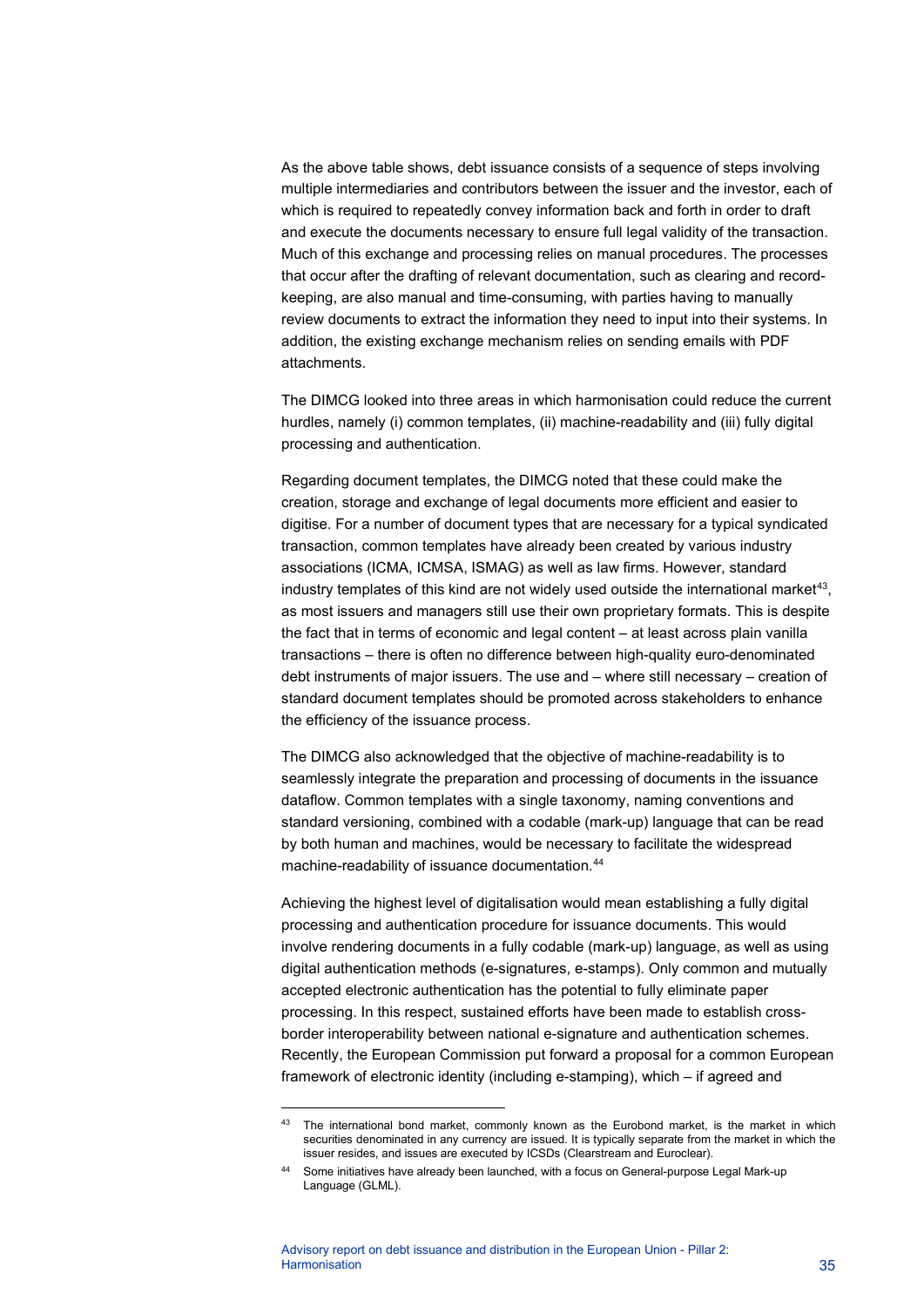implemented by EU Member States – could serve as a potential solution within the EU.[45](#page-36-0)

The DIMCG is aware of the emergence of new technologies and fintech providers addressing this need to process documents in a more efficient and digital manner. Nevertheless, these new technologies could in fact increase fragmentation, as not all stakeholders are using them. Having open standards commonly accepted by the industry is crucial to avoid further fragmentation (see Section 4 of this report on Pillar 3). The DIMCG is also aware that the European Commission has adopted a proposal to review the eIDAS Regulation with the aim of facilitating the creation of such schemes.

A particular aspect of the handling of global notes in the international market that was highlighted as an issue by several DIMCG participants was the need for wet ink signatures and physical depositing during the lockdowns and restrictions resulting from the COVID-19 pandemic.

The DIMCG discussed the underlying reasons for the use of physical global notes and concluded that it is primarily related to legal requirements, as in certain jurisdictions full dematerialisation is not permitted. [46](#page-36-1) From an international perspective, using this form of security is often considered the most robust way of avoiding a potential conflict of laws.[47](#page-36-2)

The DIMCG recognised that physical global notes are likely to continue being used for the above reasons until a more widespread recognition of electronic authentication methods and/or of fully dematerialised issuances is achieved in the governing laws and jurisdictions relevant for the issuance of debt securities in Europe. Nevertheless, the DIMCG noted that a standard for a digitally signed electronic global note could be a first step in this process. $48$  However, even for this first step to succeed, cross-border interoperability between national e-signature and authentication schemes is necessary, as is the recognition of such e-signatures in each jurisdiction so as to eliminate potential legal risks.<sup>[49](#page-36-4)</sup>

*The DIMCG invites the industry (with input from the relevant trade associations) to continue its work on common issuance document templates and promote the machine-readability of such templates with the vision of achieving the fully digital processing and authentication of issuance documents.*

<span id="page-36-0"></span><sup>45</sup> See the European Commission's [proposed regulation.](https://digital-strategy.ec.europa.eu/en/library/trusted-and-secure-european-e-id-regulation)

<span id="page-36-1"></span><sup>&</sup>lt;sup>46</sup> [A recent survey](https://www.ecb.europa.eu/paym/groups/shared/docs/1be4a-2021-05-24-25_ami-seco_item_4-3_hsg_report_survey_on_barriers_to_digitalisation.pdf) performed by the Harmonisation Steering Group of the AMI-SeCo among its national stakeholder groups indicates that in at least seven EU Member States, physical global or definitive notes are still actively used when issuing securities. However, only four jurisdictions reported that issuing a security in fully dematerialised form is prevented or made cumbersome by local regulation.

<span id="page-36-2"></span><sup>&</sup>lt;sup>47</sup> Importantly, one of the findings of the survey conducted by the Harmonisation Steering Group of the AMI-SeCo was that "global note form is used even in jurisdictions which allow full dematerialisation in case there is a risk of conflict of laws stemming from the laws of the country (of residence) of the foreign issuer or the foreign laws under which the securities are issued".

<span id="page-36-3"></span><sup>48</sup> ICMSA and ICSDs are currently analysing potential initiatives to make the handling of global notes more efficient. These include a potential phased approach that requires market support and focuses on (i) electronic/digital signatures, (ii) electronic storage and (iii) dematerialisation.

<span id="page-36-4"></span><sup>49</sup> It is worth noting that the eIDAS Regulation (Articles 25-34) provides a legal framework at European level for electronic signatures and certification services. As such, qualified e-signatures that are notified under eIDAS are recognised across the EU27 and are interoperable.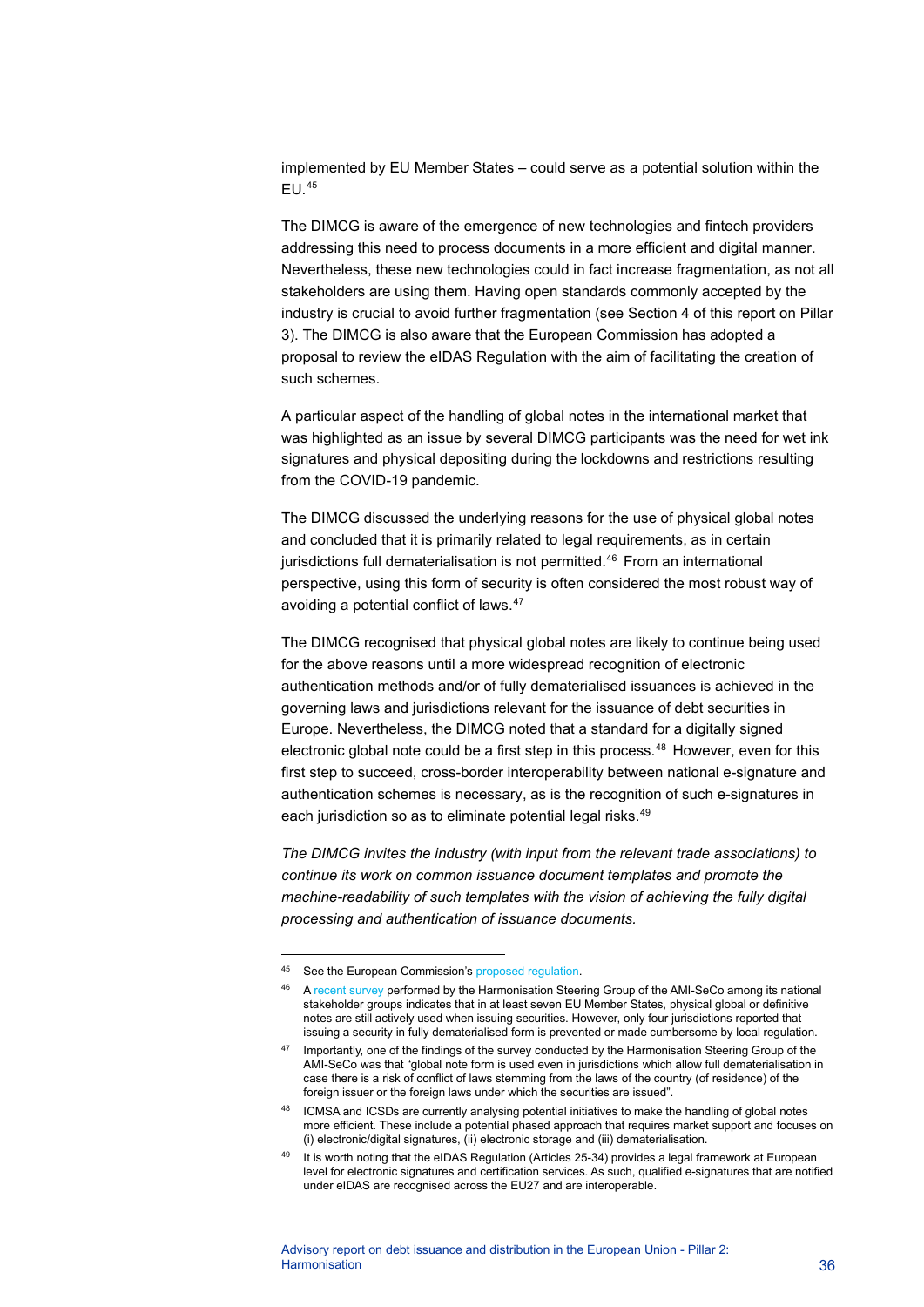*The DIMCG invites Member States to allow and facilitate – where necessary – the issuance of debt instruments in fully dematerialised (electronic) form and to work towards removing conflicts of laws with regard to the recognition of the rights and obligations attached to such securities.*

## 3.3.8 ISIN allocation (auction and syndication)

Some respondents to the DIMCG Pillar 1 survey and the 2019 ECB public consultation highlighted that the process of allocating an International Securities Identification Number (ISIN) can be one of the hurdles preventing the faster and more efficient closing of issuance transactions.

The aim of assigning an ISIN to a security is to ensure the unique identification of the financial and referential instrument. ISIN codes are issued by national numbering agencies (NNAs) in accordance with the ISO 6166 standard, for which the Association of National Numbering Agencies (ANNA) acts as the registration authority. For debt instruments, the first two characters of an ISIN normally only represent the country code of the CSD where the securities are issued, albeit with some exceptions.

In issuance transactions under a programme, ISINs are normally requested by the issuer (or its agent), whereas for standalone bonds the lead manager will arrange for the ISIN to be obtained. The request is usually made immediately after or very close to the launch decision.

During their discussions, the DIMCG participants highlighted the following challenges associated with the technical process of ISIN allocation.

- 1. **Manual process:** The process requires manual interactions and is mostly not automated. This is primarily due to the manual propagation of key issuance documents (term sheets, prospectuses, etc.) that need to be submitted to the NNA assigning the ISIN. It is important to highlight that certain fintech providers have recently targeted this area by developing solutions that offer automated and more efficient management of issuance documents and data. By cooperating with certain NNAs, these innovative providers can facilitate very fast and automated ISIN allocation for those NNAs.
- 2. **Different practices applied by NNAs:** The documents required by NNAs, due diligence and validation checks, deadlines and processing times are not harmonised across Europe and are heavily influenced by local regulatory requirements and market practices.
- 3. **Point in time at which ISINs are assigned in the issuance process:** There appears to be a trade-off here between the need on the part of NNAs to conduct due diligence-related activities and the need on the part of issuers to identify transactions by ISINs as early as possible in the issuance process.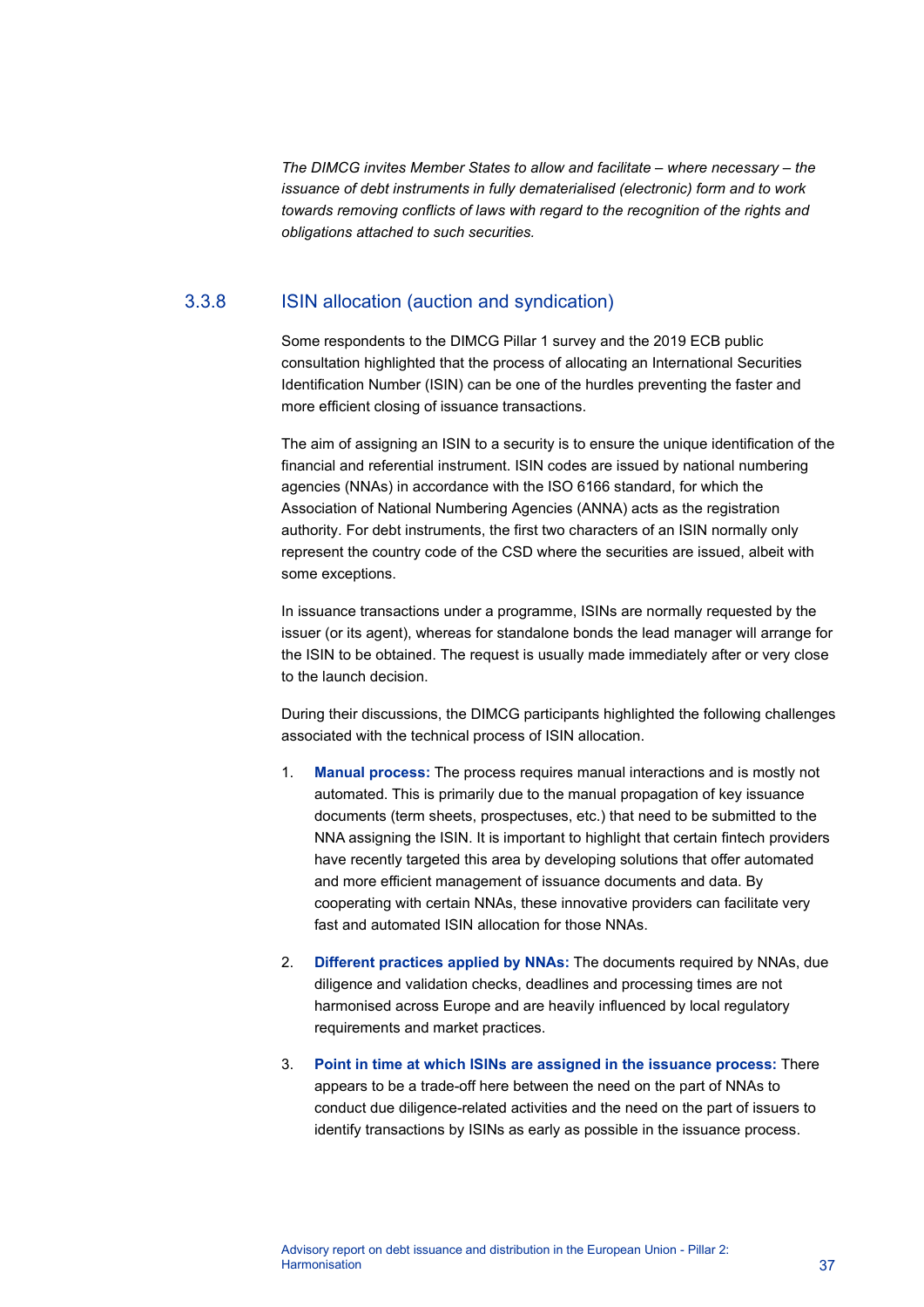4. **Pre-reservation versus allocation versus dissemination:** Most NNAs offer the option of pre-reserving ISINs, which speeds up allocation for frequent issuers and issuers using programmes. However, pre-reservation is not equivalent to (the final) ISIN allocation. Dissemination by issuers and issuer agents to other stakeholders in the issuance process can also be slow, with the current dissemination process relying heavily on exchanging emails.

To help address the challenges mentioned above, harmonisation in ISIN allocation could be achieved by recommending best practices to European NNAs involved in the ISIN allocation process, such as:

- 1. a common set of documents and data elements that are required for ISIN allocation, possibly including the recommendation to allocate ISINs based on draft/preliminary documentation;
- 2. a common set of principles governing when an ISIN can or should be requested and allocated during the issuance process;
- 3. a recommended timeline for processing ISIN requests;
- 4. concrete safeguards in case an ISIN is allocated to a transaction which does not result in the issuance or creation of a valid security or in case an ISIN is requested on the basis of draft documents;
- 5. a recommendation to make pre-reserved ISINs or ranges of ISINs available to frequent issuers.

As the current NNA structure in Europe reflects the notion of separate national markets and jurisdictions, and in the light of a recent example involving the creation of a global numbering agency for over-the-counter derivatives (the Derivatives Service Bureau, ANNA-DSB), in which a numbering split by jurisdiction was not necessarily needed, some DIMCG participants expressed positive views regarding a long-term move towards a common (optional) numbering scheme in Europe, potentially with a single European numbering agency, agreeing that this could be another way to achieve harmonisation in the ISIN allocation process. However, other DIMCG participants highlighted certain risks and drawbacks inherent in the initiative, namely that (i) it is not clear what value it would bring in the technical process of ISIN allocation if it only covered Europe, (ii) it might potentially increase fragmentation over the short term by introducing yet another numbering regime and (iii) it would not necessarily resolve all outstanding issues (harmonisation across NNAs may still be needed).

*The DIMCG invites ANNA to carry out a survey among NNAs (in Europe or around the globe) to identify potential areas of harmonisation in the technical process of ISIN allocation and, on this basis, to consider putting forward recommendations or best practices to its members with regard to the process of ISIN allocation.*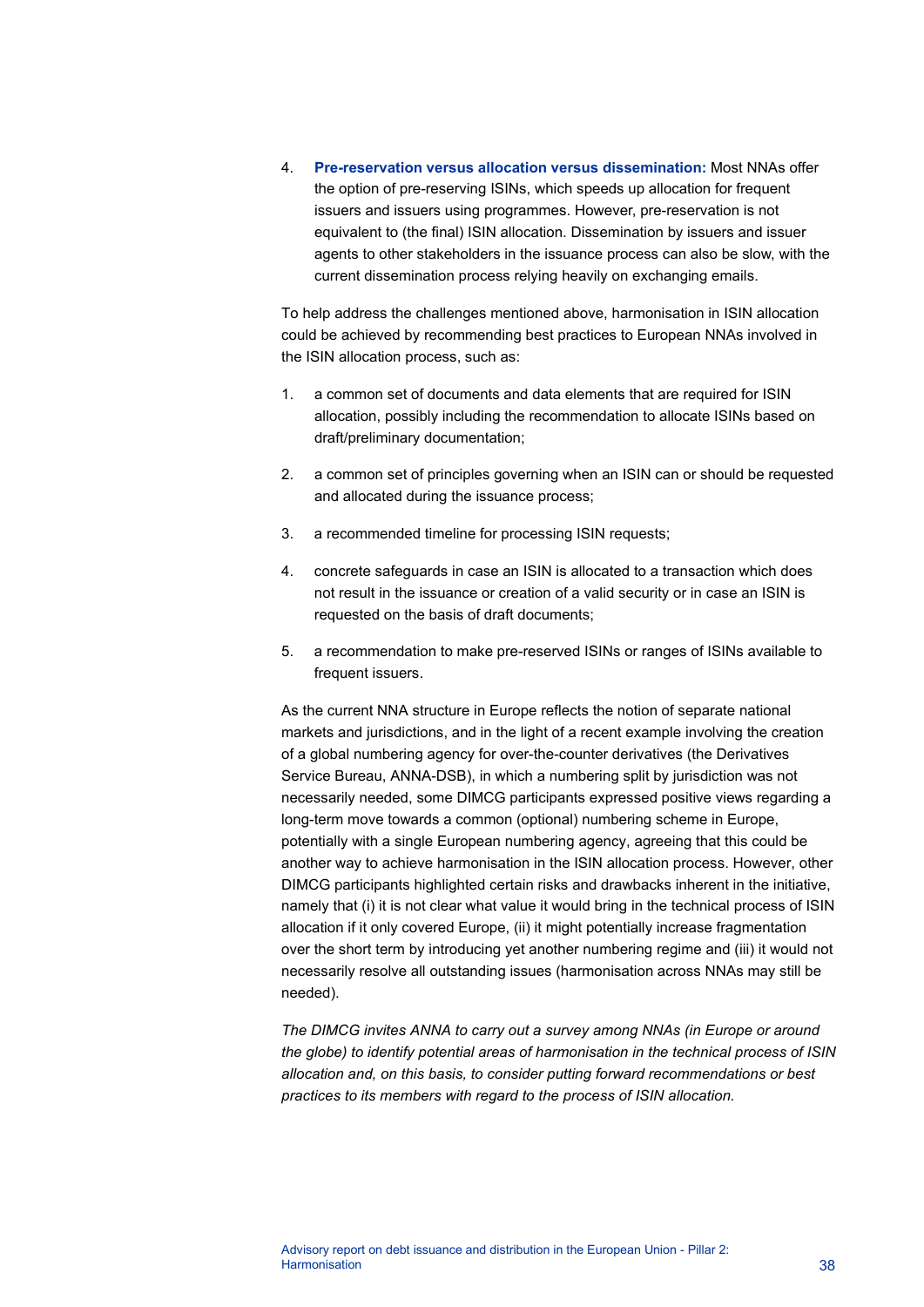# 3.3.9 A potential common label for pan-European euro-denominated debt (auction and syndication)

The current debt issuance and distribution landscape in Europe is fragmented. This fragmentation exists on the one hand in each EU jurisdiction (as procedures and market practices are applied differently by issuer agents, stock exchanges and CSDs) and on the other hand at the level of issuance ecosystems, which are segmented between national markets and the international market, particularly for issuers wishing to reach out to an international investor base. These ecosystems work well and serve their primary purpose, which is to match investors' savings with issuers' capital raising requirements. Issuers, investors and intermediaries know how to navigate these ecosystems and can choose which one to use depending on which investors or issuers they want access to. Nevertheless, from the perspective of a European single market (and a fully integrated CMU), this represents a lack of integration.[50](#page-39-0) Although such fragmentation cannot be overcome by harmonisation alone, creating standards can make it easier and more efficient for stakeholders to navigate these ecosystems.

Against this background, the DIMCG discussed the concept of a potential common label for pan-European euro-denominated debt $51$  issuance that could help stakeholders to navigate the different debt issuance ecosystems in Europe. Such a label could consist of a standard "package" of different harmonisation elements that could be used by issuers on an optional basis when issuing plain vanilla eurodenominated debt within a pan-European context. The creation of such a label would not require the market practices of existing ecosystems to be overridden or changed, but it could provide a common core around which the market practices of such ecosystems could organically converge on a voluntary basis over time. The label could build on the existing market standards and on additional ones to be created in the areas of harmonisation highlighted in this report and elsewhere. To provide an example, it could consist of the following elements (these are provided only as an illustration and are not intended as binding proposals by the DIMCG).

#### **In the economic/legal terms domain:**

- a common term sheet template (representation, field names, permitted values);
- a single calendar, business day, day-count and rounding convention;
- a single reference rate/rate calculation (for floating rate instruments);
- common document templates (to the extent allowed by legal/regulatory differences between jurisdictions).

<span id="page-39-0"></span><sup>&</sup>lt;sup>50</sup> Several initiatives have been launched to address this fragmentation, such as the Prospectus Regulation, which aims to harmonise the information contained in the prospectus to be published when securities are offered to the public or admitted to trading on a regulated market.

<span id="page-39-1"></span><sup>51</sup> Pan-European euro-denominated debt means plain vanilla bonds issued in euro by a public institution with a European perspective, as envisaged by the DIMCG case study.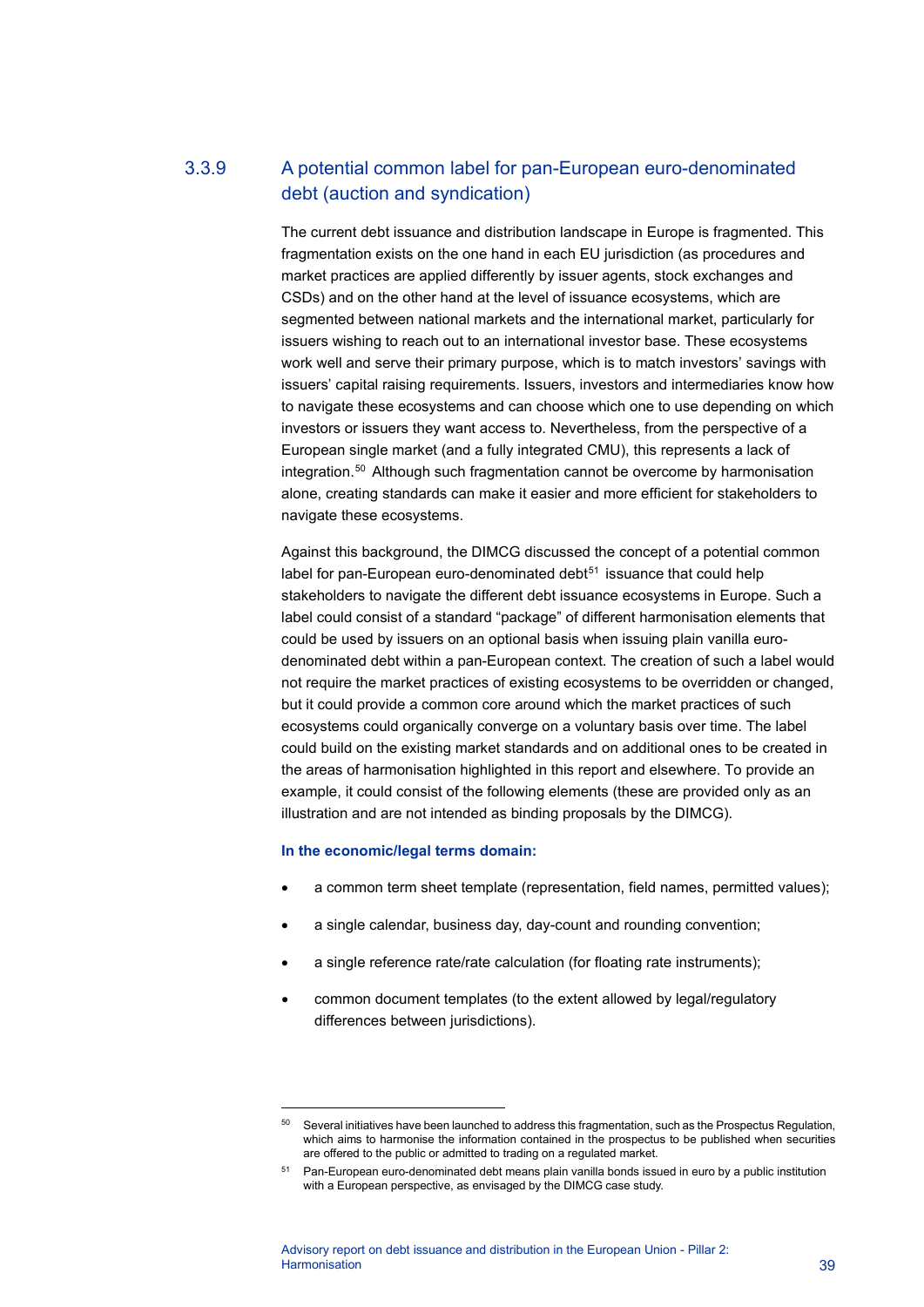### **In the issuance process domain applied to both syndications and auctions (where applicable):**

- a single investor identification scheme and single KYC procedure (principles);
- a single data model/library for term sheet and/or book building data and messaging;
- common principles/rules for book building and allocation (e.g. transparency of ex post deal data).

#### **In the post-trade domain:**

- a common settlement cycle (already standard);
- the adoption/adaptation of investor identification standards created by the industry pursuant to the Shareholder Rights Directive II (SRD II) $52$ ;
- the use of a European corporate actions rulebook (issuers' and intermediaries' adherence to SCoRE, CAJWG and T2S corporate actions standards);
- common rules/arrangements to prevent and resolve conflict of law issues.

Such a label should be agnostic to infrastructures (such as issuer CSD, place of listing and book building platforms). The label could only be created by the industry with the close cooperation of stakeholders, potentially including public entities, and would require appropriate and inclusive governance of its own.

The views of DIMCG participants differ with regard to the potential value of such a label in fostering the further integration of European euro-denominated debt markets. Among the potential benefits, it was highlighted that such a label could help increase the transparency of a pan-European debt market by providing investors with a better understanding of what they receive in terms of technical features and thereby requiring them to spend fewer resources on discovering the idiosyncratic features of transactions. As was observed by some DIMCG participants, investors might currently rely on the first two characters of ISIN codes<sup>[53](#page-40-1)</sup> to determine the relevant and important features of a debt instrument (for instance, the issuance governing law, the place of listing or the asset type), which is not the intended purpose of the ISIN prefix. A common European label could be used for any ISIN prefix, and some DIMCG participants believe that common rules could be applied to the allocation of the two-character ISIN prefix (which could potentially be assigned in the long term via a common optional European numbering scheme as mentioned in the previous section). This two-character ISIN prefix could be allocated in any European

<span id="page-40-0"></span><sup>52</sup> [Directive \(EU\) 2017/828 of the European Parliament and of the Council of 17 May 2017 amending](https://eur-lex.europa.eu/legal-content/EN/TXT/?uri=CELEX%3A32017L0828)  Directive 2007/36/EC as regards the encouragement of long-term shareholder engagement (OJ L 132, [20.5.2017, p. 1\).](https://eur-lex.europa.eu/legal-content/EN/TXT/?uri=CELEX%3A32017L0828)

<span id="page-40-1"></span><sup>53</sup> Regarding debt instruments, as mentioned in the previous section, the first two characters of an ISIN assigned by the responsible national numbering agency typically only represent the country code of the issuer CSD that issued the ISIN and nothing else. In other words, the ISIN "country code" does not imply or guarantee any information regarding place or law of issuance, listing or asset type. There are certain relevant exceptions to this rule, such as ISINs with an XS prefix (which are issued via an ICSD) or with an EU prefix (which are issued either as a financial or referential instrument or by the European Stability Mechanism).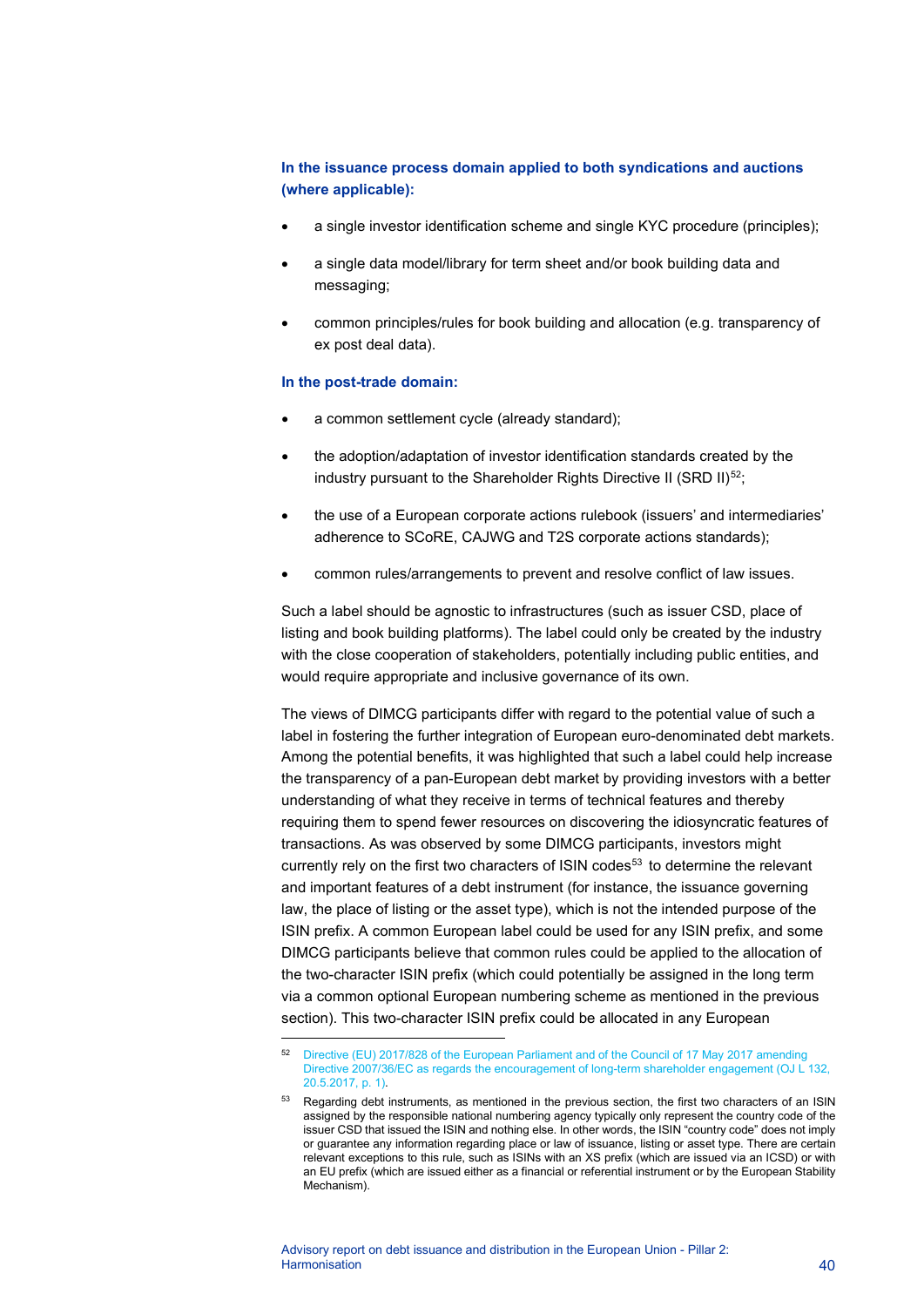jurisdiction irrespective of the place of deposit, which would help avoid any misconceptions about the ISIN prefix and could thereby further support the benefits of competition and a level playing field (which are intrinsically linked to the benefits of having harmonised business processes and requirements) from a European perspective. As a result, such a label could indirectly contribute to the European Commission's initiatives regarding the CMU and the international role of the euro. Other DIMCG participants do not share this view, highlighting the risks of fragmentation that having another numbering regime might entail.

Among the drawbacks and challenges identified by some DIMCG participants, it was noted that such a label may contribute to the existing fragmentation in Europe by creating yet another market segment, i.e. that of the EU debt benchmark. It was added that such a label alone would not eliminate the existing fragmentation at the level of infrastructures and that it would be relevant primarily to pan-European eurodenominated debt. In itself, it would not eliminate some of the existing sources of fragmentation such as different tax regimes and national securities or corporate laws. Some DIMCG members also highlighted the development and implementation costs that such a label could imply and the potential externalities on those issuers that could not secure or use the label.

<span id="page-41-0"></span>Overall, a large number of DIMCG participants expressed interest in further exploring the concept of a common label for pan-European euro-denominated debt as a follow-up to the DIMCG's current work.

# 3.4 Technological innovation and harmonisation of debt issuance

The rapid technological innovation of recent years has given rise to new technologies that have the potential not only to make processes more efficient and overcome existing barriers to electronic and digital procedures but also to change the architecture of the ecosystems in which debt instruments are issued. The bestknown among these is distributed ledger technology (DLT), in which modern cryptographic algorithms are used to enable the fully decentralised and synchronised keeping of transaction records (ledgers).

The adoption of DLT in debt issuance is still in an experimental phase, with a high number of market participants (such as issuers and deal managers) around the globe launching pilot transactions using DLT and blockchain to complement or replace traditional infrastructures (auction/book building platforms, CSDs, etc.). In their purest form, such experiments create debt instruments which only exist on a DLT ledger and require all stakeholders, in particular investors, to use such DLT solutions if they want to access and invest in such debt instruments. These experiments are live transactions but tend to be limited in terms of size and scope, hence serving more as pilots for participants to understand the implications. Another important factor is that these experiments differ vastly from one another in terms of their parameters. In addition, there are ongoing developments regarding the changing regulatory landscape, which is being made more accommodating to the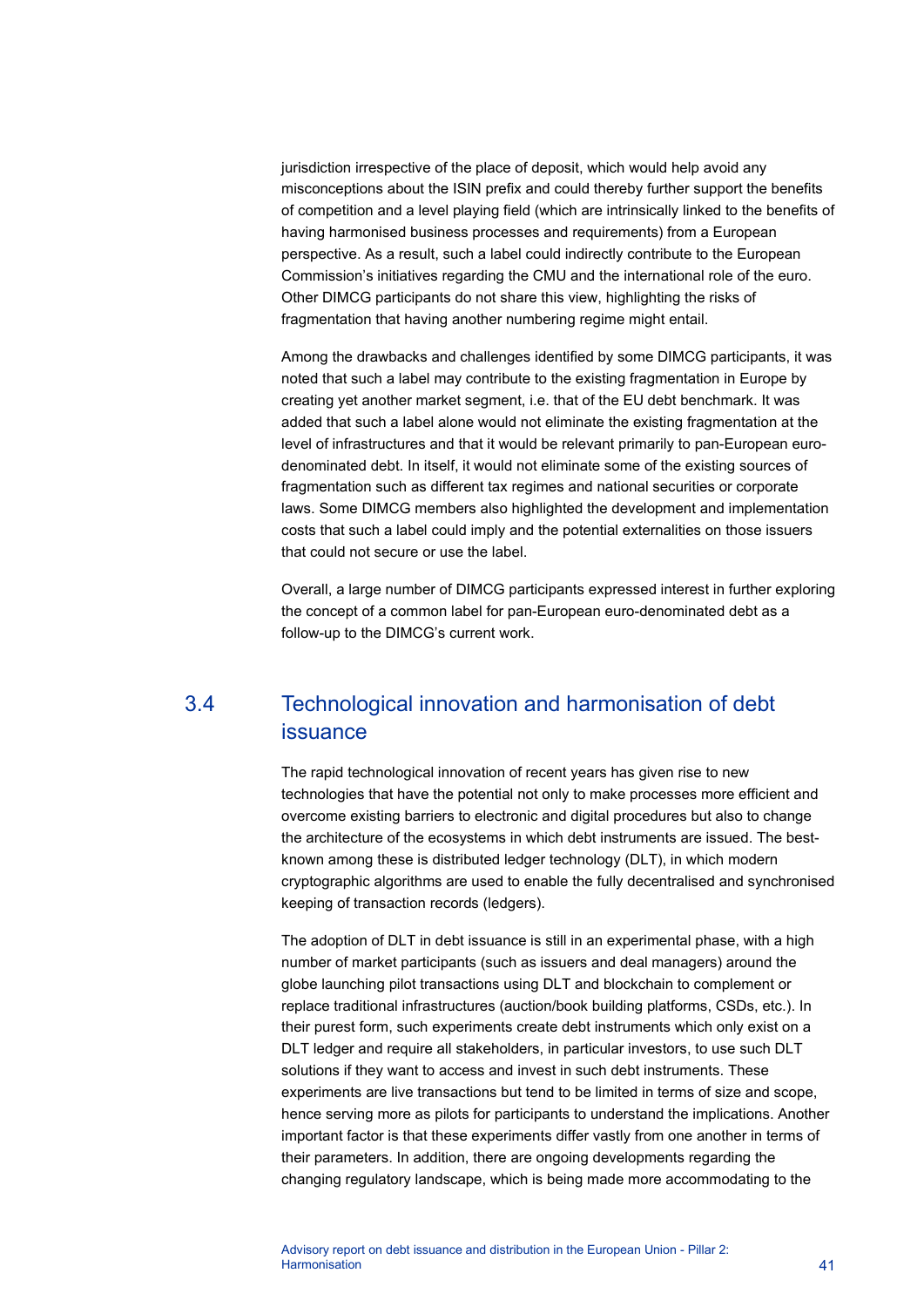adoption of such new technologies and DLT in particular.<sup>[54](#page-42-1)</sup> However, DLT applications have not yet found their way into the mainstream and have not yet replaced the traditional ecosystems that are used for debt issuance.

This is relevant from a harmonisation perspective in that one of the factors potentially blocking the mainstream adoption of such technologies is the lack of common market practices and standards, as pointed out by most publications covering research in this area.<sup>[55](#page-42-2)</sup> This underlines the importance of harmonisation and market standards in promoting innovation. However, there is a delicate balance to be struck between creating standards and facilitating innovation, as market standards (similarly to regulatory requirements) can also hamper innovation and entry if the adoption of innovative technologies is in a nascent stage. Innovation may also give rise to the need to change existing market standards and practices and may even make some of these obsolete.

<span id="page-42-0"></span>Therefore, monitoring of the adoption of technological innovation should be a key part of harmonising market practices, so that the standards created remain robust and future-proof with regard to new technologies.

# 3.5 Governance of harmonisation work on debt issuance

## 3.5.1 General considerations on the governance of future harmonisation work

Work on harmonisation can only be successful if all stakeholders are committed to creating and adapting to the harmonised procedures in question. To establish and maintain such a commitment directly or indirectly, all relevant stakeholders need to be involved in agreements on common standards via an open, transparent and efficient governance framework.

The primary purpose of such governance arrangements is for stakeholders to agree on a clear and predefined conceptual framework or methodology for determining the scope, modalities, deadlines and other key parameters of the harmonisation work. Once standards are agreed, there is also a need to monitor compliance by stakeholders and to obtain regular feedback so as to maintain and update standards over time (where necessary).

The following factors need to be considered to ensure that any new governance arrangements created are fit for purpose.

<span id="page-42-1"></span><sup>54</sup> [Proposal for a Regulation of the European Parliament and of the Council on a pilot regime for market](https://eur-lex.europa.eu/legal-content/EN/TXT/?uri=CELEX%3A52020PC0594)  [infrastructures based on distributed ledger technology \(COM/2020/594 final\).](https://eur-lex.europa.eu/legal-content/EN/TXT/?uri=CELEX%3A52020PC0594)

<span id="page-42-2"></span><sup>55</sup> See AMI-SeCo reports on (i) ["The use of DLT in post-trade"](https://www.ecb.europa.eu/pub/pdf/other/ecb.20210412_useofdltposttradeprocesses%7E958e3af1c8.en.pdf?2779d0668b55434a0e67174b3f1183a4), April 2021 ; (ii) ["Potential use cases for](https://www.ecb.europa.eu/paym/intro/publications/pdf/ecb.miptopical190111.en.pdf)  [innovative technologies in securities post-trading"](https://www.ecb.europa.eu/paym/intro/publications/pdf/ecb.miptopical190111.en.pdf), January 2019 and (iii) ["The potential impact of DLTs](https://www.ecb.europa.eu/paym/groups/ami/shared/pdf/201709_dlt_impact_on_harmonisation_and_integration.pdf)  [on securities post-trading harmonisation and on the wider EU financial market integration",](https://www.ecb.europa.eu/paym/groups/ami/shared/pdf/201709_dlt_impact_on_harmonisation_and_integration.pdf) September 2017.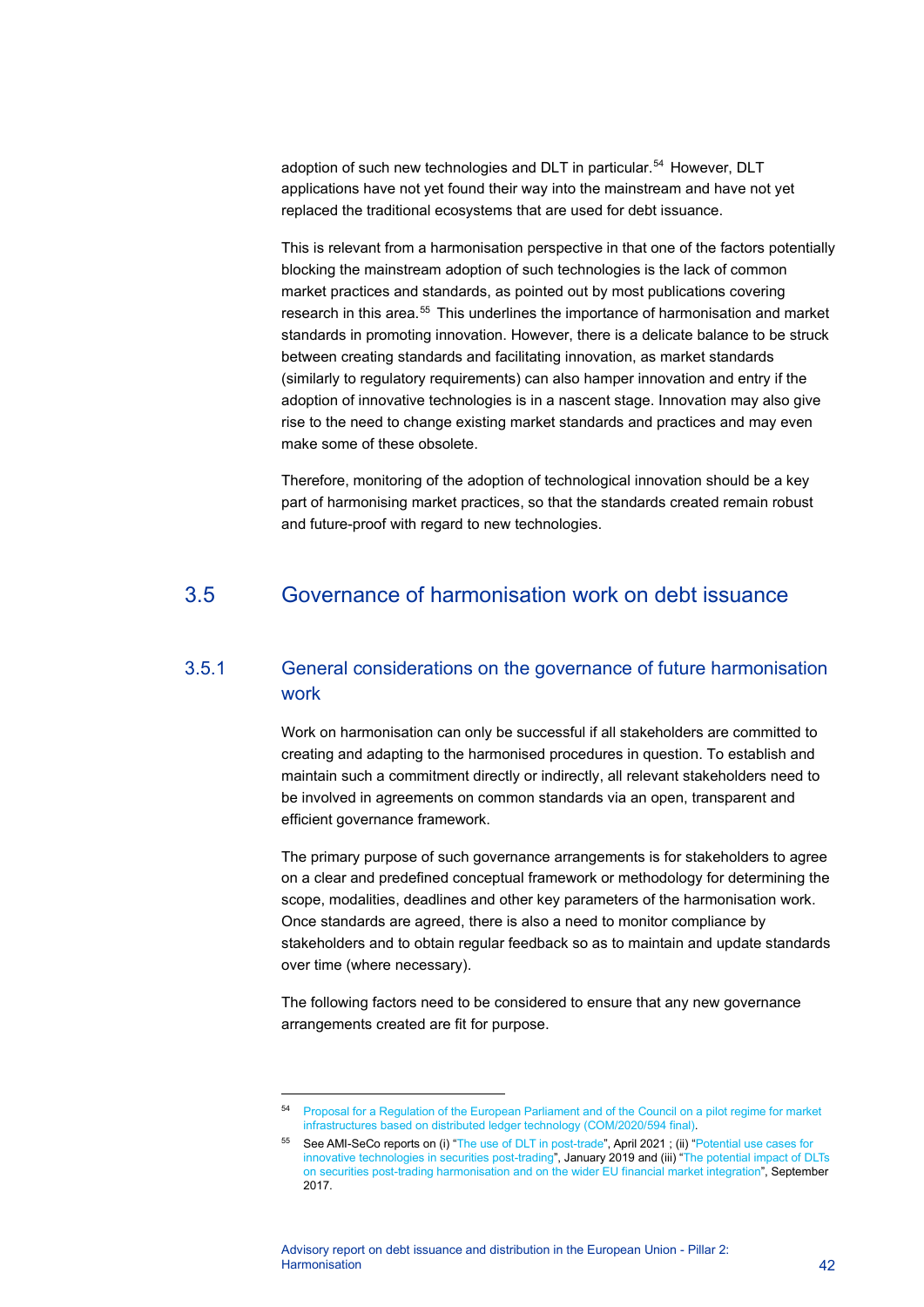- 1. **Identifying all stakeholders:** Although trade associations have made a significant contribution to the creation of standards and market practices relevant for debt issuance, their work has naturally focused on the services provided by their members, i.e. a particular stakeholder group in the debt issuance value chain. An ambitious harmonisation agenda would necessarily entail bringing together all debt issuance stakeholder groups, including issuers, banks (as deal managers, agents and custodians), investors, third-party service/platform providers, CSDs, trading venues and law firms, whether they are established companies or new entrants. Such an approach would help ensure that ownership over and commitment to standards are not restricted to a particular stakeholder group.
- 2. **Confirming a common vision and strong "political" commitment:** Setting up governance arrangements requires resources. This is a good test of whether there is a strong commitment at the level of stakeholders' highest decisionmaking bodies to embark on harmonisation work. Without such a commitment, harmonisation is likely to result in empty standards that are either too broad to achieve true harmonisation or are not followed or complied with by stakeholders.
- 3. **Determining the scope of harmonisation:** When setting up governance arrangements, a high-level agreement needs to be in place regarding the scope of the harmonisation activities. This scope can be defined by agreeing on harmonisation needs as a first step (as the DIMCG did when it discussed the potential areas of harmonisation presented in Section 3.3) and defining standards as a second step. Another key consideration with regard to scope is the question of whether the work targets mandatory standards across the industry, i.e. standards requiring all stakeholders to change their practices, or whether it is aimed at creating a new optional standard (to fill an existing gap), with the expectation that stakeholders will organically elect to adopt such a standard.<sup>[56](#page-43-0)</sup> An example of the latter is the concept of a common label for pan-European issuance (outlined in Section 3.3.9).
- 4. **Taking into account existing arrangements and standards:** Not all new harmonisation work needs to be performed under new arrangements – existing arrangements (market fora) can also be leveraged. In some cases, existing fora can even obviate the need to create any new arrangements at all. As already mentioned, various industry associations have achieved a lot when it comes to directly or indirectly harmonising market practices relevant to primary markets. Any future governance arrangements should build on the work already done and find ways to leverage existing fora. However, as highlighted above, the involvement of all stakeholders – both established companies and new entrants

<span id="page-43-0"></span>It is often argued that harmonisation standards only make sense if they are mandatory. However, there are numerous practical examples of non-mandatory standards contributing to better integration and more harmonised practices. A prime example is the existence of market conventions for business days and day-count conventions for interest rates, etc. These conventions are not mandatory, yet they have allowed stakeholders to gravitate towards common practices, speak a common language and use common definitions in financial services.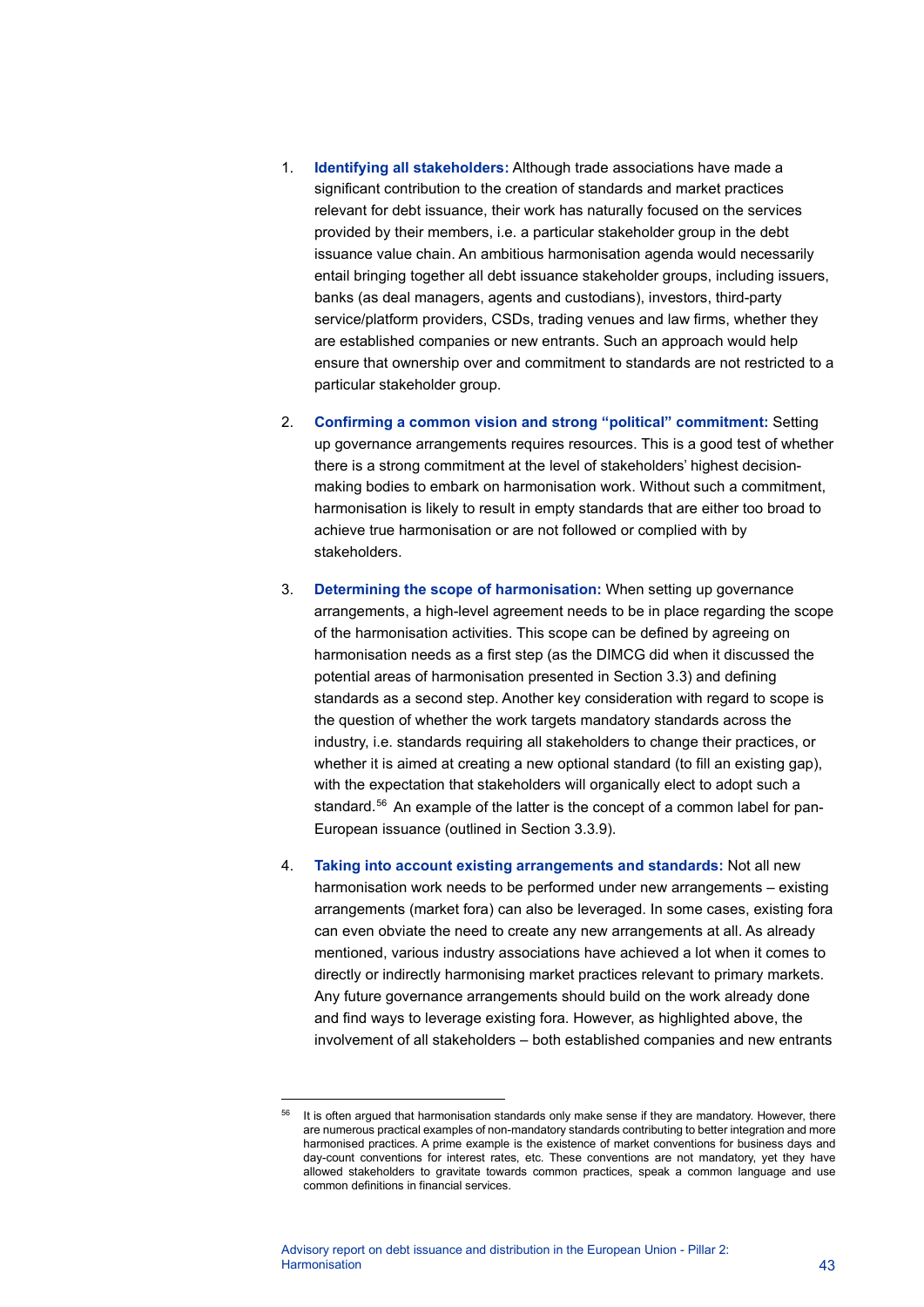– is key and must be ensured even when relying on existing fora, which may need to be adapted where necessary.

- 5. **Channelling market expertise and all relevant knowledge:** Elaborating standards at the technical level requires market professionals and practitioner experts to be involved to the greatest extent possible. This is crucial when the resources required for harmonisation consist primarily of the time such experts devote to this work.
- 6. **Involving public authorities:** Harmonisation in financial services needs to rely primarily on industry input and efforts. The involvement of public authorities (central banks, ministries of finance, regulators and supervisors) adds value only if there is a clear link between the scope of the work and the mandate and activities of the given public authority (such as a link to regulatory initiatives or central bank activities).

# 3.5.2 Current Eurosystem harmonisation workstreams (in the post-trade field)

The Eurosystem – via its market advisory body, the AMI-SeCo – is actively promoting harmonisation activities in the field of post-trade securities services in two key areas:

- 1. harmonisation related to T2S, focusing primarily on securities settlement and the post-trade services directly relevant to settlement (T2S harmonisation agenda);
- 2. harmonisation related to collateral management (SCoRE).

Both activities are linked to Eurosystem (TARGET) services but are broader in scope, as the ambition is to create and maintain standards that are also used in transactions where the Eurosystem is not involved in any capacity. Both of these harmonisation agendas are industry-driven, with the involvement of all stakeholders and with decisions made via the appropriate governance arrangements under the AMI-SeCo's mandate. A further key success factor in these initiatives is that they are associated with infrastructural development projects that affect a broad set of stakeholders. Such projects act as vehicles for ensuring and motivating engagement and compliance by stakeholders.

## 3.5.3 Potential approaches to establishing the governance framework for future harmonisation work on debt issuance

In the light of the above considerations, there are at least two potential ways to organise the governance of future harmonisation work on debt issuance. In both cases, harmonisation is driven by the industry and market stakeholders.

1. If the involvement of public authorities as sponsors of this work is considered necessary, one option could be to use the Eurosystem's AMI-SeCo, which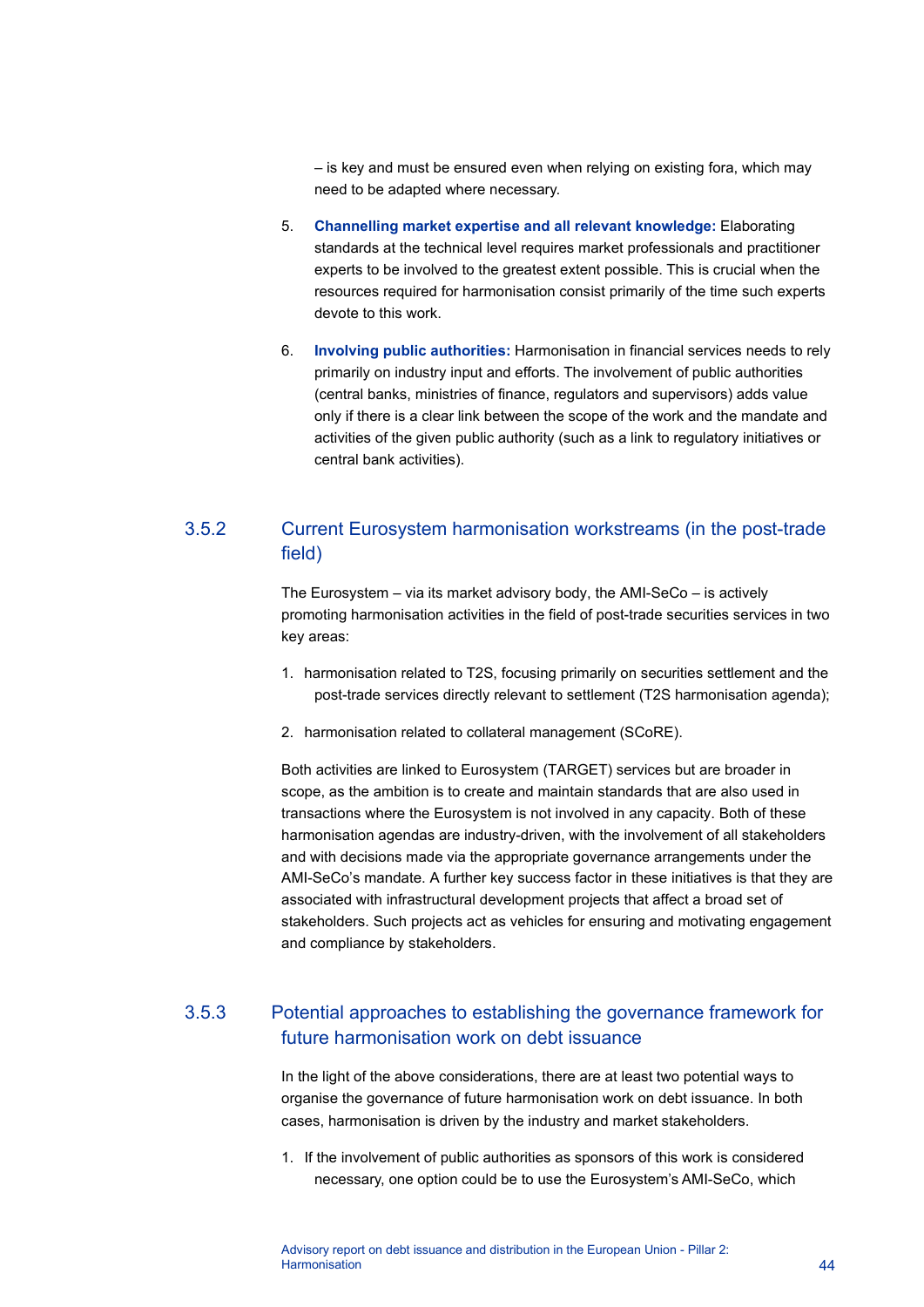currently focuses on post-trade harmonisation and involves the relevant stakeholders in the post-trade domain. An advantage of involving the AMI-SeCo would be the ability to rely on existing governance procedures and a wellestablished group for future work that would also naturally establish a link to post-trade harmonisation. However, the AMI-SeCo's mandate and composition would need significant changes to onboard stakeholders who are not currently represented in post-trade harmonisation discussions and are therefore not part of the AMI-SeCo's governance. In addition, as noted above, Eurosystemsponsored harmonisation efforts have in the past been normally associated with related public or private infrastructure initiatives, which had an effect on the way the AMI-SeCo was designed and functions.

2. If more emphasis is to be placed on the continuation and consolidation of the successful work already performed by the relevant industry associations, harmonisation work should continue in the existing fora or potentially in new fora set up by these associations. This would have the advantages of a more organic link to previous industry harmonisation work (i.e. retaining the necessary expertise and potentially involving new stakeholders such as emerging primary market platform providers) and more flexible governance structures.

*To facilitate further work in the areas of harmonisation presented in this report, all the stakeholders should be committed to creating and adapting to harmonisation standards. For such efforts to be become effective, the DIMCG considers that an open, transparent and efficient governance framework is key. The DIMCG invites all stakeholders to:*

- *1. further reflect and provide feedback to the Eurosystem on the areas of highlighted in this report;*
- 2. *further consider setting up a governance framework for the future harmonisation work involving – directly or indirectly – all stakeholders of the debt issuance process.*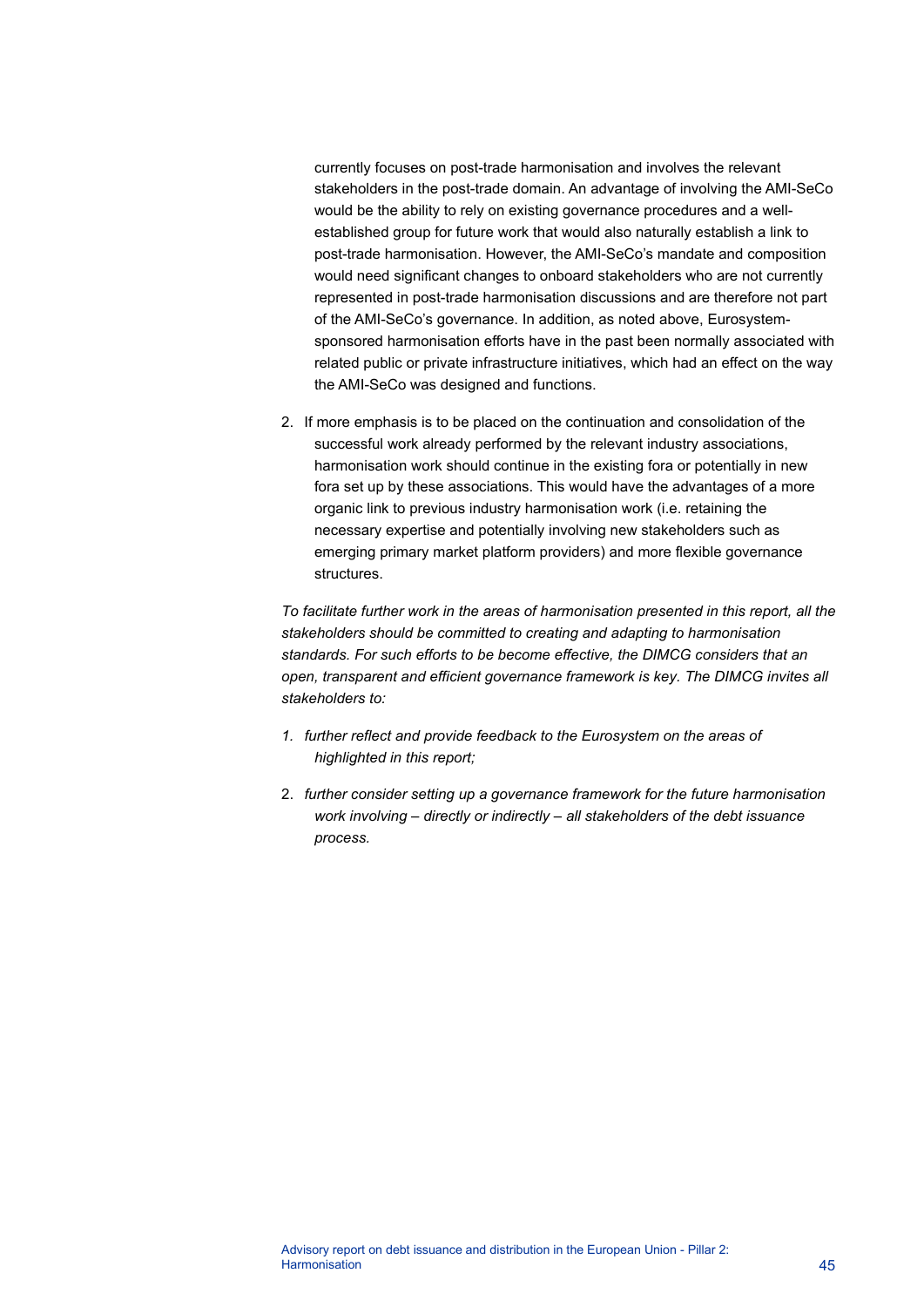# <span id="page-46-0"></span>4 Pillar 3: Existing initiatives

# 4.1 Introduction

<span id="page-46-1"></span>In line with the DIMCG's [terms of reference,](https://www.ecb.europa.eu/paym/intro/news/ecb.mipnews200417_annex1.en.pdf) the aim of this section is to explore how any potential harmonisation, integration or improvement activities could be supported by private, public or joint private and public infrastructure initiatives in the area of debt issuance and initial distribution, relying primarily on industry input and efforts.

Market participants who play a role in the process of debt issuance already benefit from the services and capabilities offered by multiple providers. These services and capabilities are quite diverse in scope, covering various steps of the debt issuance process and targeting different market actors (e.g. issuers and/or investors). One of the DIMCG's areas of focus is to understand how these solutions are connected to the issuance process and how relevant they are in terms of supporting harmonisation, interoperability, efficiency gains, a level playing field and eventually financial integration in the EU.

The [primary markets technology directory](https://www.icmagroup.org/Regulatory-Policy-and-Market-Practice/fintech/primary-markets-technology-mapping/) published by ICMA is a good starting point for such an analysis, as it offers a comprehensive description of the key features and capabilities of the initiatives currently available on the market.

Rather than conducting a detailed evaluation of these initiatives individually, the DIMCG opted to build an overall picture of existing initiatives and to assess the prospects of an evolution towards the mitigation of existing risks, the reduction of costs for debt issuance and the improvement of identified inefficiencies.

To structure the DIMCG's overall assessment of existing initiatives, the following four dimensions were identified:

- 1. process integration and interoperability;
- 2. support for harmonisation;
- 3. level playing field and open access;
- <span id="page-46-2"></span>4. European governance.

# 4.2 High-level analysis of the existing landscape

Driven primarily by technological innovation and the need to further reduce costs and risks in financial market transactions, there is currently a proliferation of competing initiatives to provide issuance-related services to issuers, intermediaries and investors. Most of these initiatives are currently at an early stage of their development. In order to safeguard the financial system and mitigate the risk of disruption, an evolutionary approach is being adopted in the initiatives at present, resulting in small-scale pilot implementations.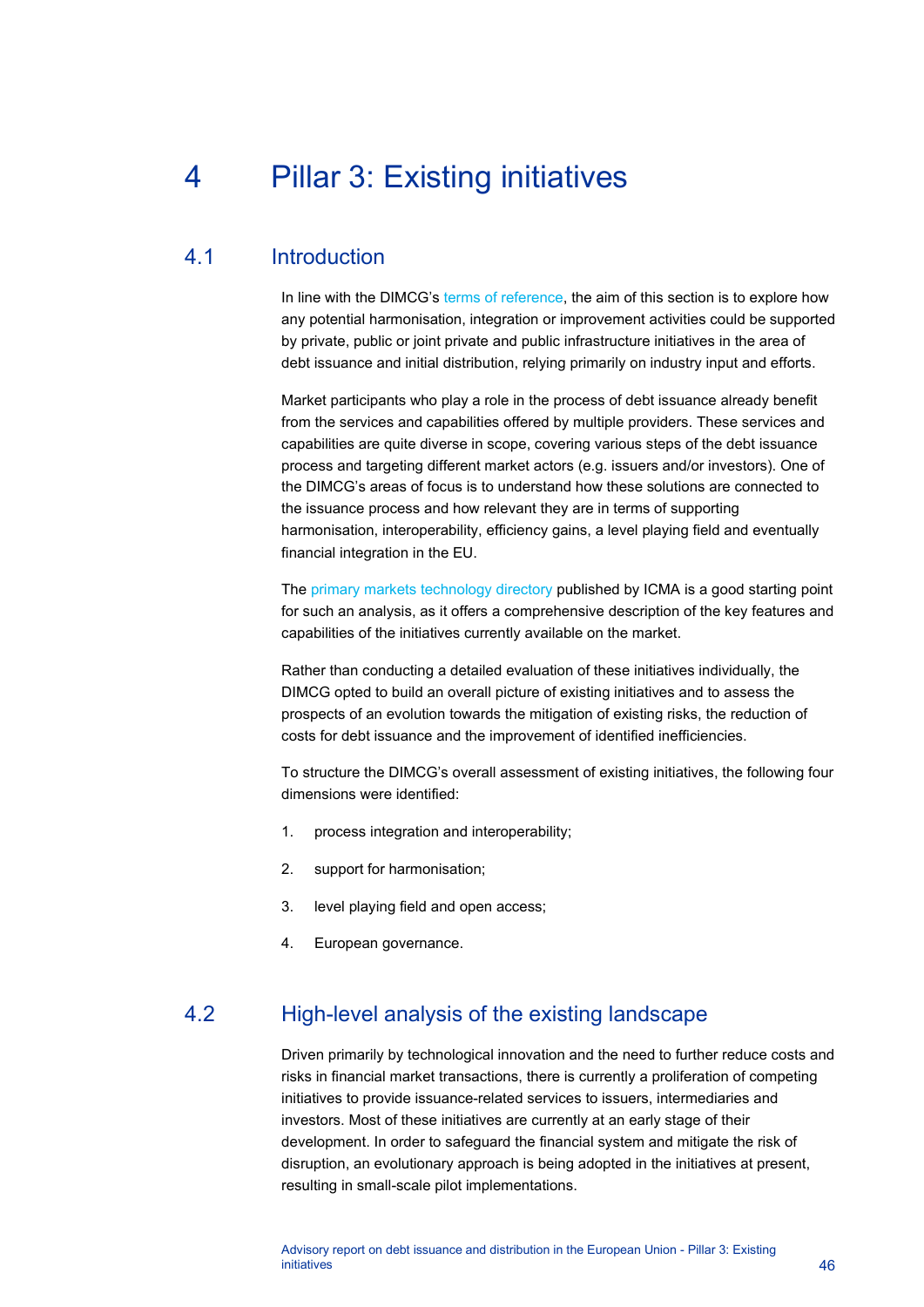This increased number of initiatives illustrates the dynamism in the market, which can be conducive to innovation. However, the situation also increases the risks of fragmentation and of users being locked into proprietary frameworks. This in turn could have a negative impact on harmonisation.

Leveraging on the ICMA technology repository, the DIMCG identified several initiatives being carried out in the issuance segment. The following subsections provide an overview of the assessment conducted by the DIMCG along the four dimensions listed above.

## 4.2.1 Process integration and interoperability

The issuance of a debt instrument is a complex activity, both in terms of the multiplicity of processes at stake and the number of actors involved. There are two strategies in particular that may be used to improve process efficiency: integration and interoperability.

Integration consists of developing solutions that cover a wider spectrum of tasks and activities relevant within the process of securities issuance. This type of strategy has been proven to deliver tangible benefits in terms of efficiency gains, risk mitigation and cost reduction. At the same time, however, it increases industrial risk, as it requires solution providers to expand their area of expertise and increase their level of investment. It may also result in a longer and more complex delivery path. For these reasons, solution providers often opt for an interoperability strategy, i.e. one that focuses on specific parts of the process, thereby favouring the depth of their products over coverage. For the overall efficiency of the issuance process, it is essential that these solutions targeting specific parts of the process ensure interoperability with other solutions in order to support STP along the value chain.

These two strategies are not mutually exclusive, however. Solutions offering broad process coverage should also ensure a good level of interoperability with other solutions.

The DIMCG also highlighted the presence of a "network effect", whereby a solution is adopted on the basis of its level of adoption by other users and not necessarily on the basis of its intrinsic value. Fostering interoperability could reduce the need for a network effect and help ensure that solutions are adopted on the basis of the actual value they provide to the user. Interoperability would also act indirectly as a catalyst for increased competition and innovation (i.e. competition in the market instead of competition for the market).

The feedback collected within the DIMCG points towards a landscape in which solution providers adopt niche strategies with a focus on covering specific parts of the overall issuance process (such as legal documentation). No solution has yet been identified that would cover the full issuance process – or large parts of the process – in a way that meets the objectives of harmonisation and efficiency. Some DIMCG members highlighted that a number of initiatives are still at the early stage of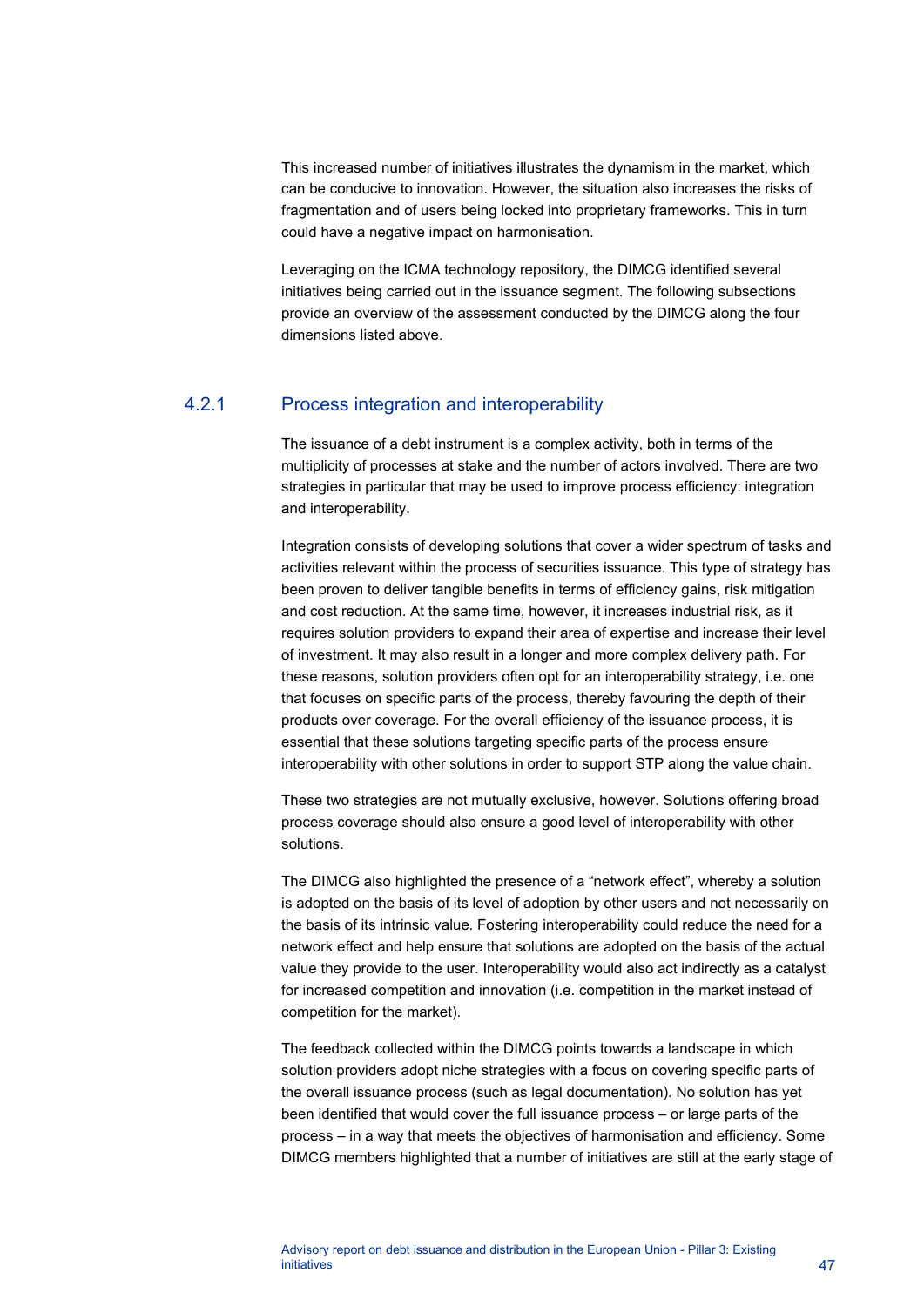their development and are based on an evolutionary approach, so that there may be an increase in process coverage over time.

## 4.2.2 Support for harmonisation

Debt issuance is a highly standardised activity in terms of the processes involved. However, many activities are subject to national specificities, primarily driven by different national legal and fiscal requirements or by the operational characteristics of a debt instrument and the established business practices traditionally built around them. In this context, it is essential that every existing or new initiative supports the further harmonisation and standardisation of the issuance process across national markets in the EU, so as to foster financial integration and reduce home bias and fragmentation across national borders. Harmonisation is necessary for enabling interoperability and increasing the level of STP across the overall issuance process. It is acknowledged that national legal and fiscal rules could impede cross-market harmonisation, but experience has shown that even these obstacles can be overcome thanks to appropriate catalyst initiatives leading to important changes being introduced (e.g. the T2S harmonisation agenda in the post-trade area).

In general, while promoting standardisation to the prospective users, current initiatives often refer to the use of specific proprietary rulebooks. Competition between these initiatives also reduces the incentives for efficient collaboration towards standardisation.

However, it is also acknowledged that the issuance segment has not received the same level of attention in terms of harmonisation efforts as, for example, the posttrade segment. The findings and recommendations under Pillars 1 and 2 show that there is significant room for improvement. To achieve a higher level of standardisation across the EU, increased collaboration within a clear governance framework is necessary. When asked about standardisation, members of the DIMCG reported a positive trend towards the promotion of standard dictionaries and document templates thanks to various initiatives.

### 4.2.3 Level playing field and equal access

The work carried out in Pillar 1 shows that bond issuance entails a certain degree of competition among issuers and that equal access for investors is key to the effective functioning of financial services in Europe.

The notion of a level playing field in financial services can be supported by legal and regulatory intervention. This means defining a set of rules and standards that allow businesses to compete on the basis of fair and equal conditions. However, even without regulation, market-wide collaboration can still take place and standards can still be set to support a level playing field. According to the principle of open access, solutions for promoting the integration of the EU financial market should be designed to support the needs of a wider set of users, and access to these solutions should be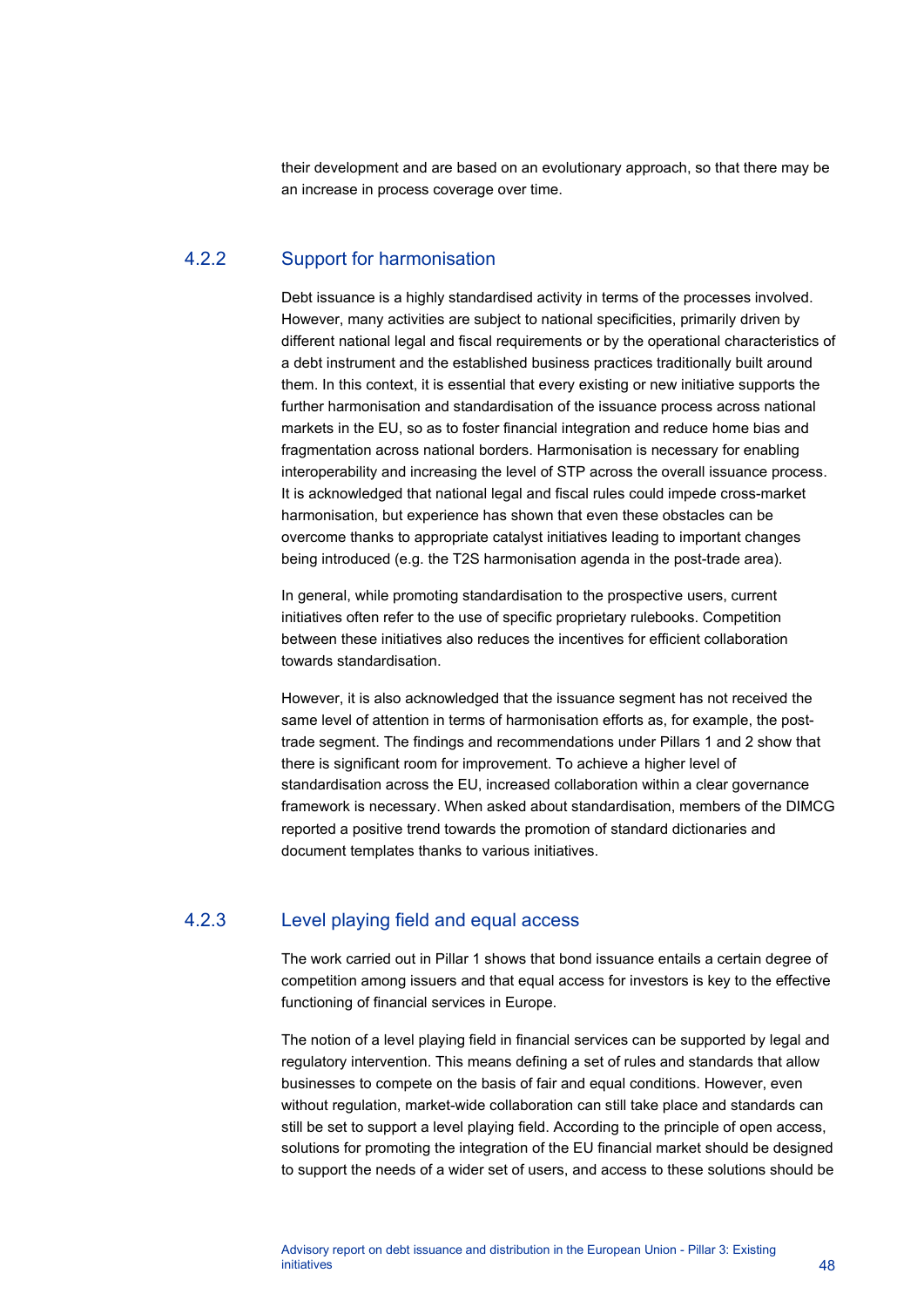available on a non-discriminatory basis to all relevant actors within the EU (beyond the initial case study of the DIMCG), particularly potential new entrants.

Over the past few decades, numerous regulatory frameworks have been designed by the authorities in order to ensure a level playing field within European financial services, but most have targeted post-trade services rather than the pre-issuance stage of the overall issuance process.

The DIMCG observes that market initiatives in securities issuance tend to develop within a specific geographical area and to support the specific needs and business models of a cluster of market actors. While recognising the possibility of developing niche solutions targeting limited groups of users, the assessment by the DIMCG is that ongoing initiatives mostly target a specific activity within the issuance process. They are typically developed by existing market actors whose aim is to modernise and streamline their own interactions with clients (such as dealer-to-investor interactions). This is why these solutions are often tailored to the specific needs of a cluster of actors in the market rather than to the needs of the market as a whole. Open access would require that solutions be designed to address the needs of a wider community of users and be made available to them on a non-discriminatory basis.

However, some DIMCG members pointed out that tailored/bespoke implementation may be necessary in certain specific cases, such as for underwriting liabilities in a syndication process or meeting KYC and other confidentiality requirements. In these instances, it may be appropriate to limit access to certain market actor groups, for example issuers, intermediaries and CSDs but not investors.

# 4.2.4 European governance

As debt issuance is a global activity, international market participants play a role in the issuance of debt in Europe. This process lies at the heart of the relationship between issuers and investors and is therefore essential to the sound functioning of financial markets. Solutions provided in this context may legitimately be expected to support the EU's wider aims concerning the openness, strength and resilience of the European economic and financial system. $57$  This is in line with the strong support expressed by the ECB for the international role of the euro, as mentioned previously in this report.

Some DIMCG members pointed out the additional complexity resulting from the fact that their activities are not limited to Europe and that support for the EU's wider aims must be balanced with other international objectives.

Taking into account further geopolitical considerations in this context and bearing in mind that, currently, a significant number of fintech providers are based in the United Kingdom, the notion of "European governance" reflects how important it is for legal entities offering products and services to be located in the EU and to be regulated

<span id="page-49-0"></span><sup>&</sup>lt;sup>57</sup> See th[e European Commission press release](https://ec.europa.eu/commission/presscorner/detail/en/ip_21_108) of 19 January 2021.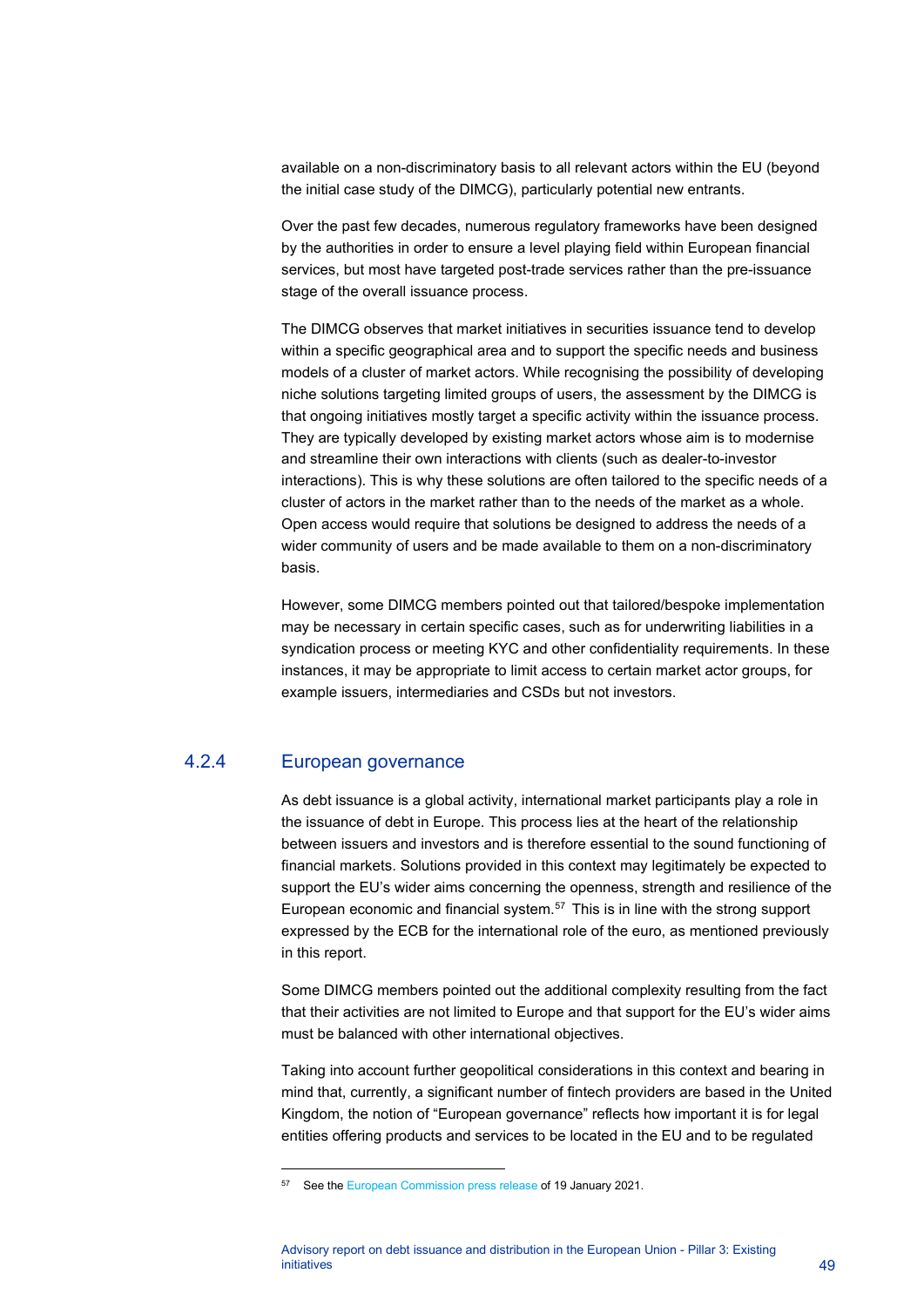under EU or EU Member State law. This is particularly relevant as regards the mitigation of political and commercial dependency risks outside the scope of EU governance, access to sensitive data, and the resilience and availability of services in times of economic and/or geopolitical crisis.<sup>[58](#page-50-1)</sup>

Besides the considerations concerning location and regulatory regime, adequate governance arrangements require that the interests of users (typically issuers and investors) be properly taken into account. For instance, users should be consulted on the development of debt issuance solutions as well as on other operational and risk-related aspects.

The DIMCG concluded that there is relatively little clarity on the strength of European governance (EU location of legal entity and EU/Member State regulatory framework) underpinning most of these initiatives. Based on publicly available information (from the ICMA's primary markets technology directory), it seems that around half of the initiatives are being carried out in accordance with European governance arrangements.

# 4.3 Single versus multiple platforms

<span id="page-50-0"></span>The ICMA directory used as a reference point for the current analysis includes distinct and competing commercial initiatives based on a multiplicity of technical platforms. The significant increase<sup>[59](#page-50-2)</sup> in initiatives in recent years is a positive development reflecting the dynamism in the debt issuance segment, which may potentially lead to innovation and increased competition. Some members of the DIMCG representing global institutions expressed the view that strong competition between initiatives, especially across currencies and jurisdictions (i.e. including outside the euro area), helps to mitigate existing inefficiencies in the broader sovereigns, supranationals and agencies market.

On the question of whether an intervention by the public sector is desirable in order to establish a pan-European infrastructure service as a catalyst for improving investor reach and fostering further standardisation and harmonisation in the area of debt issuance, it is worth remembering that during the [2019 ECB market](https://www.ecb.europa.eu/paym/intro/cons/html/index.en.html)  [consultation,](https://www.ecb.europa.eu/paym/intro/cons/html/index.en.html) no majority emerged in favour of or against the establishment of such an infrastructure.

Focusing on the potential benefits of a centralised infrastructure, some respondents considered that such an initiative would in effect support technical standardisation, accuracy and consistency in dataflows and generally promote EU-wide harmonisation; other respondents took the view that similar results could be achieved by means of a robust governance framework on harmonisation and standardisation, without introducing a central piece of infrastructure. It is widely acknowledged that

<span id="page-50-1"></span><sup>58</sup> This consideration is less relevant for assets of less systemic relevance for the EU, which are outside the scope of the initial DIMCG case study.

<span id="page-50-2"></span><sup>&</sup>lt;sup>59</sup> The latest version of the ICMA primary markets technology directory, dated July 2021, includes over 42 technology solutions, up from 35 in its 2020 review, 28 in 2019 and 22 in its first edition from 2018.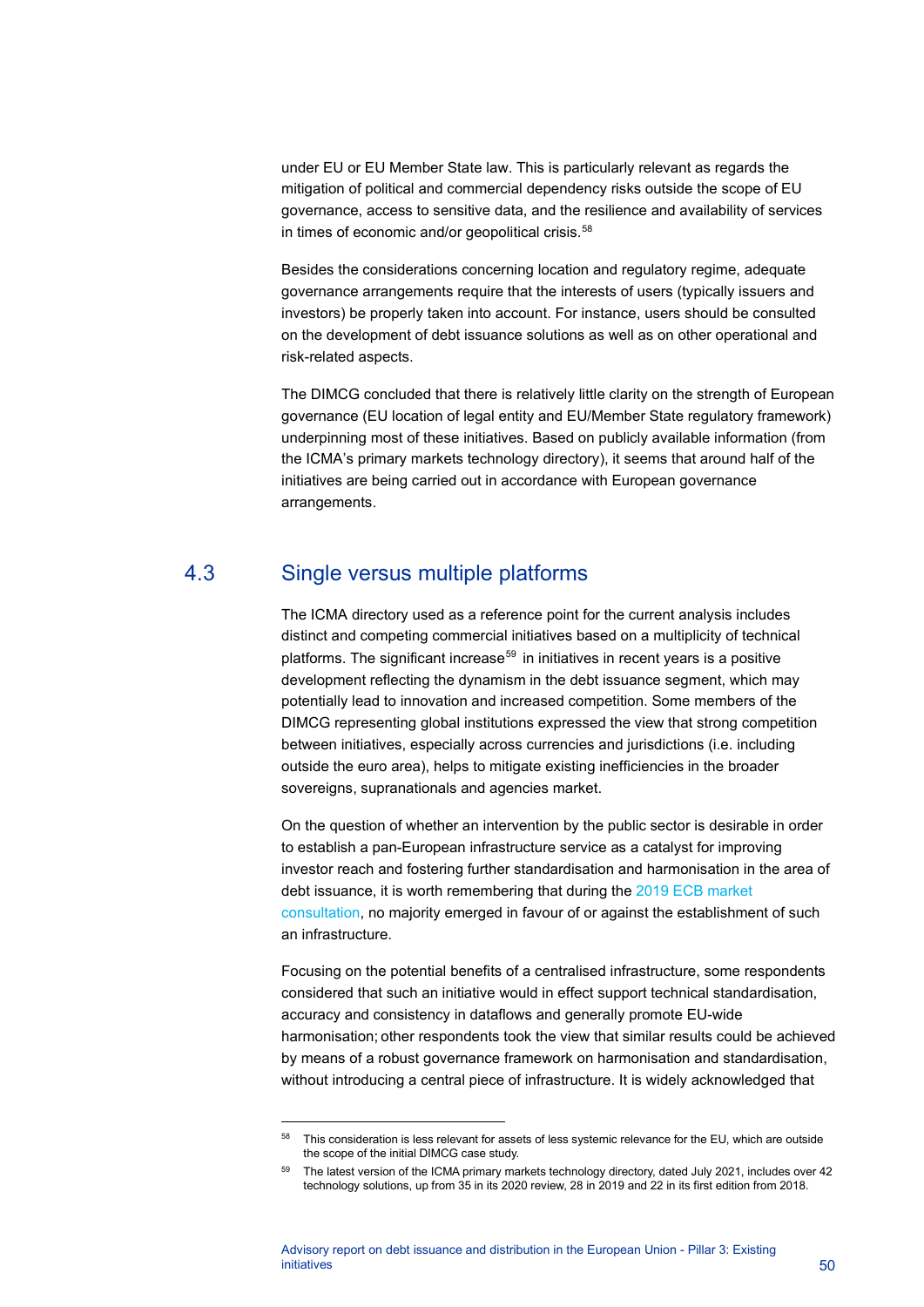the combination of a central infrastructure with a harmonisation agenda could lead to better results, as experienced in the context of the introduction of T2S.

In response to the concerns raised about the potential negative effect that a centralised initiative focusing on the issuance of plain vanilla IFI bonds (as proposed by the DIMCG initial case study) could have on other euro area debt securities, it could be argued that supporting EU supranational/intergovernmental issuance has merits in itself for the EU and the euro, while the harmonisation and standard jurisdiction elements of any EU-wide initiative could possibly have positive externalities for other asset classes. Some DIMCG members agreed that any implementation of a central infrastructure would require modularity and interoperability, close user involvement under strong European governance, a level playing field and open access. They also agreed that the use of such an infrastructure should remain voluntary, irrespective of whether the infrastructure is implemented under private or public governance.

Beyond reconfirming the conditions necessary for a central infrastructure to deliver benefits, the conclusions reached by the DIMCG on this topic did not differ materially from those already drawn in 2019.

DLT initiatives were also discussed within the DIMCG. Several initiatives and experiments are taking place in the market concerning the use of DLT and native DLT assets or tokens, highlighting the increased focus of fintech companies on the topic. In this context, the AMI-SeCo has already produced a number of reports covering certain aspects of asset issuance and servicing using DLT.<sup>[60](#page-51-0)</sup> It is not clear how these considerations may affect the key findings of the current report, in particular with regard to the potential areas of harmonisation identified in Section 3 of this report in connection with Pillar 2.

Although the future adoption of DLT by European financial market infrastructures (in the pre-issuance and/or the post-trade layer) has not been ruled out, benchmark debt instruments such as those covered under the DIMCG's initial case study are currently managed by clearly authorised and still centralised service providers. This is due in part to the current European regulatory framework, including the monetary policy requirements of the Eurosystem. It is also due to the fact that DLT experiments on issuing benchmark debt instruments are either "closed-loop" pilots or de facto private placements with no secondary market and a limited set of investors (and therefore do not fall into the benchmark category) or are eventually managed, after the experimentation stage, by centralised and authorised service providers.

The adoption of DLT in mainstream financial services remains very limited, and there are divergent views regarding the prospects of using it in the issuance process, other than for purely for the purpose of exchanging information between specific market actors. Some DIMCG members argue that this has the potential to greatly alleviate the pain points identified in Pillars 1 and 2, while others take the view that a wider

<span id="page-51-0"></span><sup>60</sup> See ["The use of DLT in post-trade processes"](https://www.ecb.europa.eu/pub/pdf/other/ecb.20210412_useofdltposttradeprocesses%7E958e3af1c8.en.pdf), report by the AMI-SeCO, April 2021.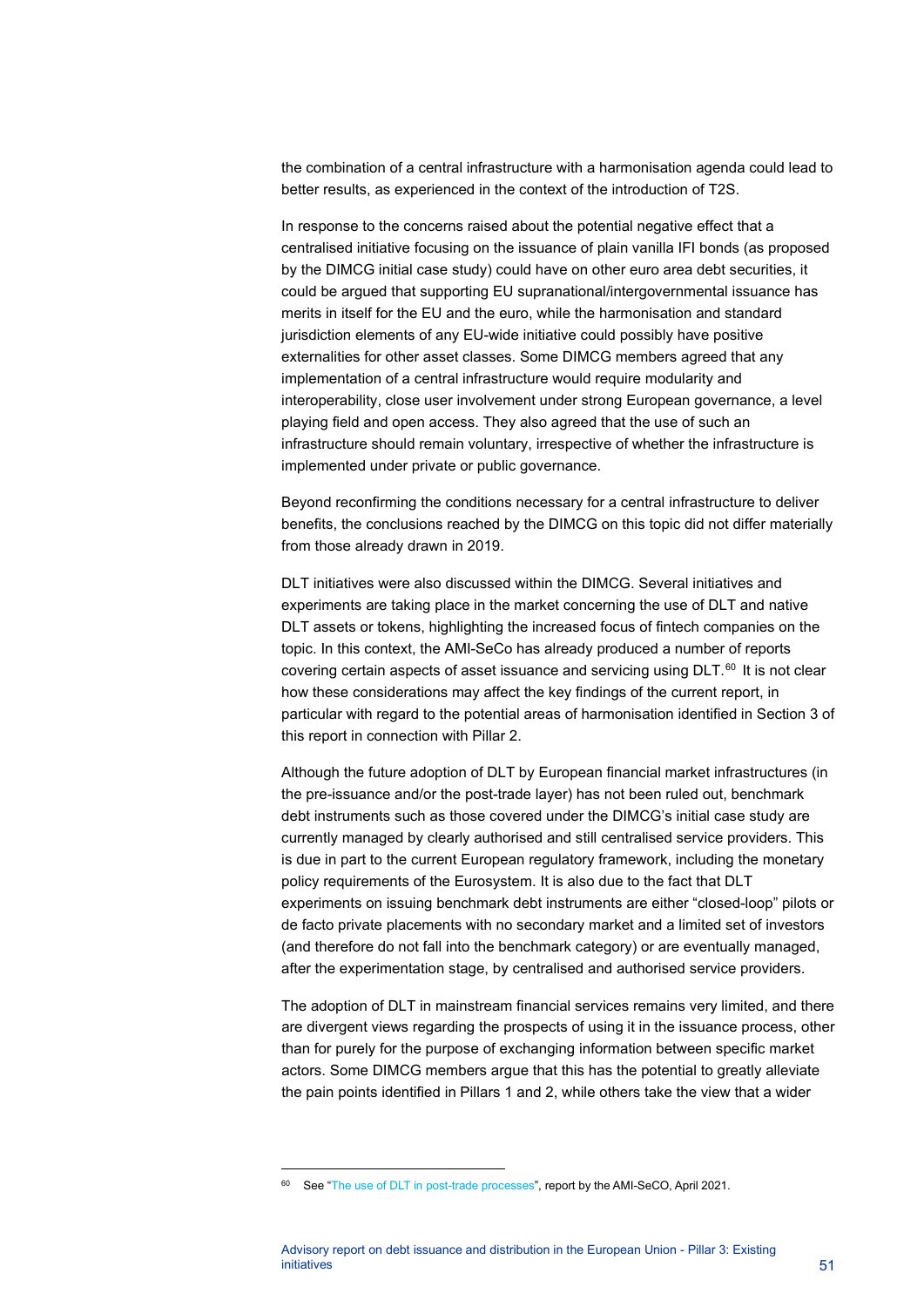coordination of harmonisation and standardisation is required, irrespective of the technology used by the market (centralised or decentralised databases).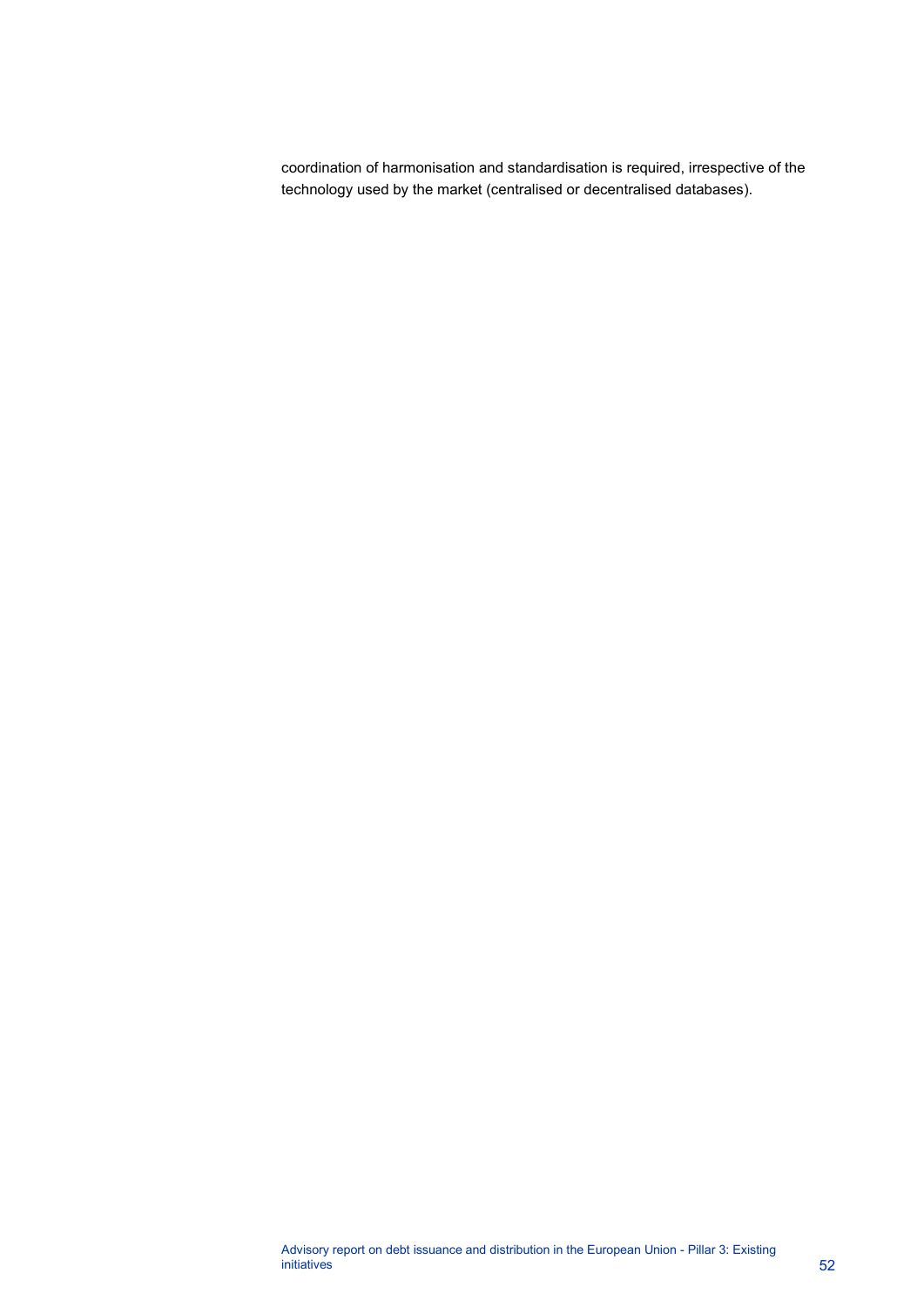# <span id="page-53-0"></span>Annexes

# <span id="page-53-1"></span>A DIMCG terms of reference

## A1 Purpose

The Debt Issuance Market Contact group (DIMCG) is a temporary forum for interaction between the Eurosystem and industry-wide market professionals involved in euro area primary debt markets. The objective of the group is to identify issues that preclude further improvements in efficiency and integration in the area of debt issuance and initial distribution (i.e. covering the full transaction chain from preissuance to post-trade) and to investigate how these issues may be addressed.

The DIMCG shall base its investigation on the feedback provided by the market to the public consultation launched by the ECB on 22 May 2019.<sup>[61](#page-53-2)</sup> The DIMCG shall also explore how any potential harmonisation activities could be supported by private or public infrastructure initiatives in the area of debt issuance and initial distribution services. The DIMCG should, in principle, fulfil its mandate approximately 12 months after its launch, i.e. after its first meeting, by submitting an advisory report to the Eurosystem. The mandate can be renewed if deemed necessary.

## A2 Governance and membership

The DIMCG is composed of the ECB, National Central Banks of the Eurosystem<sup>62</sup>, private-sector participants with a broad and deep knowledge of issuance and initial distribution of debt securities. The selection aims at ensuring participation by a wide range of institutions that should cover the full transaction chain of debt issuance, e.g. issuers, investors, intermediaries in different roles (e.g. issuer agents, dealer banks, custody), CSDs and other service providers that are relevant in the full transaction chain of debt instruments. EU public authorities (e.g. European Commission and the European Securities Market Authority (ESMA)) as well as representatives from relevant financial market associations can also attend as observers.

The DIMCG Members shall actively contribute to the work of the group and have key expertise and interest in the group's undertakings. These individuals are chosen by the Eurosystem on the basis of their personal experience, level of seniority and function within their institution. Occasionally, non-member experts may be invited to discuss or present specific issues.

Members are expected to provide contributions from a EU wide market perspective rather than represent a narrow commercial or national interest. Membership is

<sup>61</sup> [ECB market consultation on a potential Eurosystem initiative regarding a European mechanism for the](https://www.ecb.europa.eu/paym/pdf/consultations/market_consultation_on_european_distribution_of_debt_securities.en.pdf)  [issuance and initial distribution of debt securities in the European Union.](https://www.ecb.europa.eu/paym/pdf/consultations/market_consultation_on_european_distribution_of_debt_securities.en.pdf)

<span id="page-53-3"></span><span id="page-53-2"></span><sup>62</sup> Based on expressions of interest.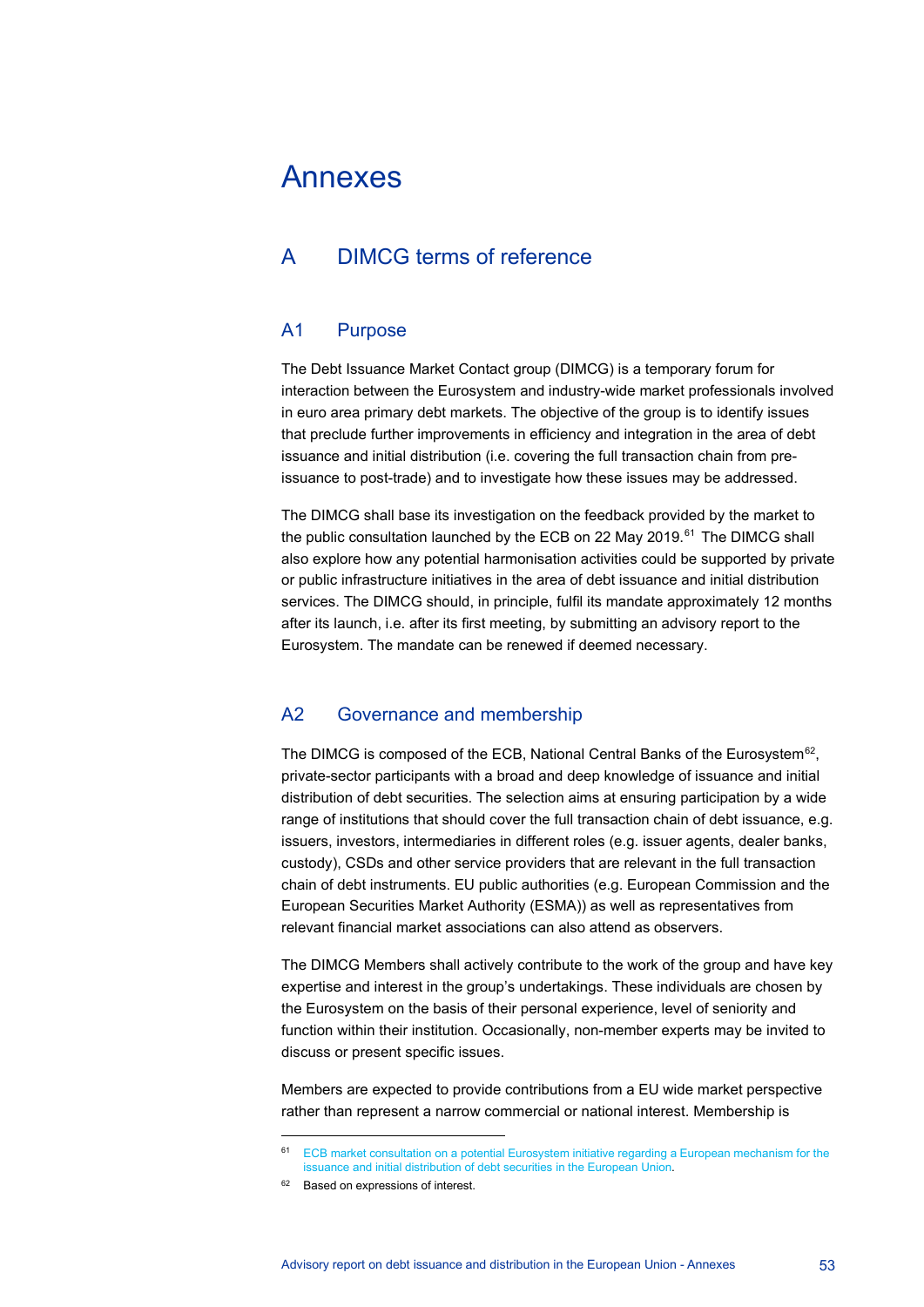granted on an individial basis and any change in a member's position within his or her institution will result in a review of his or her membership; the seat cannot be automatically passed on to a replacement within the institution. Membership and the term of appointment are considered by the Eurosystem and should ensure equal treatment and broad representativeness. Members are expected to attend all regularly scheduled meetings in person. Members should contact the Secretary, if they are unable to attend a meeting. Each institution nominates an alternate who can participate in the exceptional absence of the member, subject to Eurosystem's approval.

The DIMCG is chaired by the ECB. The ECB also provides the Secretariat, proposes the agenda and participates in the discussions.

# A3 Procedures

The group shall be established in the course of 2020 as a temporary group and in principle complete its work with fulfilling its mandate approximately 12 months after its launch. The final outcome of the DIMCG work would be an advisory report to the Eurosystem regarding the best way forward to establish a more efficient, integrated market for debt instruments in Europe.

The meetings may be called by the Chairperson, the dates of which are communicated sufficiently in advance to the meetings. In principle, meetings take place at the ECB's premises in Frankfurt am Main. Meeting dates shall be set and communicated to members and observers sufficiently in advance. The working language shall be English. The meetings follow an agenda which is circulated by the Secretariat to the members prior to the meetings. The agenda is established by the Chairperson in consultation with the members and the Secretary. Members are encouraged to propose topics for inclusion in the agenda and in the work programme. In addition to the pre-arranged meetings, ad hoc teleconferences and written procedures may be requested at any time by the ECB, either at its own initiative or at the request of some members. The DIMCG may decide to establish specific task forces or drafting groups in order to elaborate further on a specific technical issue.

Agendas, a list of participants' attendance, summaries of the DIMCG discussions and material presented are published on the ECB's website. The outcomes of the meetings are circulated to participants and any comments received are addressed prior to publication. Unless otherwise agreed, meeting outcomes will not atribute expressed views to any specific member.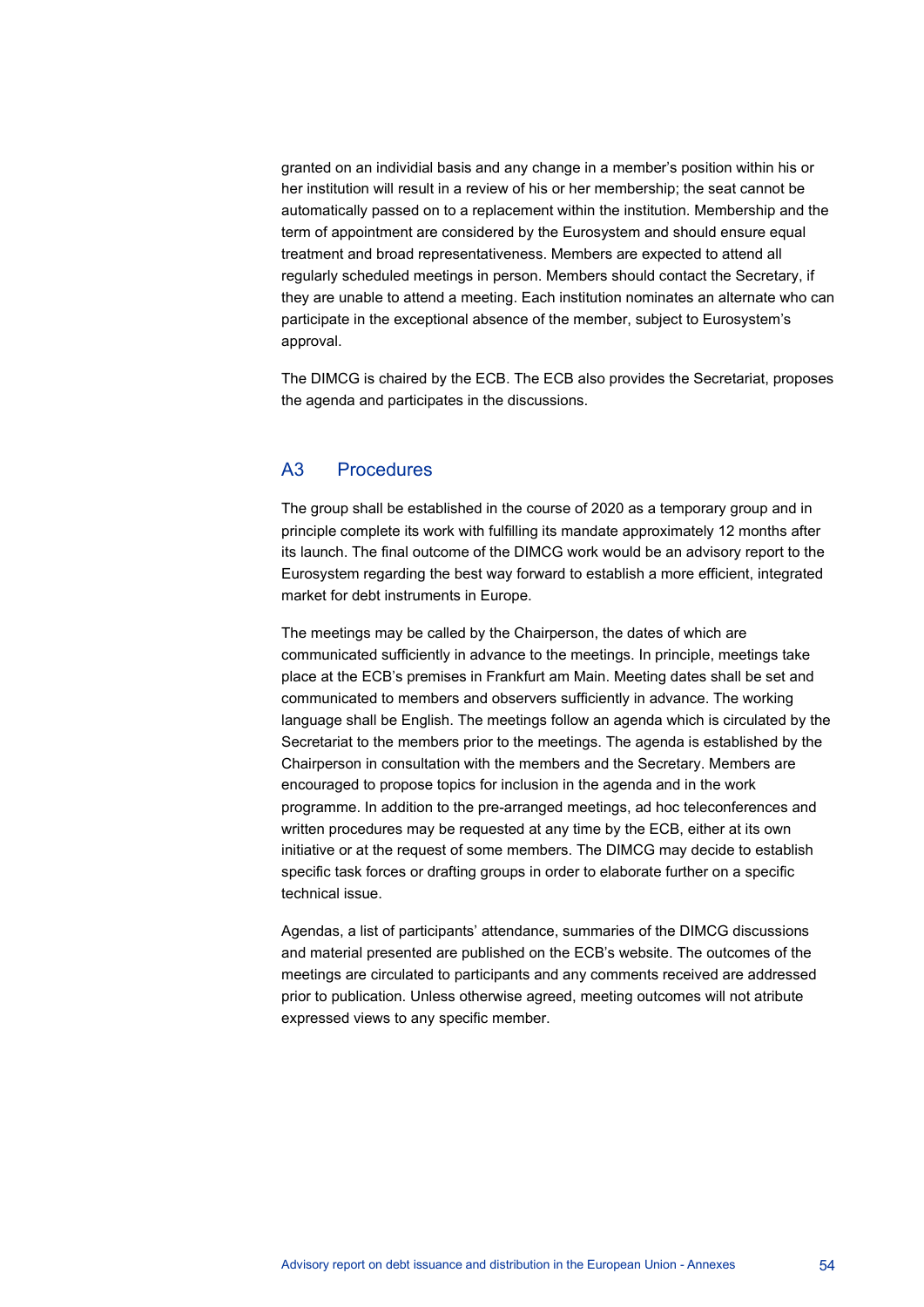# <span id="page-55-0"></span>B List of DIMCG participants

| <b>Participant's organisation</b>        | <b>Name of participant</b>      |
|------------------------------------------|---------------------------------|
| European Central Bank                    | Mr Dimitri Pattyn - Chairperson |
| European Central Bank                    | Mr Miguel Tahoces - Secretary   |
| <b>Members</b>                           |                                 |
| Banque Centrale du Luxembourg            | Mr Andreas Duhr                 |
| Banca d'Italia                           | Mr Alessio Abbate               |
| Banco de España                          | Ms Sofia Galmés                 |
| Banque de France                         | Mr Maximilien Demarquette       |
| Deutsche Bundesbank                      | Mr Benjamin Stamer              |
| European Central Bank                    | Mr George Kalogeropoulos        |
| European Central Bank                    | Mr Markus Mayers                |
| European Central Bank                    | Mr Gergely Koczan               |
| Clearstream                              | Mr Philippe Mueller             |
| Euroclear                                | Mr Jan Lemeire                  |
| Iberclear                                | Mr Jesús Benito                 |
| Monte Titoli                             | Mr Mauro Dognini                |
| Interbolsa                               | Mr Rui Matos                    |
| NBB-SSS                                  | Mr Koen Geenen                  |
| <b>VP Securities</b>                     | Mr Bjørn Crepaz                 |
| European Stability Mechanism (ESM)       | Mr Herbert Barth                |
| European Investment Bank (EIB)           | Mr Sandor Valkovszky            |
| Council of Europe Development Bank (CEB) | Mr Arturo Seco                  |
| <b>BNG</b> bank                          | Mr Peter Nijsse                 |
| KfW                                      | Ms Petra Wehlert                |
| Nykredit                                 | Mr Jørn Strunge                 |
| Debt Management Office - Italy           | Mr Davide Iacovoni              |
| Debt Management Office - France          | Ms Diana Laithier               |
| Debt Management Office - Germany         | Mr Thomas Weinberg              |
| Debt Management Office - Portugal        | Ms Cristina Casalinho           |
| Blackrock                                | Mr Edward Cook                  |
| Norges bank                              | Mr Gisle Råsberg                |
| Amundi                                   | Mr Herve Boiral                 |
| Carmignac                                | Mr Michael Michaelides          |
| JP Morgan                                | Mr Deivid Calles                |
| <b>HSBC</b>                              | Mr Jean-Marc Mercier            |
| DZ Bank                                  | Mr Friedrich Luithlen           |
| Commerzbank                              | Mr Klaus-Peter Eitel            |
| Deutsche Bank                            | Mr Achim Linsenmaier            |
| <b>BNY Mellon</b>                        | Mr Tom Ahern                    |
| <b>BNP Paribas</b>                       | Ms Dominique Le Masson          |
| Intesa San Paolo                         | Mr Fabio Francesco Ferrari      |
| Citibank                                 | Mr Alex Barnes                  |
| <b>Credit Agricole</b>                   | Mr Christian Haller             |
| UniCredit Bank                           | Mr Matthias Glückert            |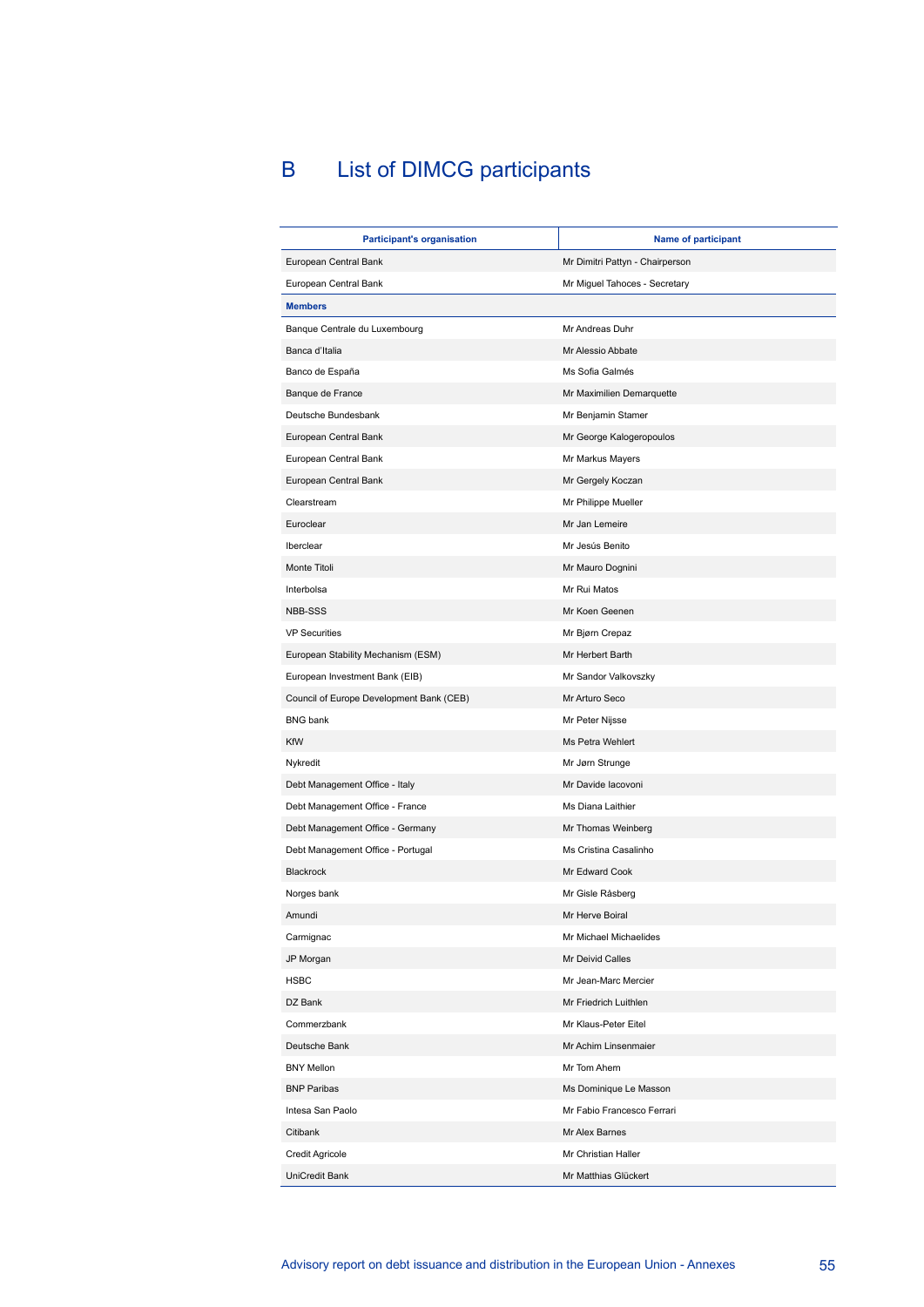| <b>Participant's organisation</b> | Name of participant            |
|-----------------------------------|--------------------------------|
| <b>Observers</b>                  |                                |
| <b>ESMA</b>                       | Ms Alina Dragomir              |
| European Commission               | Ms Anna Tissot-Favre           |
| European Commission               | Mr Cornelius Schmidt           |
| European Commission               | Mr Fabio Fiorello              |
| <b>ICMA</b>                       | Mr Leland Goss                 |
| <b>ICMSA</b>                      | Mr Bob King                    |
| <b>ECSDA</b>                      | Ms Anna Kulik                  |
| <b>AFME</b>                       | Ms Victoria Webster            |
| <b>ESDM</b>                       | Mr Pablo de Ramón-Laca Clausen |
| AFTI                              | Mr Marc Tibi                   |
| ABI                               | Mr Davide Ferrazzi             |
| <b>Finance Denmark</b>            | Mr Lars Ravn Knudsen           |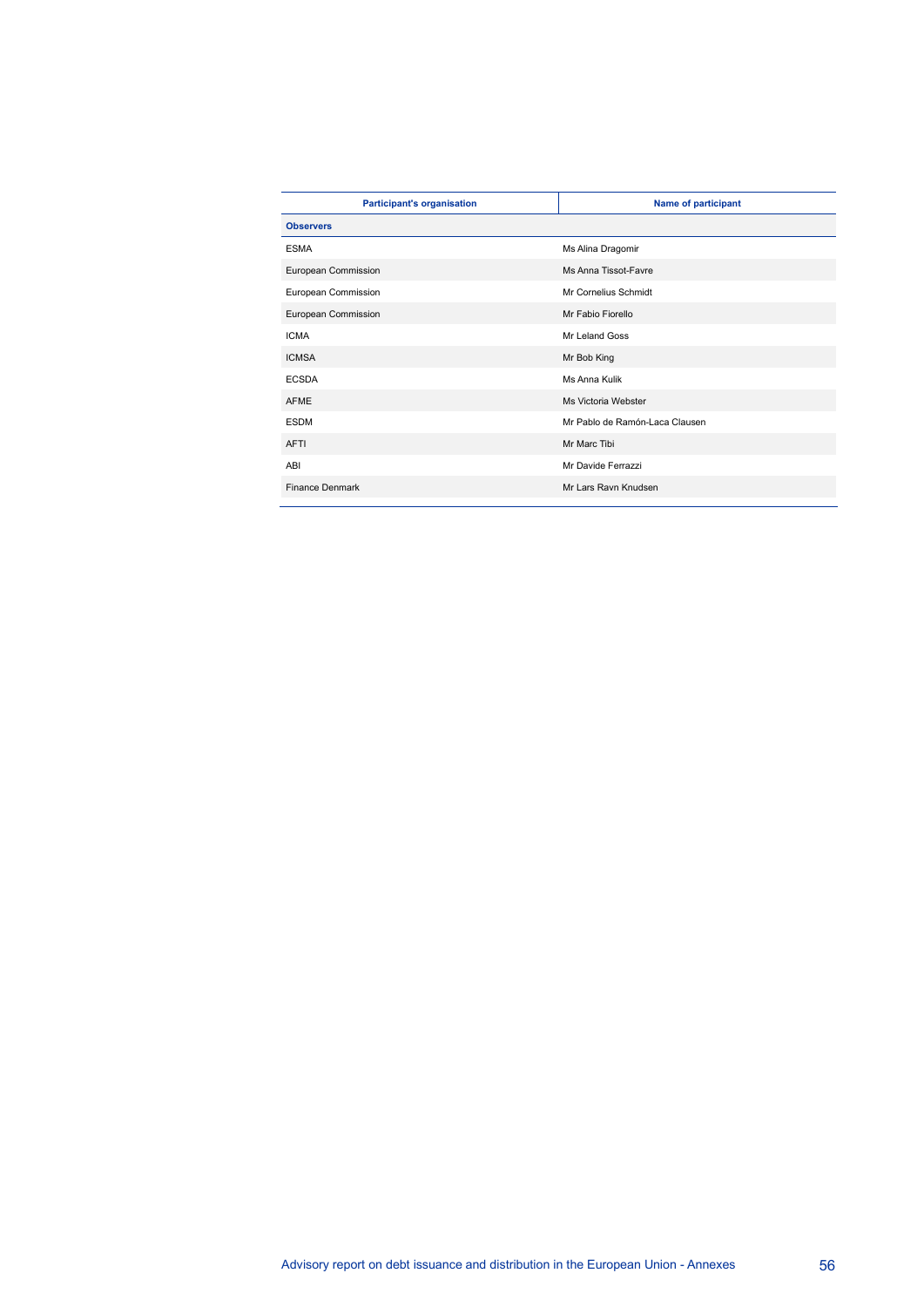# <span id="page-57-0"></span>C Detailed process-related findings for the syndication and auction models

## **Table C1**

#### Risks in the syndication model

| <b>Process</b>                                            | <b>Findings</b>                                                                                                                                                                                                                                                                                                                                                                                                                                                                                                                                                                                                            |
|-----------------------------------------------------------|----------------------------------------------------------------------------------------------------------------------------------------------------------------------------------------------------------------------------------------------------------------------------------------------------------------------------------------------------------------------------------------------------------------------------------------------------------------------------------------------------------------------------------------------------------------------------------------------------------------------------|
| <b>Preparation and</b><br>announcement                    | Most relevant risks:<br>• violation of selling restrictions applicable to the debt instrument described in the prospectus;<br>errors in documentation;<br>$\bullet$<br>market risk or incorrect market assessment;<br>incorrect announcement.<br>$\bullet$<br>Likelihood of occurrence: low.<br>Impact: high.                                                                                                                                                                                                                                                                                                              |
| <b>Book building</b>                                      | Most relevant risks:<br>• manual entry of orders;<br>manual communication and reconciliation of orders collected:<br>• ambiguity in investor identification.<br>Likelihood of occurrence: low.<br>Impact: high.                                                                                                                                                                                                                                                                                                                                                                                                            |
| <b>Allocation and pricing</b>                             | The risk of misallocation is considered substantial and more likely to occur than the risks in the previous<br>steps. In this step of the process, respondents also identified considerable financial risks, for example if<br>the allocation were to take too long and market conditions worsened in the meantime.                                                                                                                                                                                                                                                                                                        |
| <b>Documentation and</b><br>preparation for<br>settlement | Most relevant risks:<br>lack of STP and multiplicity of tools possibly leading to manual re-entry errors;<br>unclear or incomplete documentation;<br>• compliance with complex KYC requirements and cumbersome manual checks.<br>Likelihood of occurrence: low.<br>Impact: high.                                                                                                                                                                                                                                                                                                                                           |
| <b>Settlement and initial</b><br>distribution             | Most relevant risks:<br>• settlement risk, e.g. late settlement or failed payment;<br>manual authentication or effectuation of the global note in the context of the settlement of the primary<br>market transaction among ICSDs. The requirement to issue a physical global note that needs to be<br>signed manually may delay the issuance process. While costs would be incurred, they would be<br>borne solely by the intermediaries directly involved in the process;<br>• potential settlement risks associated with commercial bank money (CoBM) <sup>63</sup> .<br>Likelihood of occurrence: low.<br>Impact: high. |

<span id="page-57-1"></span> $63$  CoBM is defined as commercial bank liabilities that take the form of deposits held at a commercial bank and that can be used for settlement purposes. Central bank money (CeBM) represents the liabilities of a central bank that can be used for settlement purposes.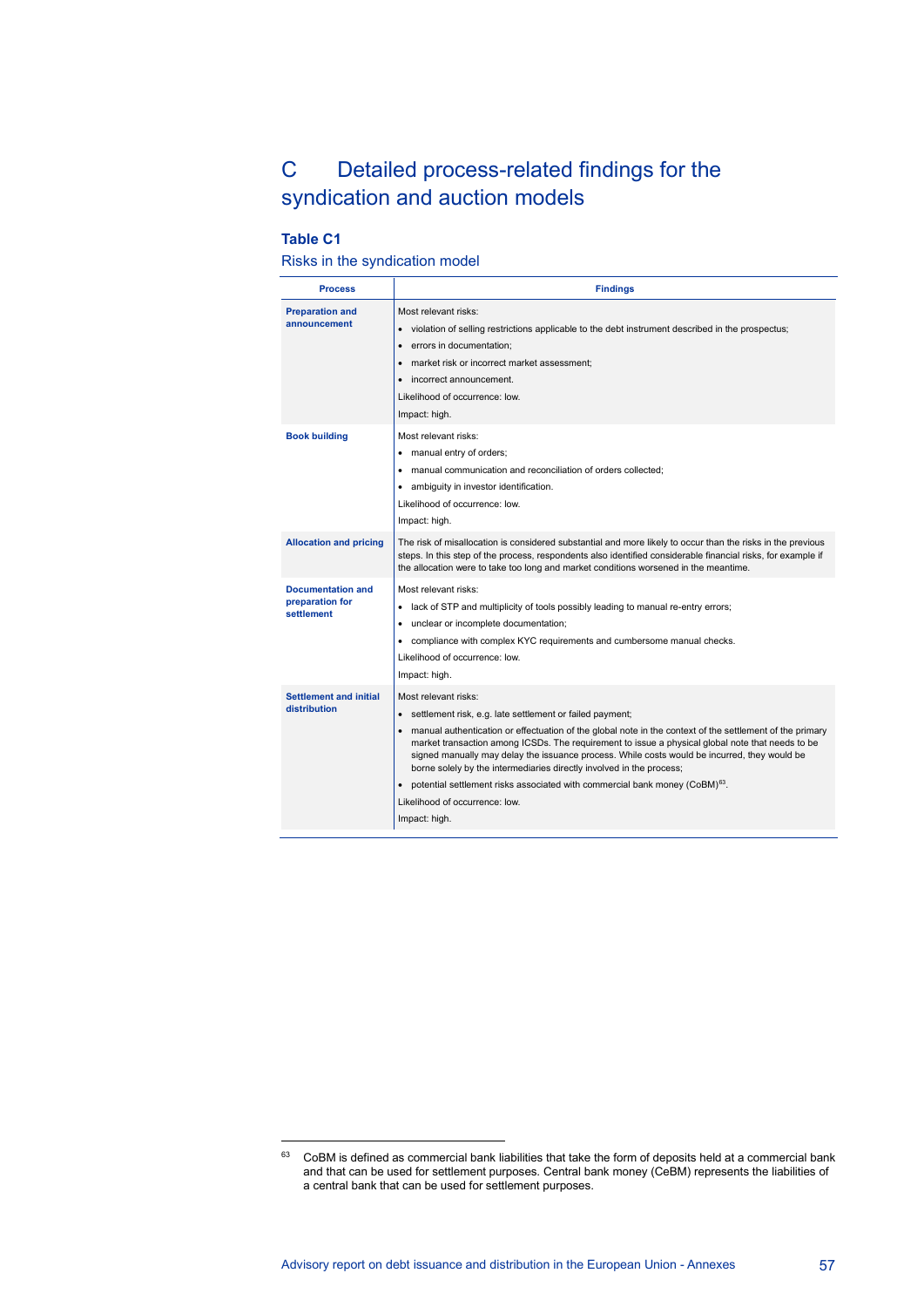#### **Table C2**

## Costs in the syndication model

| <b>Process</b>                                     | <b>Findings</b>                                                                                                                                                                                                                                                                                                                                   |
|----------------------------------------------------|---------------------------------------------------------------------------------------------------------------------------------------------------------------------------------------------------------------------------------------------------------------------------------------------------------------------------------------------------|
| <b>Preparation and</b><br>announcement             | Whereas the flat fee for the syndication service seems to be substantial, all other costs in this process<br>are considered moderate to low. The figures provided differed substantially among the respondents<br>(e.g. costs of €10,000, full-time equivalents (FTEs) between 0.1 and 6, duration between 0.5 hours and<br>three business days). |
| <b>Book building</b>                               | Costs in this process are considered moderate to low. For some DIMCG participants, some of the cost<br>types are of medium to high relevance (operational fees, process duration and FTEs, etc.).                                                                                                                                                 |
| <b>Allocation and pricing</b>                      | The lengthy duration of the allocation process creates significant costs, including in terms of FTEs.                                                                                                                                                                                                                                             |
| Documentation and<br>preparation for<br>settlement | Costs in this process are considered moderate to low.                                                                                                                                                                                                                                                                                             |
| Settlement and initial<br>distribution             | Costs in this process are considered moderate to low.                                                                                                                                                                                                                                                                                             |

#### **Table C3**

## Inefficiencies in the syndication model

| <b>Process</b>         | <b>Findings</b>                                                                                                                                                                                                                                                                                                                                                                |
|------------------------|--------------------------------------------------------------------------------------------------------------------------------------------------------------------------------------------------------------------------------------------------------------------------------------------------------------------------------------------------------------------------------|
| <b>Preparation and</b> | Inefficiencies:                                                                                                                                                                                                                                                                                                                                                                |
| announcement           | medium or high level of inefficiency in data handling, mainly due to the use of emails and information<br>$\bullet$<br>entered manually or communicated via phone;                                                                                                                                                                                                             |
|                        | • low level of standardisation and availability of data from previous issuances;                                                                                                                                                                                                                                                                                               |
|                        | • low level of process automation and use of IT platforms.                                                                                                                                                                                                                                                                                                                     |
|                        | Some respondents took the view that a common single platform could improve the existing process by<br>providing a common infrastructure open to all relevant stakeholders (issuers, intermediaries and investors).<br>Other respondents, while recognising the room for improvement, mentioned that a common/single platform<br>may not address the needs of all stakeholders. |
|                        | <b>Potential for improvement:</b>                                                                                                                                                                                                                                                                                                                                              |
|                        | medium or high potential for improvement by fostering harmonisation in at least one of the following<br>areas: terminology, conventions and/or document templates, automation of mandate announcement;                                                                                                                                                                         |
|                        | • automation of ISIN allocation to a newly issued debt instrument;                                                                                                                                                                                                                                                                                                             |
|                        | availability at source of enhanced and timely digital data from previous issuances to improve processing<br>at CSDs.                                                                                                                                                                                                                                                           |
| <b>Book building</b>   | <b>Inefficiencies</b>                                                                                                                                                                                                                                                                                                                                                          |
|                        | Inefficiencies in this process relate especially to the areas of existing tools, quality of service and process<br>complexity. These include:                                                                                                                                                                                                                                  |
|                        | • inefficiencies in communications and updates to investors;                                                                                                                                                                                                                                                                                                                   |
|                        | ambiquity in investor identification;<br>٠                                                                                                                                                                                                                                                                                                                                     |
|                        | fragmentation stemming from non-interoperability between multiple systems and platforms;                                                                                                                                                                                                                                                                                       |
|                        | • tendency for the book building process to take too long.                                                                                                                                                                                                                                                                                                                     |
|                        | If the issuer were to provide access to more timely and accurate data, this would improve efficiency, enable<br>faster decision-making and accelerate the allocation process.                                                                                                                                                                                                  |
|                        | <b>Potential for improvement:</b>                                                                                                                                                                                                                                                                                                                                              |
|                        | • medium or high potential for improvement by fostering harmonisation in the areas of terminology and<br>document templates;                                                                                                                                                                                                                                                   |
|                        | • high level of inefficiency in data handling (email, phone, manual entry);                                                                                                                                                                                                                                                                                                    |
|                        | standardisation of order books;                                                                                                                                                                                                                                                                                                                                                |
|                        | • standardisation of investor identification and classification;                                                                                                                                                                                                                                                                                                               |
|                        | more granular and faster access to data, as well as improved artificial intelligence (AI), which would<br>speed up the process and improve decision-making.                                                                                                                                                                                                                    |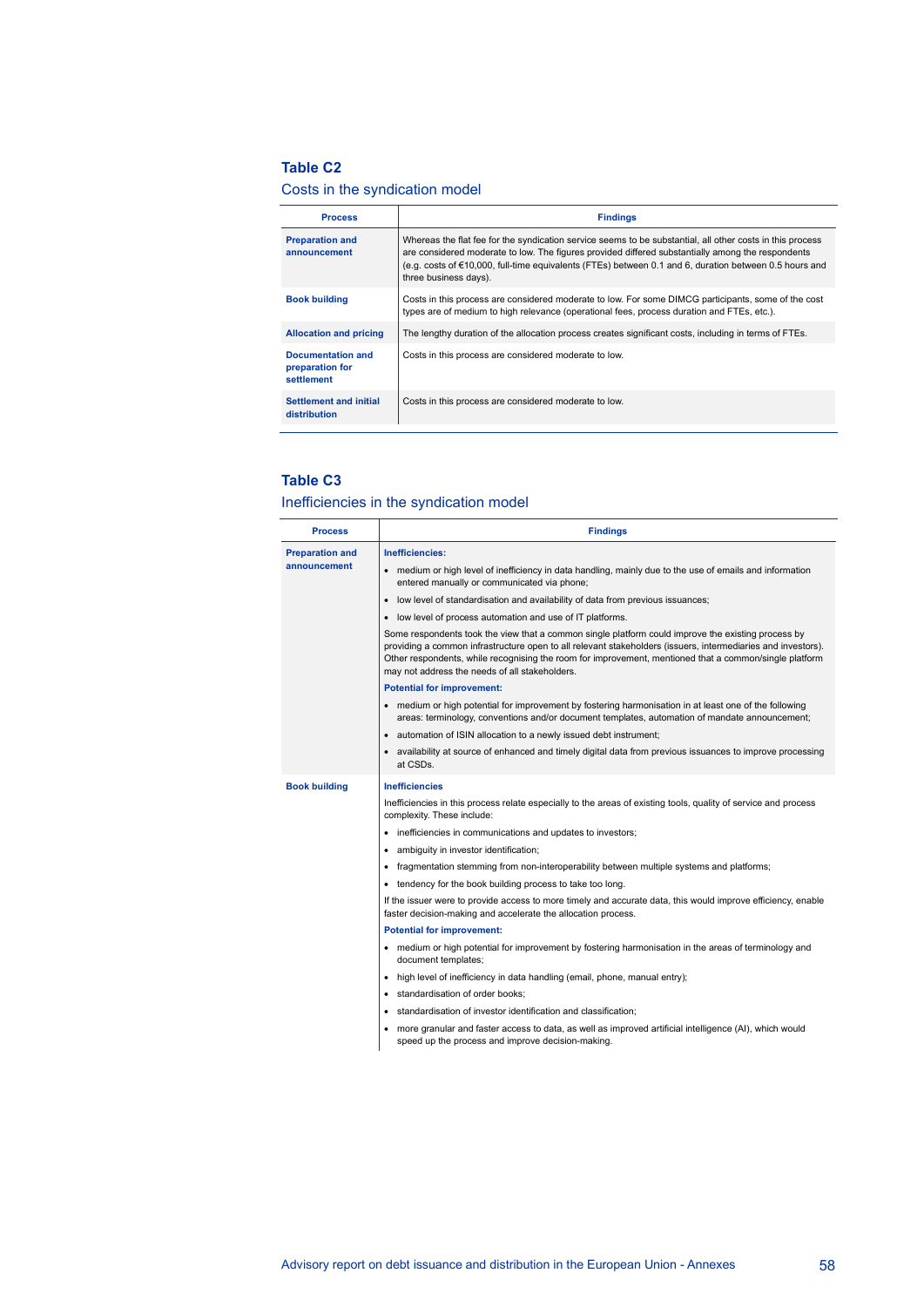| <b>Allocation and</b><br>pricing              | Regarding the pricing of debt instruments, most respondents considered this step of the process to be fairly<br>efficient.                                                                                                                                                                                                                                                    |
|-----------------------------------------------|-------------------------------------------------------------------------------------------------------------------------------------------------------------------------------------------------------------------------------------------------------------------------------------------------------------------------------------------------------------------------------|
|                                               | Inefficiencies:                                                                                                                                                                                                                                                                                                                                                               |
|                                               | • many respondents identified inefficiencies in the allocation process, especially due to the allocation<br>process taking too long, but also because of the quality of the service offered by existing tools and<br>platforms in this area.                                                                                                                                  |
|                                               | <b>Potential for improvement:</b>                                                                                                                                                                                                                                                                                                                                             |
|                                               | • the lower level of standardisation of investor identification and classification (compared with the auction<br>model) was mentioned most often, both as a root cause of the long duration of the allocation process and<br>as a potential area of improvement;                                                                                                              |
|                                               | • more granular and faster access to data, as well as improved AI, would speed up the process and<br>improve decision-making.                                                                                                                                                                                                                                                 |
| <b>Documentation and</b>                      | Inefficiencies and potential for improvement:                                                                                                                                                                                                                                                                                                                                 |
| preparation<br>for settlement                 | • this is the process where the most inefficiencies were reported and where the inefficiencies were deemed<br>to have the greatest impact (medium to high);                                                                                                                                                                                                                   |
|                                               | • workflow should be standardised and automated;                                                                                                                                                                                                                                                                                                                              |
|                                               | • documents should be harmonised and machine-readable, and STP should be ensured;                                                                                                                                                                                                                                                                                             |
|                                               | • emails should be replaced by more standardised and automated means of communication;                                                                                                                                                                                                                                                                                        |
|                                               | • a standard for digital data formats, in particular applicable to relevant European debt securities, should be<br>established in order to improve the processing of new debt instruments by CSDs;                                                                                                                                                                            |
|                                               | • compliance checks are often missing and should be implemented.                                                                                                                                                                                                                                                                                                              |
| <b>Settlement and</b><br>initial distribution | The broad consensus within the DIMCG is that the level of inefficiency in the settlement part of the issuance<br>process is low.                                                                                                                                                                                                                                              |
|                                               | Inefficiencies:                                                                                                                                                                                                                                                                                                                                                               |
|                                               | • the requirement of global notes in physical form and signatures in wet ink remains a key pain point in the<br>context of the COVID-19 pandemic;                                                                                                                                                                                                                             |
|                                               | • data processing, e.g. the use of emails, in the settlement and distribution process does not support<br>efficiency and STP.                                                                                                                                                                                                                                                 |
|                                               | <b>Potential for improvement:</b>                                                                                                                                                                                                                                                                                                                                             |
|                                               | • there was found to be considerable potential for improvement in the harmonisation of terminology,<br>conventions and document templates. At the same time, it was mentioned that harmonisation is always a<br>balancing act between cost saving and flexibility; it should therefore be approached carefully and in the<br>context of the right governance of stakeholders; |
|                                               | • the introduction of dematerialised securities and a higher level of STP and automation could improve the<br>process. At the same time, it was mentioned that extensive automation might reduce the robustness of<br>the settlement process in unexpected situations;                                                                                                        |
|                                               | • DIMCG participants expressed differing views on the potential benefits of shortening the settlement cycle<br>to < T+5. Some were wary of a potential shortening, as they believed this might increase the risks in the<br>areas of liquidity provision and legal document generation.                                                                                       |
|                                               |                                                                                                                                                                                                                                                                                                                                                                               |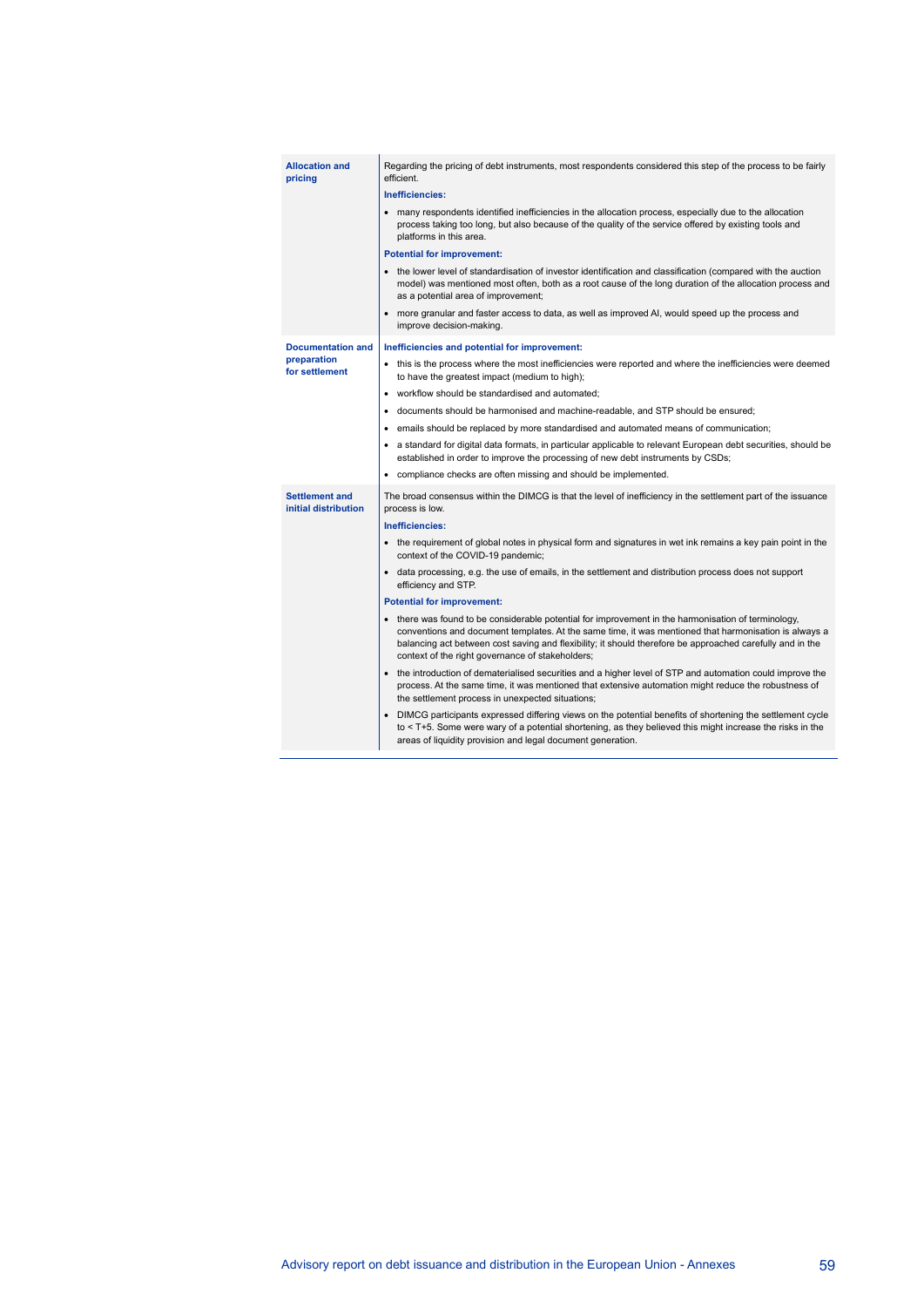### **Table C4**

#### Risks in the auction model

| <b>Process</b>                                            | <b>Findings</b>                                                                                                                                                                                                                                                                                                                                                                                                                                                                                                                                                                                                                          |
|-----------------------------------------------------------|------------------------------------------------------------------------------------------------------------------------------------------------------------------------------------------------------------------------------------------------------------------------------------------------------------------------------------------------------------------------------------------------------------------------------------------------------------------------------------------------------------------------------------------------------------------------------------------------------------------------------------------|
| <b>Auction preparation</b>                                | Most relevant risks:<br>• an incorrect assessment of the market situation or investor demand was identified as the main risk in<br>this phase;<br>• the risk of having several auctions by different issuers taking place on the same day was not<br>considered a problem in general. At the same time, some DIMCG participants took the view that there<br>are potential risks due to competition for investor demand.<br>Likelihood of occurrence: low.<br>Impact: high.                                                                                                                                                               |
| <b>Pre-announcement</b><br>and announcement               | No major risks were identified.                                                                                                                                                                                                                                                                                                                                                                                                                                                                                                                                                                                                          |
| <b>Auction execution</b>                                  | Most relevant risks:<br>inability to achieve price formation, particularly for long-term bonds. Placing an initial tranche through<br>an auction can jeopardise price discovery. Placing an initial tranche through a syndication offers<br>participants a clearer reference point for pricing in subsequent auctions;<br>IT failure and unavailability of the auction system for bids;<br>• many respondents also reported that the timing between the close of the auction and the publication<br>of the results could be a risk factor, as bidders are exposed to market risks.<br>Likelihood of occurrence: medium.<br>Impact: high. |
| <b>Documentation and</b><br>preparation<br>for settlement | No major risks were identified.                                                                                                                                                                                                                                                                                                                                                                                                                                                                                                                                                                                                          |
| Settlement and initial<br>distribution                    | Delay or failure of the settlement/payment;<br>$\bullet$<br>• errors due to the manual entry of settlement instructions are considered a possible source for risks.<br>Likelihood of occurrence: low.<br>Impact: high.                                                                                                                                                                                                                                                                                                                                                                                                                   |

## **Table C5**

#### Costs in the auction model

| <b>Process</b>                                            | <b>Findings</b>                                                                                                                                                                                                                                                                                                                                                                                                                                                                                                                                        |
|-----------------------------------------------------------|--------------------------------------------------------------------------------------------------------------------------------------------------------------------------------------------------------------------------------------------------------------------------------------------------------------------------------------------------------------------------------------------------------------------------------------------------------------------------------------------------------------------------------------------------------|
| <b>Auction preparation</b>                                | DIMCG participants were of the view that the relevance of costs is very low in this process.                                                                                                                                                                                                                                                                                                                                                                                                                                                           |
| <b>Pre-announcement and</b><br>announcement               | DIMCG participants were of the view that the relevance of costs is very low in this process.                                                                                                                                                                                                                                                                                                                                                                                                                                                           |
| <b>Auction execution</b>                                  | Generally, the costs in the process are considered low. However, some DIMCG participants see the<br>overbidding costs in specific sovereign markets as significant barriers to entry. Demand can also be<br>minimised or maximised depending on the auction price method followed by the issuer. The price<br>method depends on whether the auction is:<br>a multiple price auction (MPA), which means selling government securities at bidding prices;<br>a uniform price auction (UPA), which means selling government securities at cut-off prices; |
|                                                           | a hybrid price auction (HPA), also known as a Spanish auction.                                                                                                                                                                                                                                                                                                                                                                                                                                                                                         |
| <b>Documentation and</b><br>preparation for<br>settlement | The relevance of costs is very low at this stage of the process.                                                                                                                                                                                                                                                                                                                                                                                                                                                                                       |
| Settlement and initial<br>distribution                    | The relevance of costs is very low at this stage of the process.                                                                                                                                                                                                                                                                                                                                                                                                                                                                                       |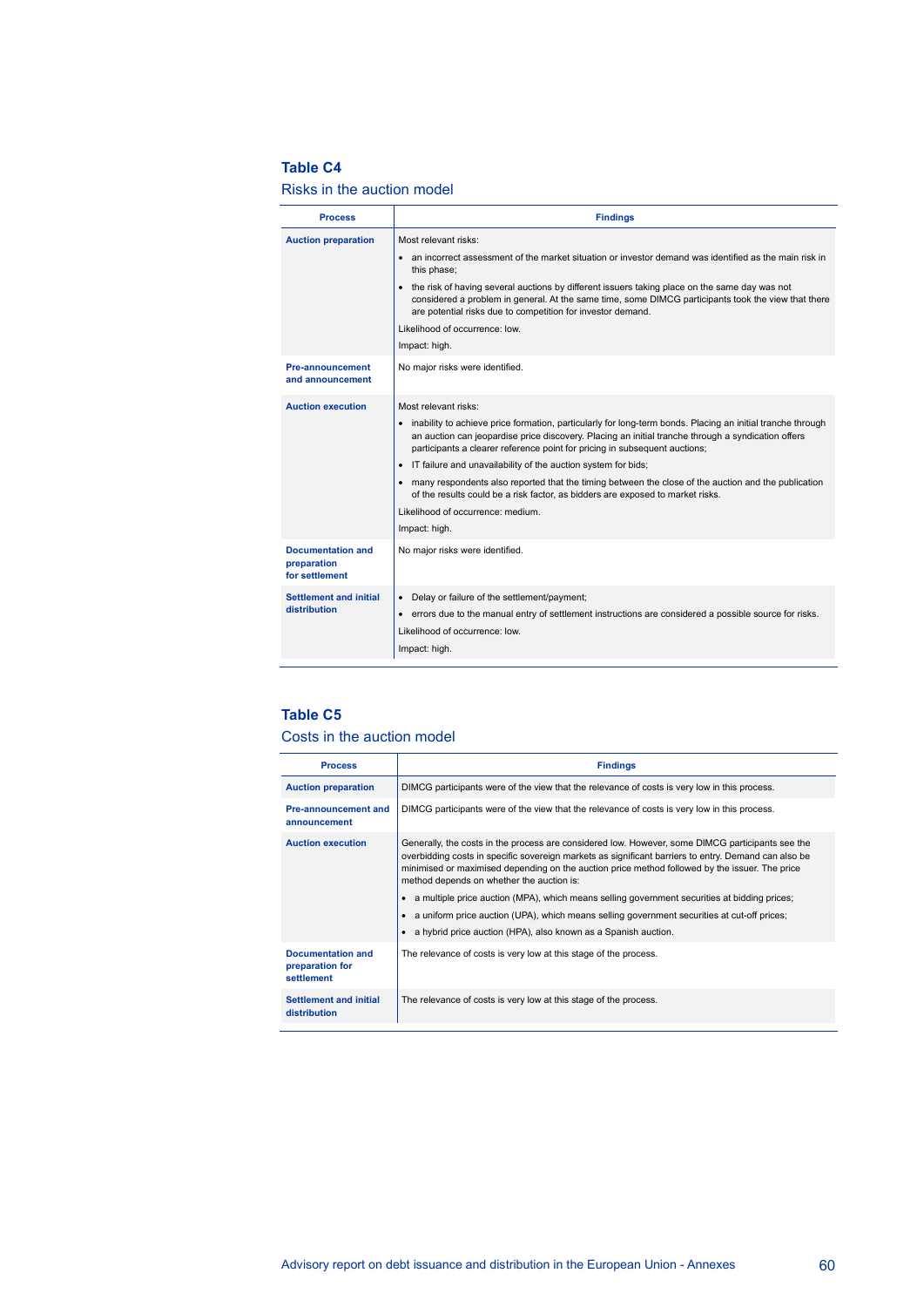#### **Table C6**

#### Inefficiencies in the auction model

| <b>Phase</b>                                              | <b>Findings</b>                                                                                                                                                                                                                                                                                                                                                                                                                                                                                                                                                                                                                                                                                                                                       |
|-----------------------------------------------------------|-------------------------------------------------------------------------------------------------------------------------------------------------------------------------------------------------------------------------------------------------------------------------------------------------------------------------------------------------------------------------------------------------------------------------------------------------------------------------------------------------------------------------------------------------------------------------------------------------------------------------------------------------------------------------------------------------------------------------------------------------------|
| <b>Auction preparation</b>                                | No inefficiencies were identified; this is because industry-standard auction models are used.                                                                                                                                                                                                                                                                                                                                                                                                                                                                                                                                                                                                                                                         |
| <b>Pre-announcement</b><br>and announcement               | <b>Inefficiencies</b><br>Some respondents identified inefficiencies in the following areas:<br>time delay in results publication;<br>٠<br>possibility of information passed via email being leaked;<br>٠<br>differences in the announcement process among European debt management offices.<br>$\bullet$<br><b>Potential for improvement:</b><br>no specific proposals for improvement were identified.                                                                                                                                                                                                                                                                                                                                               |
| <b>Auction execution</b>                                  | Inefficiencies:<br>delays in the publication of auction results;<br>$\bullet$<br>differences in the functionality and usability of the auction tools in place;<br>$\bullet$<br>absence of a common database containing information on all auctions of an issuer and their results;<br>$\bullet$<br>some DIMCG participants also took the view that the price discovery process could be improved. They<br>$\bullet$<br>are in favour of (i) MPAs and (ii) the introduction of penalties for overbidding. However, other<br>participants did not see the need for a change in auction models, as in their view single and multiple<br>price models both have their pros and cons.<br><b>Potential for improvement:</b><br>no specific recommendations. |
| <b>Documentation and</b><br>preparation<br>for settlement | <b>Inefficiencies</b><br>The main inefficiencies were identified in the areas of:<br>legal documentation, where templates are not standardised and there is a lack of STP for submissions;<br>٠<br>data standards and provision of data;<br>٠<br>the absence of a central database for securities populated from source, as well as the manual<br>$\bullet$<br>extraction and re-entry of static securities data;<br>• differences in the requirements and processes for creating a new security among different CSDs.<br><b>Potential for improvement:</b><br>no clear proposals were identified.                                                                                                                                                    |
| <b>Settlement and initial</b><br>distribution             | <b>Inefficiencies</b><br>Some inefficiencies were identified in the area of legal documents and global notes, where standardised<br>templates are missing and signatures in wet ink are required.<br><b>Potential for improvement</b><br>no clear proposals were identified.                                                                                                                                                                                                                                                                                                                                                                                                                                                                          |